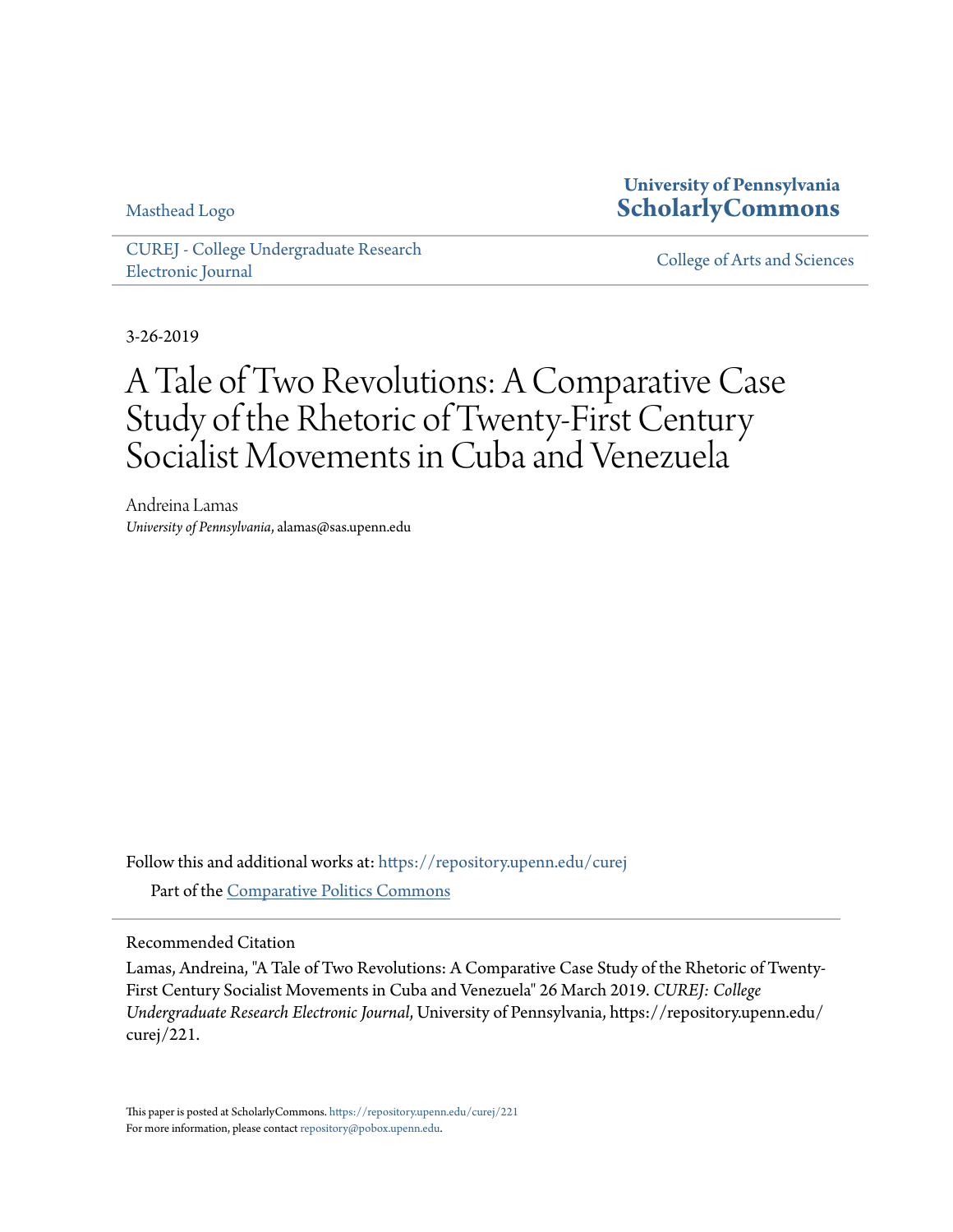## A Tale of Two Revolutions: A Comparative Case Study of the Rhetoric of Twenty-First Century Socialist Movements in Cuba and Venezuela

#### **Abstract**

Cuba and Venezuela have historically been signaled as the two longest-lasting socialist revolutions and governments in the Western hemisphere. Much of their revolutionary theory has been based on the actions taken by the United States towards Latin America as a whole, as well as towards those two countries specifically. This can be most acutely perceived in the ways in which the leaders of these revolutions, Fidel Castro and Hugo Chávez, speak about the United States in relation to their own ideologies. Consequently, simultaneously studying these policies by the United States, Castro's speeches, and those by Chávez provide evidence on how punishment and radicalization are closely related. Specifically, political sanctions have historically fueled the passion with which the sanctioned regime opposes its rival. Additionally, the punishment and radicalization on one revolutionary regime has informed the other revolutionary regime, in that the close ties between Cuba and Venezuela have been crucial to shaping some of Chávez's rhetoric as well.

#### **Keywords**

political science, comparative politics, latin american politics, cuban politics, cuba, venezuelan politics, venezuela, fidel castro, hugo chavez, social sciences, Tulia Falleti, Falleti, Tulia

#### **Disciplines**

Comparative Politics | Political Science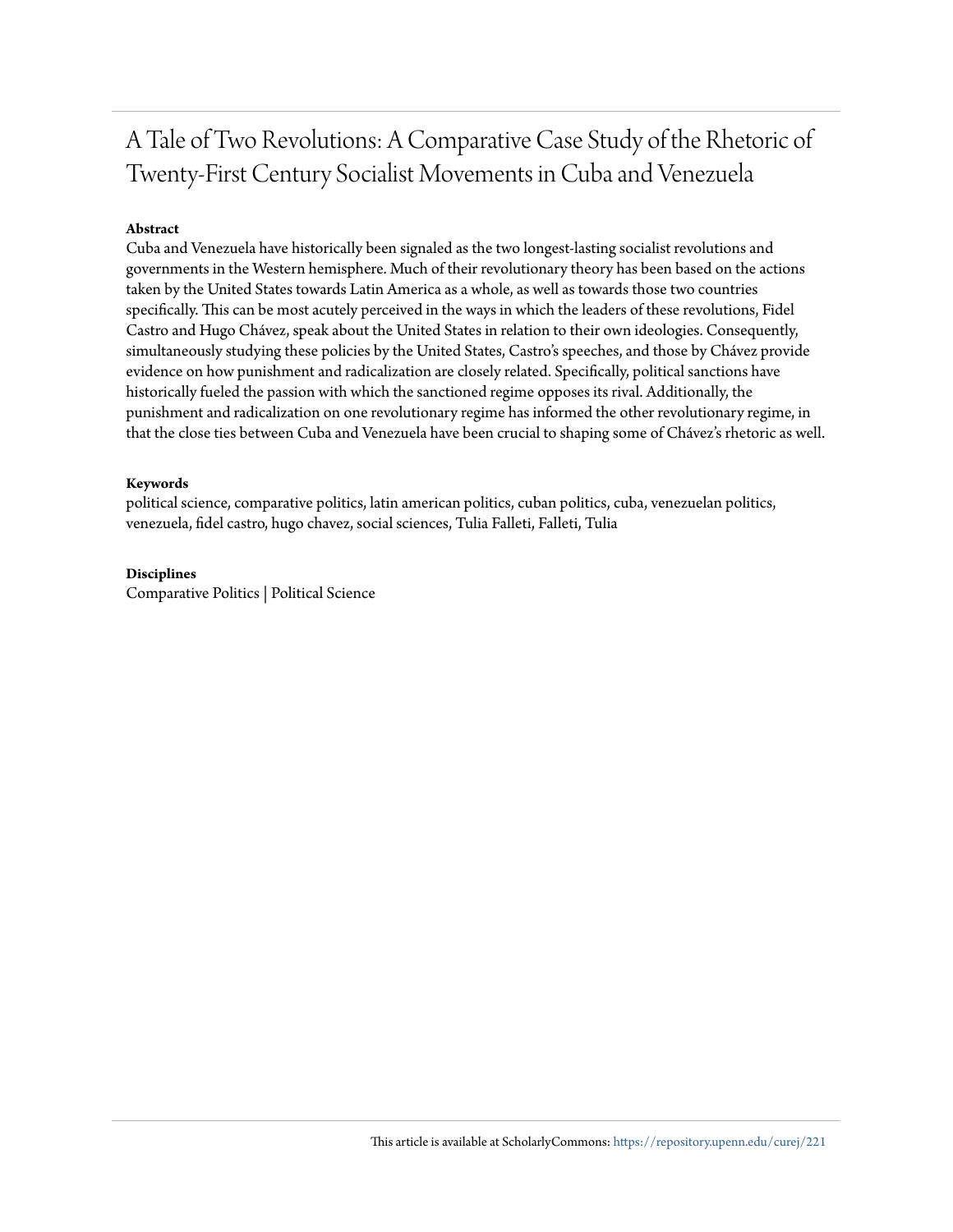## A TALE OF TWO REVOLUTIONS: A COMPARATIVE CASE STUDY OF THE RHETORIC OF TWENTY-FIRST CENTURY SOCIALIST MOVEMENTS IN CUBA AND VENEZUELA

ANDREINA LAMAS

Advisor: PROFESSOR TULIA FALLETI

SENIOR HONORS THESIS IN POLITICAL SCIENCE

UNIVERSITY OF PENNSYLVANIA

SPRING 2019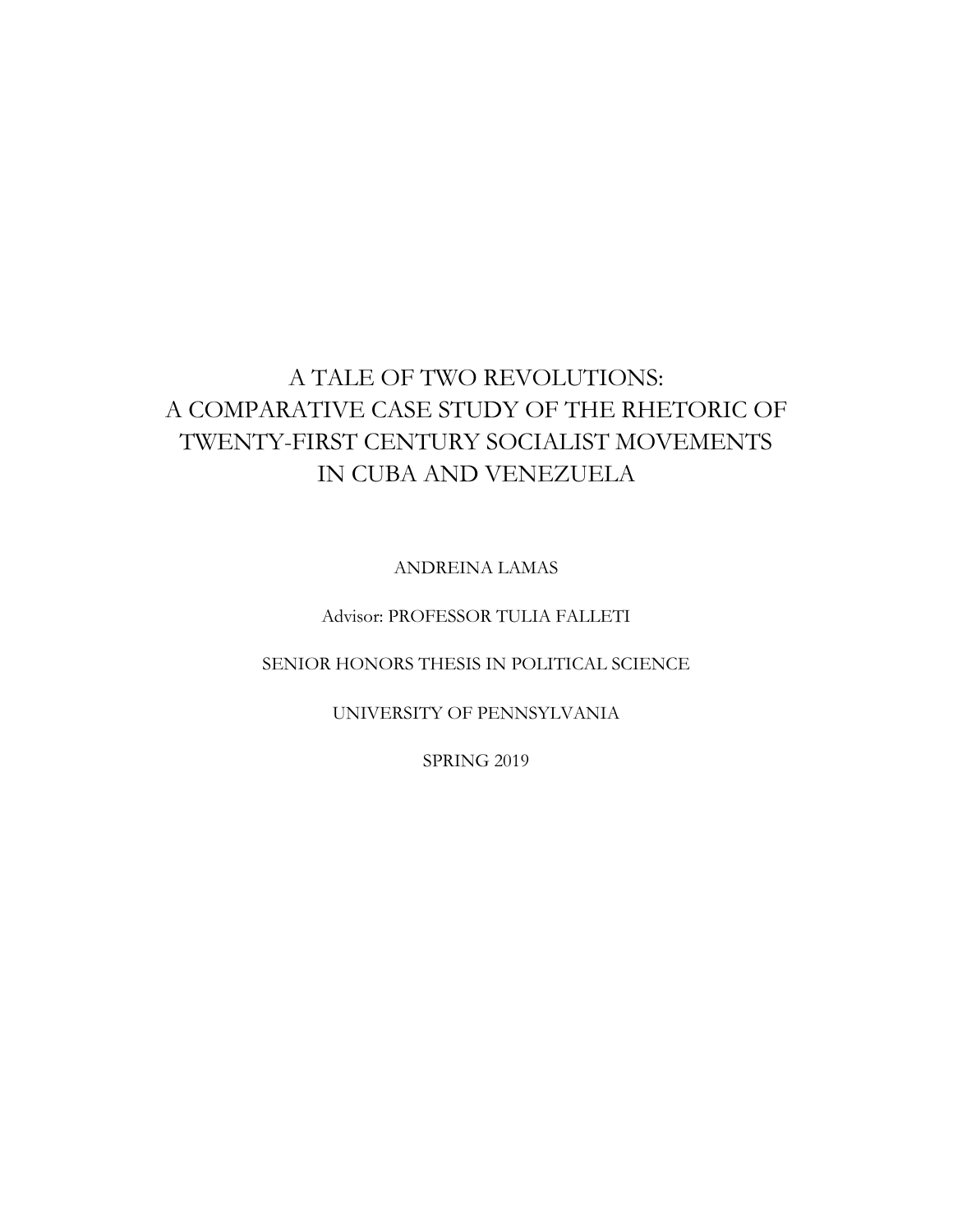## TABLE OF CONTENTS

| Acknowledgements |                                                | 3              |  |
|------------------|------------------------------------------------|----------------|--|
| Abstract         |                                                | $\overline{4}$ |  |
| Ι.               | Introduction<br>$\overline{4}$                 |                |  |
| П.               | 7<br>Literature Review                         |                |  |
| III.             | Methodology<br>9                               |                |  |
| IV.              | United States Interventionism in Latin America | 14             |  |
|                  | United States and Cuba<br>A.                   | 17             |  |
|                  | В.<br>United States and Venezuela              | 22             |  |
| V.               | Twenty-First Century Socialism                 | 24             |  |
|                  | A. Fidel Castro and the Cuban Left             | 25             |  |
|                  | Hugo Chávez and the Venezuelan Left<br>В.      | 34             |  |
| VI.              | A Complicated Love Triangle                    | 43             |  |
|                  | A. Fidel Castro and the United States          | 44             |  |
|                  | Fidel Castro and the Venezuelan Left<br>В.     | 47             |  |
| VII.             | Conclusion                                     | 54             |  |
|                  | The Battle Over Venezuela: A Modern Tale       | 56             |  |
|                  | Appendix A: Timeline of Events                 | 60             |  |
| Bibliography     |                                                | 65             |  |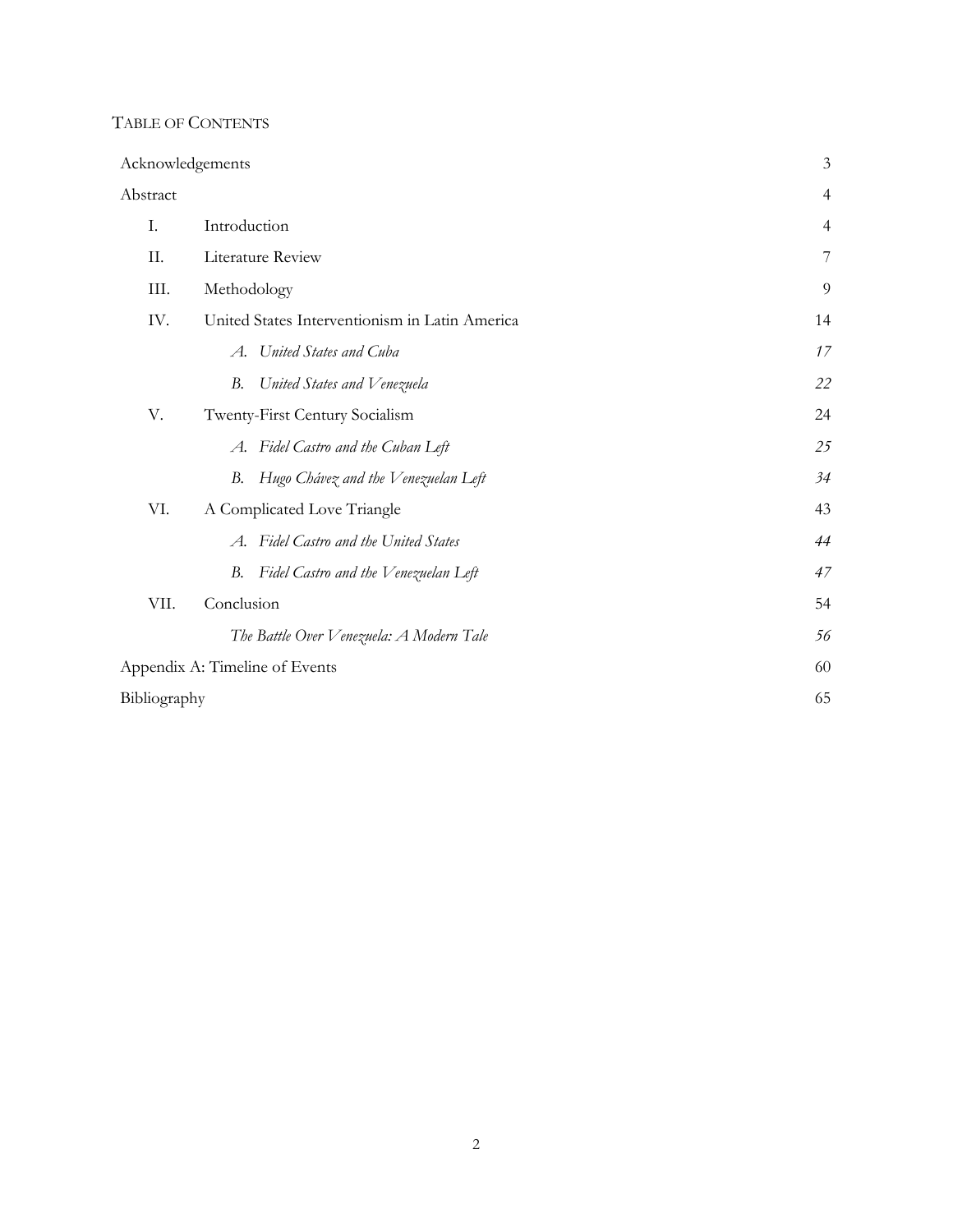#### **ACKNOWLEDGEMENTS**

This thesis would not have been possible without the immense help and support of the incredible faculty here at the University of Pennsylvania. Thank you first and foremost to my thesis advisor, Dr. Falleti, for your valuable input and resources in every step of the way. Fue realmente un honor y un placer tenerla como mi profesora todo este tiempo. This thesis has really been in the works in my head since my sophomore year because of your Latin American Politics class. Also, thank you to Dr. D, for giving me the opportunity to pursue Political Science Honors in the first place. Thank you to other invaluable faculty members for your encouragement in both the subject matter and research: Cathy, for always thinking so highly of me and pushing me to work harder; Professor Hirschmann, for giving me my first real research experience; and, of course, Dr. Kronick, for leaving me utterly star-struck when you agreed to read over my thesis and give me feedback.

Beyond professors, I of course have to thank people in my personal life. First and foremost, thank you to my incredibly supportive family, especially to my mami for reading my material and always being an ear to vent to about my research. Your passion for Venezuela was one of my biggest motivators in writing this thesis. Thank you also to my friends and classmates in our thesis seminar: Francesca, Stephen and Stephen, and Jordan, among so many others. Our brainstorming and intensive writing sessions helped me more than I can say. Thank you to my other friends, who were not in my thesis seminar but are acutely aware that I have been working on this during the school year because of how often I reference it in casual conversation. You will not have to hear me talking about it for much longer, I promise.

Finally, thank you to everyone in Venezuela now—my friends, my extended family, people I have never met. Though I am far away, I hope that the work I have put into this thesis demonstrates that my head and my heart have never left Caracas. Thank you to the devoted protesters and the hardworking activists who have taken to the streets to fight for a brighter Venezuela. Your strength is inspiring and your efforts are not in vain. From two thousand miles away, we march with you. El que se cansa pierde.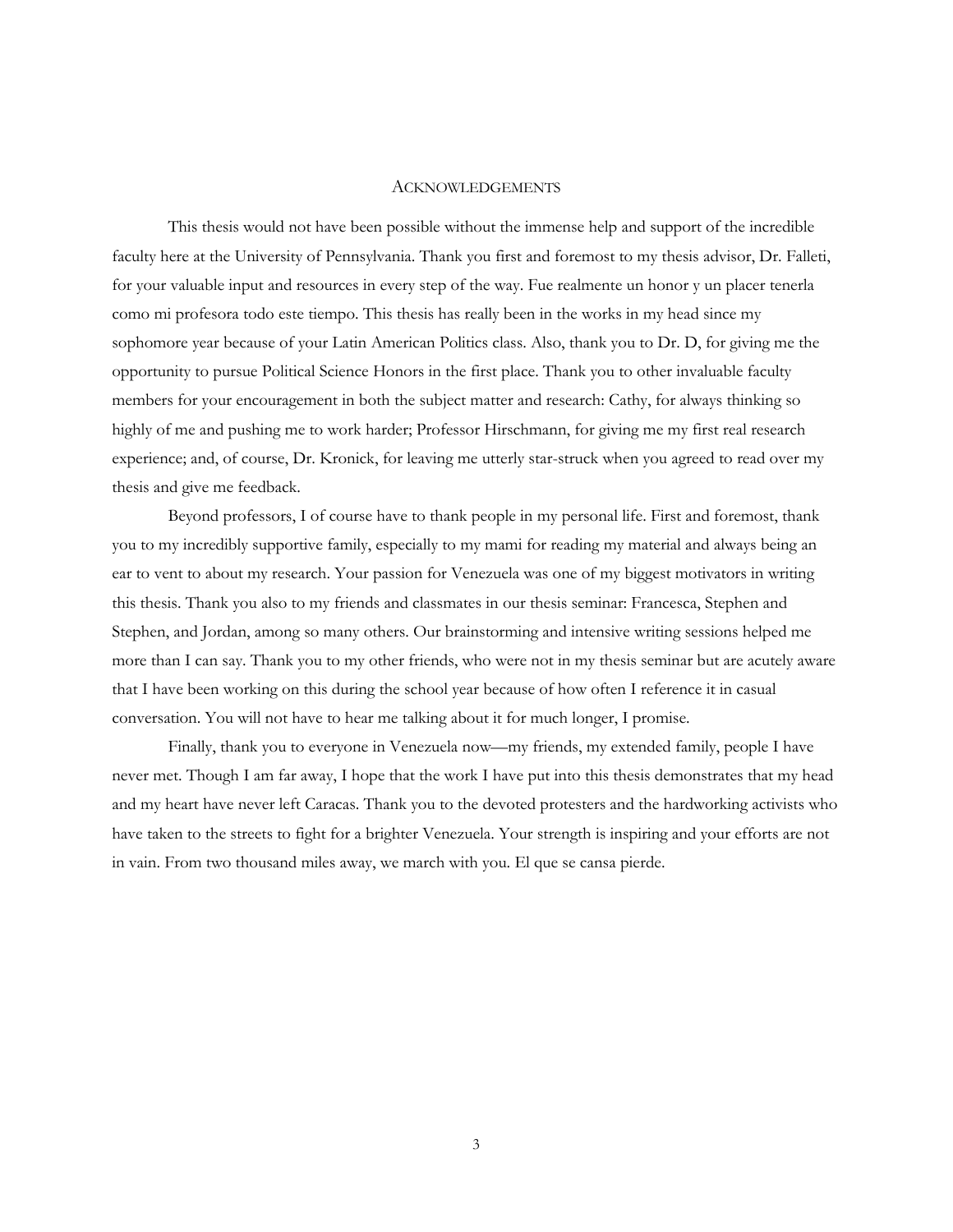Andreina Lamas Senior Honors Thesis for Political Science Thesis Advisor: Professor Tulia Falleti

> A Tale of Two Revolutions: A Comparative Case Study of the Rhetoric of Twenty-First Century Socialist Movements in Cuba and Venezuela

#### ABSTRACT

Cuba and Venezuela have historically been signaled as the two longest-lasting socialist revolutions and governments in the Western hemisphere. Much of their revolutionary theory has been based on the actions taken by the United States towards Latin America as a whole, as well as towards those two countries specifically. This can be most acutely perceived in the ways in which the leaders of these revolutions, Fidel Castro and Hugo Chávez, speak about the United States in relation to their own ideologies. Consequently, simultaneously studying these policies by the United States, Castro's speeches, and those by Chávez provide evidence on how punishment and radicalization are closely related. Specifically, political sanctions have historically fueled the passion with which the sanctioned regime opposes its rival. Additionally, the punishment and radicalization on one revolutionary regime has informed the other revolutionary regime, in that the close ties between Cuba and Venezuela have been crucial to shaping some of Chávez's rhetoric as well.

#### I. INTRODUCTION

On March 11<sup>th</sup>, 2019, United States Secretary of State Mike Pompeo explicitly blamed Havana and Moscow, the capitals of Cuba and Russia respectively, for the massive power outage in Caracas, Venezuela. He said of Venezuela's current situation, "When there is no electricity, thank the marvels of modern Cuban-led engineering. When there's no water, thank the excellent hydrologists from Cuba. When there's no food, thank the Cuban communist overlords."1 Pompeo further described Cuba's relationship with Venezuela specifically as "a match made in hell."2 Studying the situation from a perspective focused purely on recent events, the accusation that Cuba may be involved in the Venezuelan crisis, or even be considered Venezuela's "communist overlords", might

<sup>&</sup>lt;sup>1</sup> David E. Sanger, Anatoly Kurmanaev and Isayen Herrera, "Pompeo Accuses Cuba and Russia of Propping Up Venezuelan Ruler," (*The New York Times*, 2019).

<sup>2</sup> Ibid.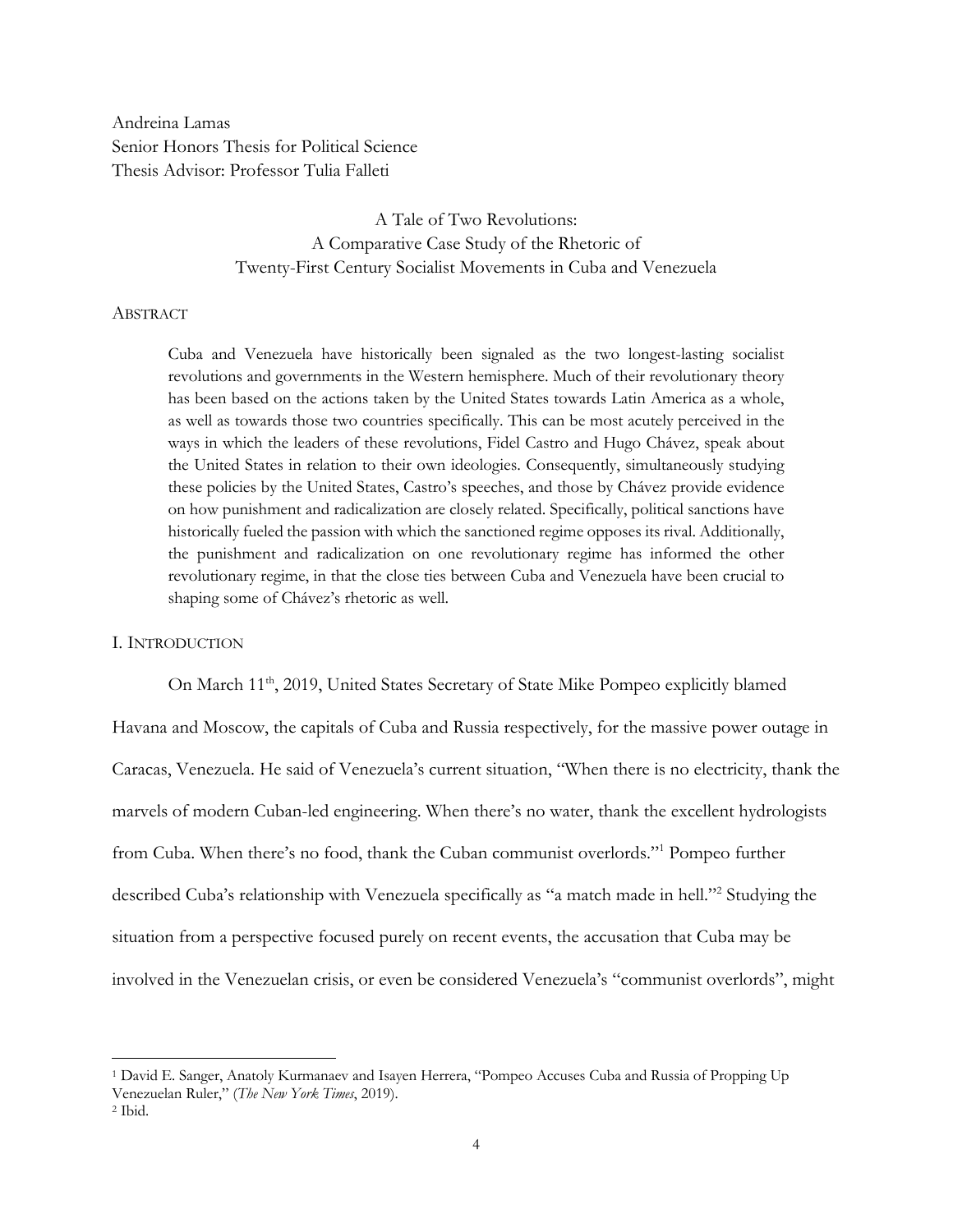seem bordering on conspiracy. However, the two countries have a much deeper connection than merely their dedication to a socialist ideology and a culinary taste for rice and black beans. Cuba and Venezuela are the two most well-known instances of established socialist regimes in Latin America in the twentieth and twenty-first century, consequently dubbing themselves as twenty-first century socialism itself.

The histories not only of the establishment of these regimes, but also the countries themselves, are far from identical. Cuba's socialist project began as more of a revolutionary movement in the sense that it was not politically sanctioned or democratically elected when Fidel Castro assumed power in 1959, whereas the project in Venezuela became politicized mainly through the election of Hugo Chávez Frías forty years later. Additionally, their trajectories since the ascension to power of both Castro and Chávez (and later on Nicolás Maduro) have not been entirely the same. However, the two brands of twenty-first century socialism have been mutually intertwined, based not just on trade agreements and diplomacy but a shared political and revolutionary ideology in particular, since the end of the twentieth century. As political leaders and faces of these revolutions, both Castro and Chávez have made no secret of their strong negative feelings towards the United States and its imperialism, going as far as to refer to the country as "the empire itself." As different as each revolution may have been or continues to be, this animosity towards the United States has long been a trademark to some degree of the rhetoric employed by these leaders, if not having been present since the beginning of their respective projects. This begs the question: to what extent have the policies of the United States towards Latin America informed the socialist projects of Cuba and Venezuela?

5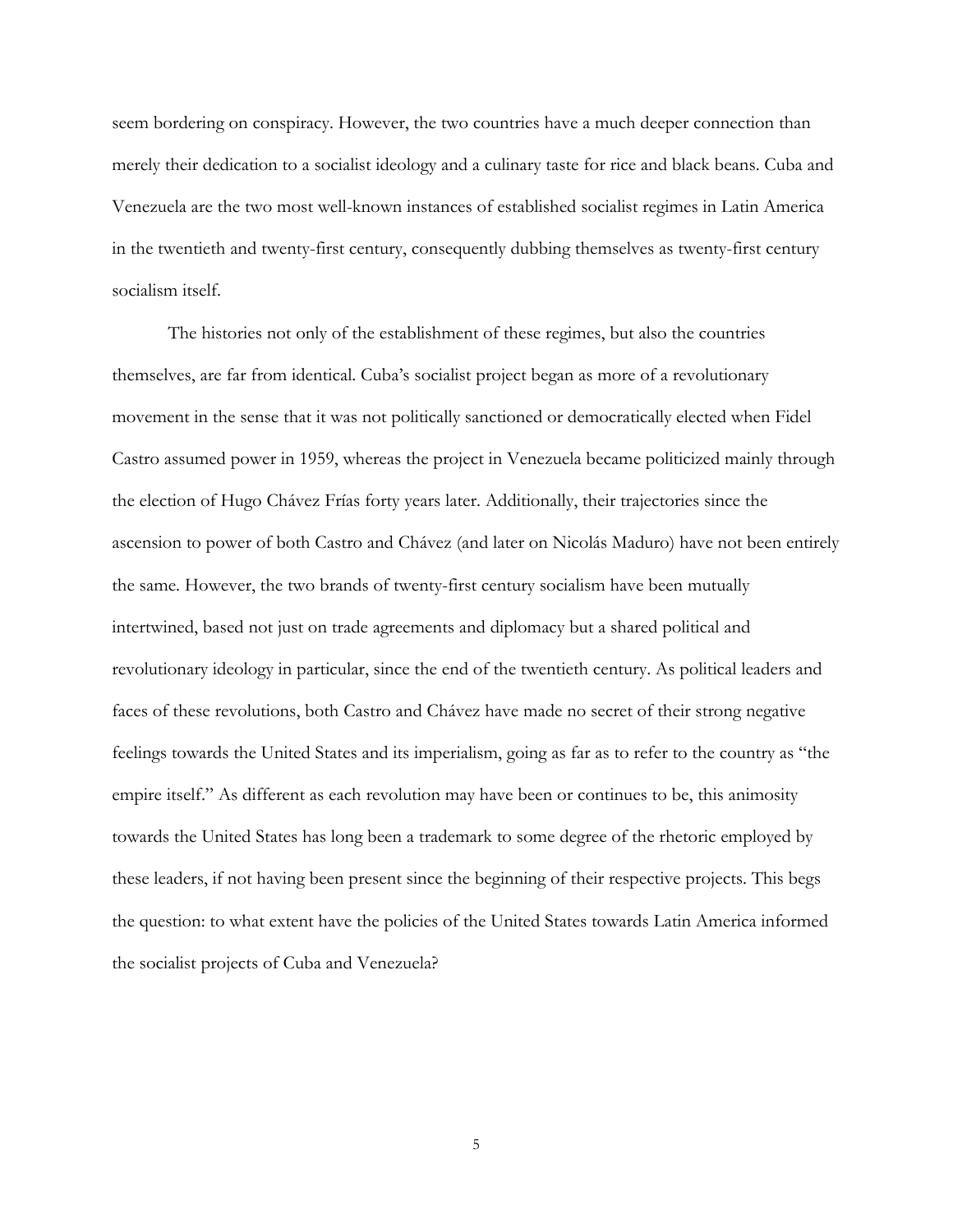

*Figure 1: Logic Pyramid*

The United States has a long history of implementing policies, both foreign and economic, that have both directly and indirectly impacted Latin America. As George Weeks described it, the relationship of the United States "with Latin America remained based firmly in the concept of security, and the advancements of U.S. economic development became intertwined with security."<sup>3</sup> This paper will provide a brief overview of the existing literature on the relationship between the three points of the Logic Pyramid, shown above. A summary will then be provided of United States interventions in the region, taking the time to outline specific instances in which its policies have impacted Cuba or Venezuela alone. Basing this argument on dependency theory, the point will be made that the foreign policies of the U.S. can and historically have influenced certain regimes and political rhetoric in Latin America.

In order to do this, a closer look at certain speeches by Fidel Castro and Hugo Chávez will show how the discourse of each leader evolved over time, in response to actions taken by the United States. U.S. interventions occurring both before and during the governance of each leader will establish a connection not only between the historical American legacy of involvement in Latin America and current regime ideology, but also between ongoing sanctions and the leaders' speeches

<sup>3</sup> Gregory Weeks, *U.S. and Latin American Relations*, (Pearson Longman, 2008), 89.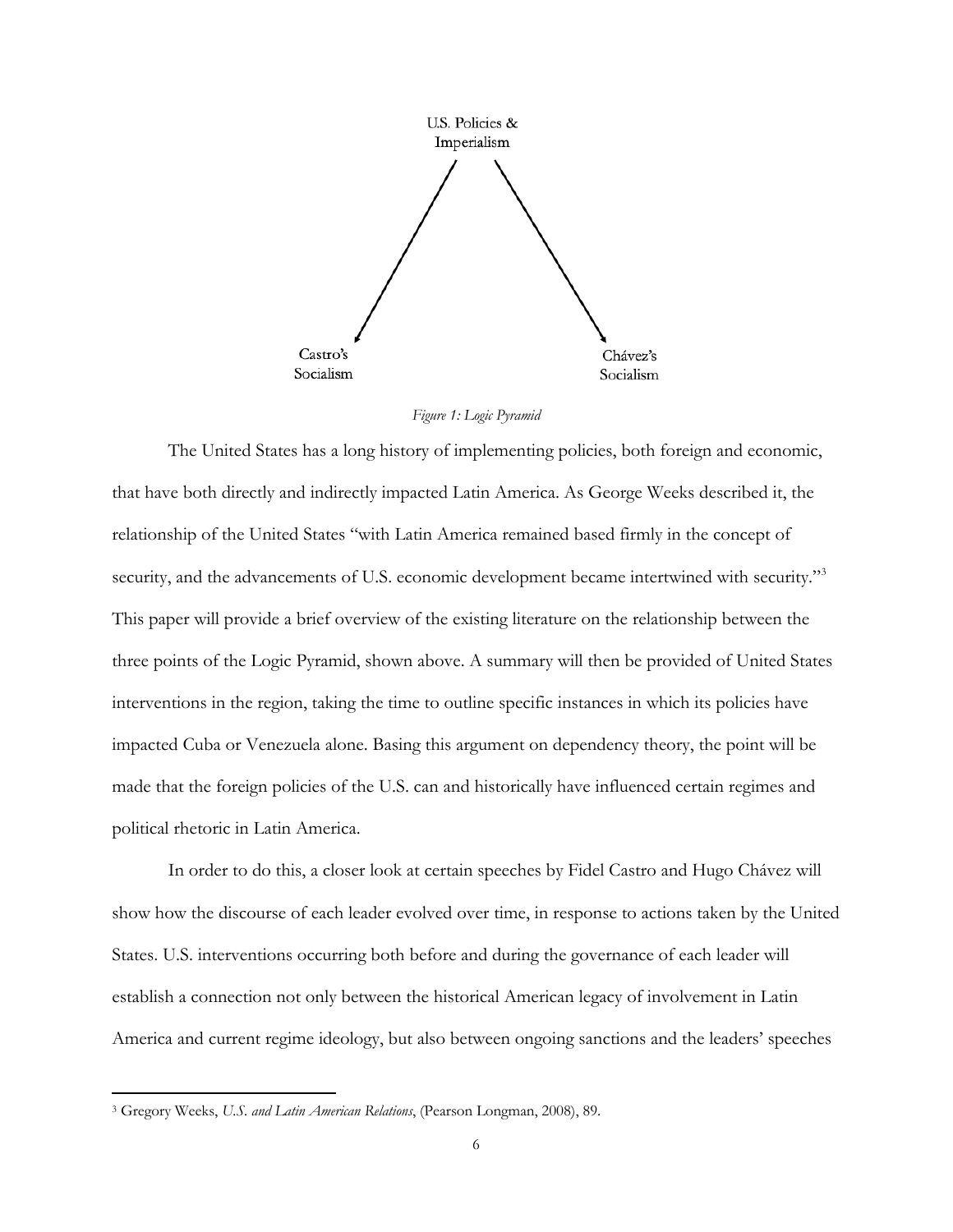at the time. This will demonstrate that political sanctions have the capacity to further radicalize the governments being sanctioned. A further examination of the triangular relationship shown in Figure 1 will also show the connection between Castro's socialism and Chávez's socialism, as well as the more complex relationship between Castro and the United States. Finally, the implications of this study on the current political situation in Venezuela and the United States' role will be outlined, arguing the need to proceed with caution when imposing sanctions even just on high-level governmental officials. This policy suggestion will be based on the overarching thesis that political sanctions and ideological radicalization have a complicated, mutually influential relationship, as shown by these specific case studies of Cuba and Venezuela.

#### II. LITERATURE REVIEW

 $\overline{a}$ 

In his book, Weeks does an efficient job of tracing the present relations between the United States and countries in Latin America back to the late 19<sup>th</sup> century, including Cuba and Venezuela. He analyzes the motivation behind these actions taken by the United States, arguing that oftentimes these are meant to serve American interests almost exclusively. Furthermore, he pays attention to global settings that have an undeniable effect on the region, including and particularly the Cold War. He also studies the relationships between these countries to some extent, describing how certain grievances were shared across borders and thus cultivating a culture that was dissatisfied with imperialism.

Peter Smith, on the other hand, attributes this rather paternalistic approach by the United States towards Venezuela, and the region as a whole, to President Roosevelt's Good Neighbor policy, which he describes "not as a departure from past practices but as the *culmination* of trends in U.S. policy toward the region."4 Smith focuses more on outlining the policies and historical trajectories of interventionism by the United States toward Latin America, beginning in the 19<sup>th</sup> century and

<sup>4</sup> Peter Smith, *Talons of the Eagle: Latin America, the United States, and the World*, (New York: Oxford University, 2013), 92.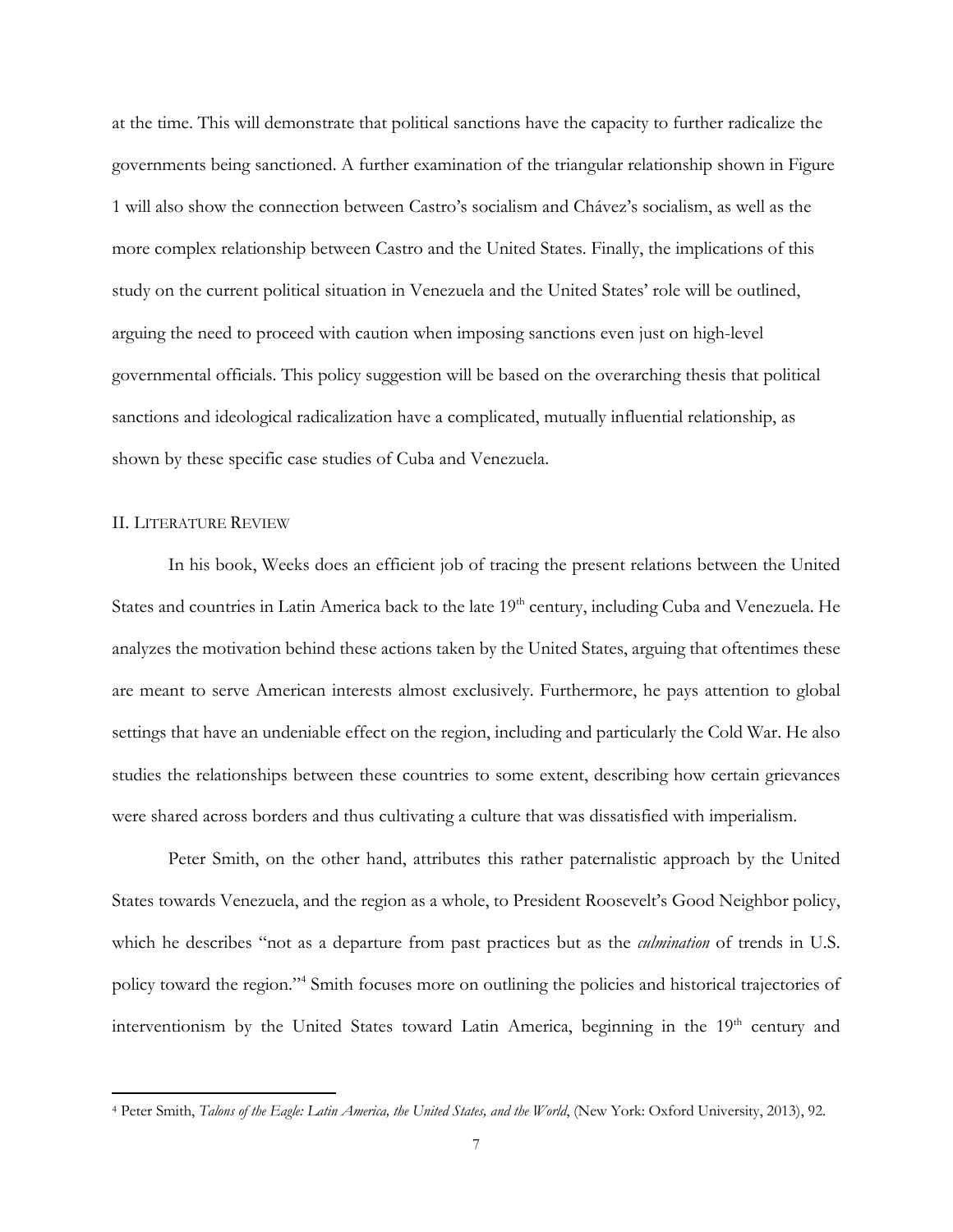continuing until the year of writing, 2013. He critically studies the potential motivations behind, content of, and impact upon Latin America as a whole of specific policies by the United States through an admittedly anti-imperialist lens, detailing how certain actions by the American government may have led to radicalization or worsening of conditions in Latin America. His explanation of the reasoning and impact of the stance of the United States on regional hegemony, leftist regimes, and neoliberalism provides important contextualization of the country's actions, particularly its behavior towards regimes it opposes or considers dangerous for its own interests, such as Cuba. He further suggests an almost circular relationship between the policies of the United States against communist regimes and the radicalization of these regimes.

While both Smith and Weeks effectively provide a general overview of the relationship between the United States and Latin America through structuralist perspectives, their works do not particularly touch upon the relationships between the countries in Latin America affected by what they are studying. Smith does not center his study on Venezuela and Cuba, and consequently does little in terms of exploring the link between the two from an in-depth perspective. Weeks also frames his work in a much more regional level, studying the responses of Latin America as a whole. As a result, neither of these two renowned works on United States interventionism necessarily addresses specific instances of the United States having a more direct impact upon certain countries of the region, let alone how these impacts might affect and influence each other.

Furthermore, while there have been individual case studies or works that relate Hugo Chávez to Fidel Castro in terms of ideology and anti-imperialist rhetoric, there is a shortage in literature that specifically focuses on the complex relationship between the socialism in Venezuela and Cuba and the policies of the United States. Javier Corrales and Carlos Romero efficiently examine the mutually affective relationship between the United States and Venezuela, as well as the impact of Venezuelan-Cuban relations on that relationship. However, their study still fails to draw a comprehensive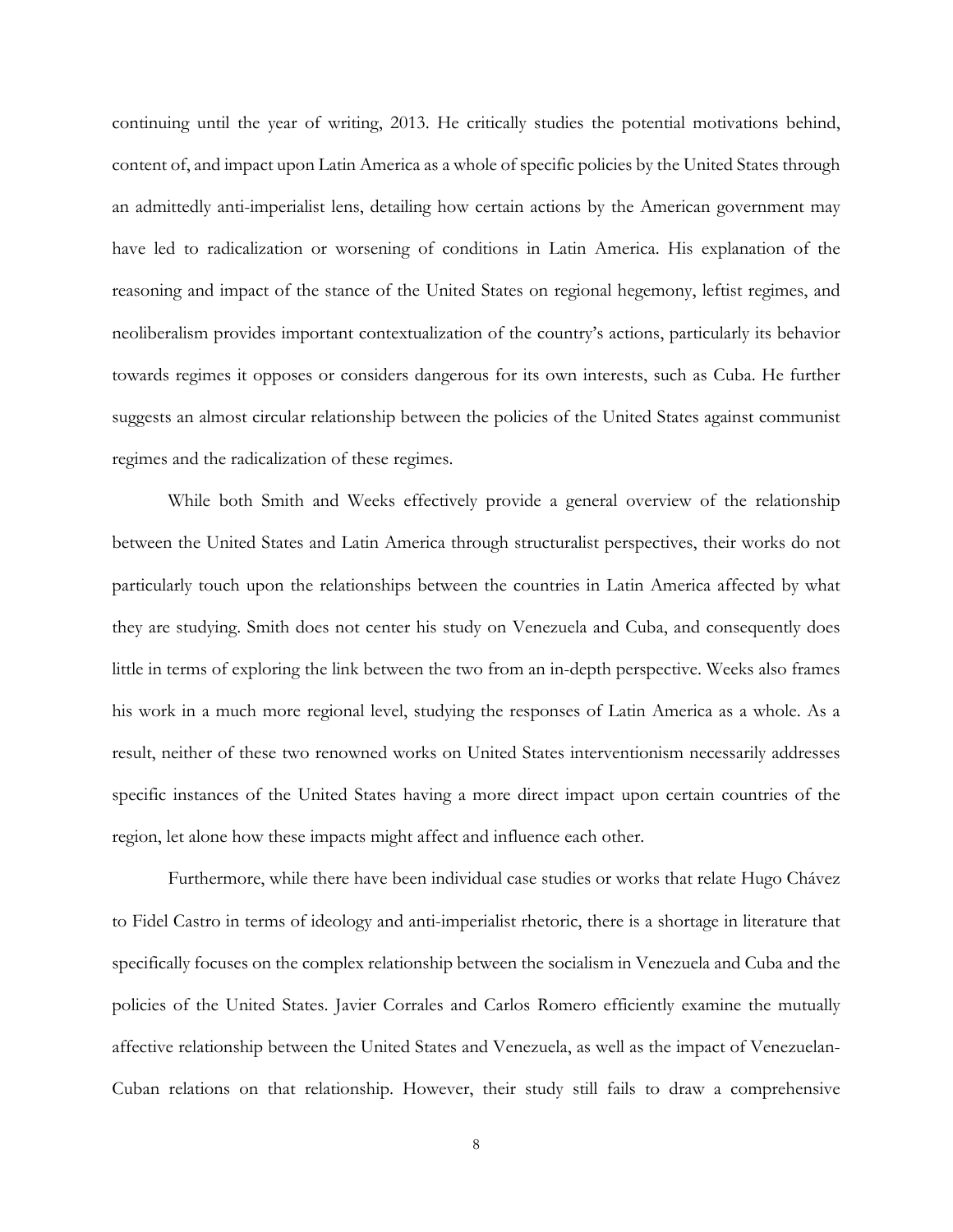connection between the three to study their historical parallels and their implications. Additionally, few studies if take a comparative approach on not only actions by the leadership but also their specific rhetoric. An example of this is James Cohrs's analysis of how Cuba may have helped the socialist government in Venezuela remain in power. While his paper effectively demonstrates the policy linkages between the two revolutionary governments, it provides little background on why the two parties might have an ideological stake in helping each other. It also does not mention the role that the United States' policies may have had in both revolutionary projects.

Those that do focus on speech specifically, such as William LeoGrande's study of U.S. and Cuban rhetoric and how they inform each other, are concentrated primarily on only one of the two relationships depicted in the Logic Pyramid in Figure 1. Another example is Antonio Reyes's book on the use of language by George Bush, Hugo Chávez, and Fidel Castro. A shortcoming of such a study is that it mainly considers language as a tool and less as an ever-changing, reflective surface on which to analyze the relationships upon which it is wielded. While these are informative to understanding certain dimensions of these relationships, it is crucial to study all three connections—U.S. policies, and Cuban and Venezuelan rhetoric—in tandem, to grasp their full synergy. This begs the question: to what extent have the policies of the United States towards Latin America and the projects of "twenty-first century" socialism in Cuba and Venezuela informed each other?

#### III. METHODOLOGY

To conduct this study, a comparative historical analysis will be used to address this question, as it will inspect various characteristics of Cuba and Venezuela's individual histories, recent socialist political rhetoric, and mutual relationship, through the lens of both cases having been successfully established socialist projects. Specifically, John Stuart Mill's Method of Agreement will be employed in order to see how, despite varying factors in the pre-revolutionary history of these countries, this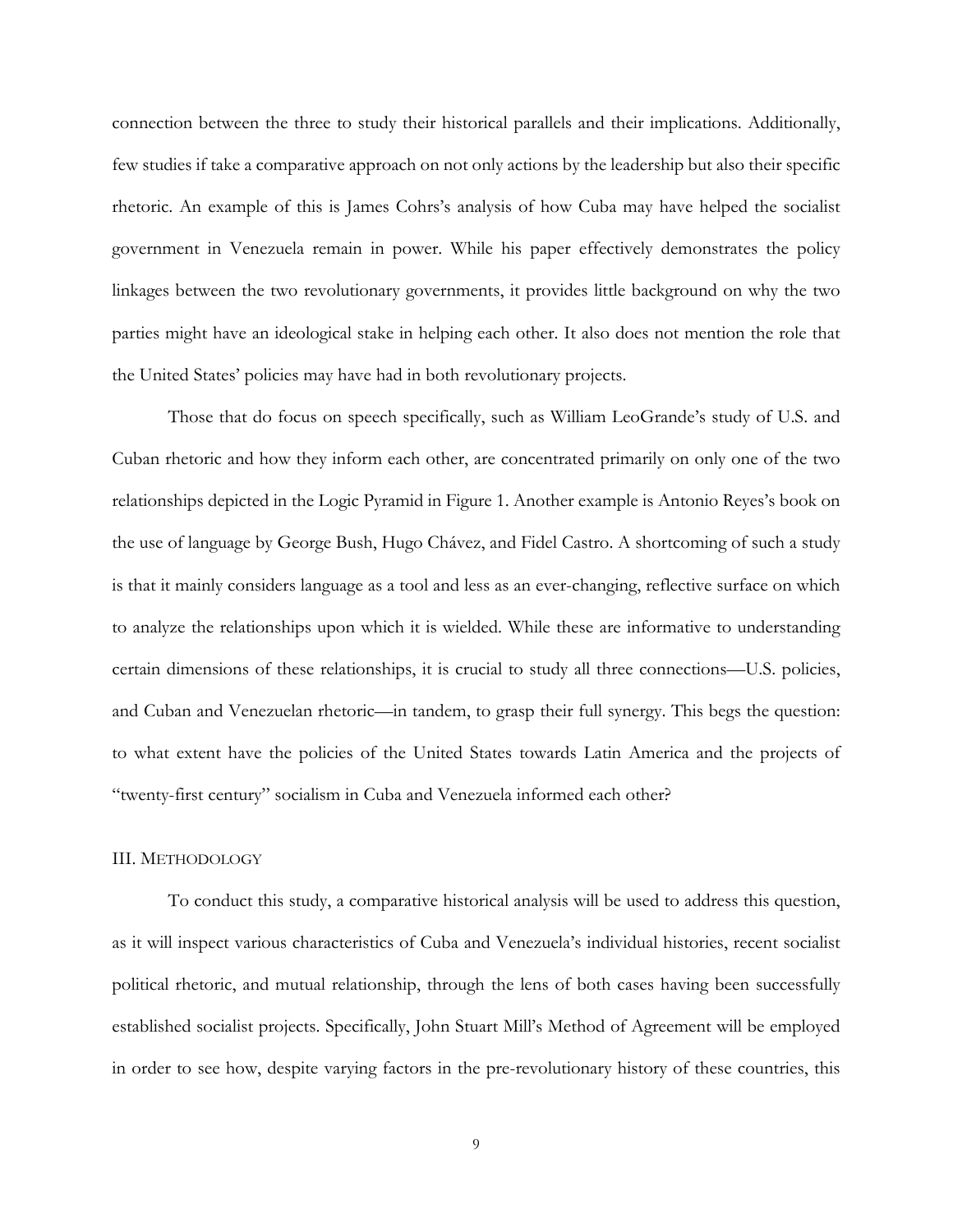specific factor of United States interventionism has unified the discourse of the two socialist projects. Mill's method posits that if in case studies that see a particular effect there is a single common factor, then this common factor is the cause of the effect. In this study, the particular effect is the radical socialist rhetoric of the leftist projects in both case studies of Cuba and Venezuela; and the common factor is United States policies towards Latin America, specifically U.S. interventions in these two countries. This perspective is useful for analyzing these two cases because they have shared characteristics with each other across a range of dimensions wide enough to be comparable, while still having different executions and implications so as to discuss how differing degrees of importance conferred to American interventionism might have been addressed through the leaders' speeches.

Additionally, this paper will employ a historical-structural perspective, which is also used by Fernando Henrique Cardoso and Enzo Faletto and, to an extent, Theda Skocpol. This is particularly important in terms of understanding how the dynamic between the United States and Latin America is both everchanging and impactful. As Cardoso and Faletto posit, this perspective is helpful as "it emphasizes not just the structural conditions of social life, but also the historical transformation of struggles by conflict, social movements, and class structures."5 Skocpol also fervently defends structuralism in her study of three particular social revolutions, arguing that this is the most appropriate framework in which to work, "with special attention devoted to international contexts and to developments at home and abroad that affect the breakdown of the state organizations of old regimes and the build-up of new, revolutionary state organizations."6 Structuralism, especially adjacent to a historical approach, allows for the possibility of a more dynamic relationship between countries and regions, and permits the explanation of both the overarching power structures and the smaller,

<sup>5</sup> Fernando Henrique Cardoso and Enzo Faletto, *Dependency and Development in Latin America*, (University of California Press, 1979), x.

<sup>6</sup> Theda Skocpol, *States and Social Revolutions*, (Cambridge University Press, 1980), 5.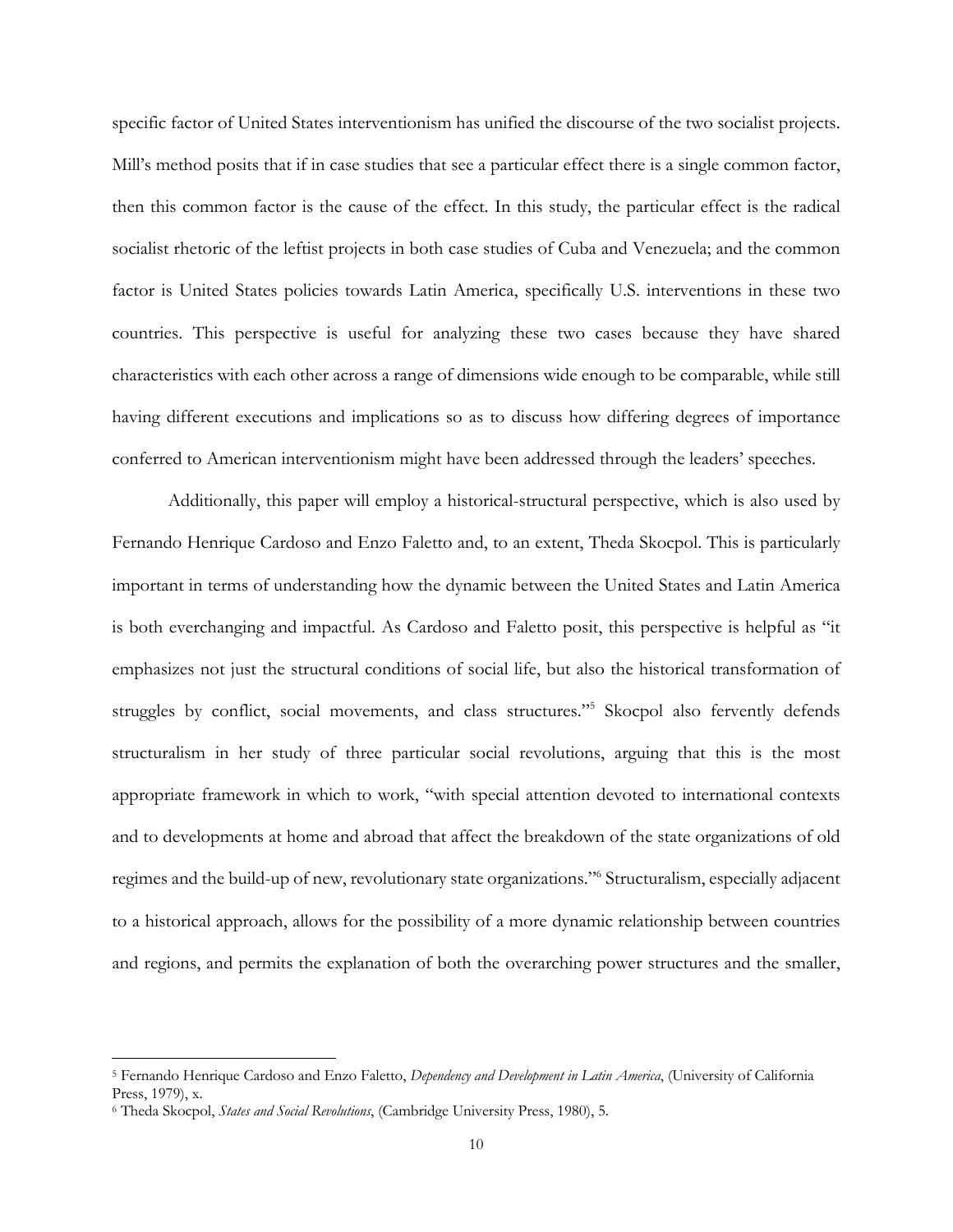national-level socialist struggles and movements as mutually informative, rather than one as strictly causal to the other.

In order to understand the crux of the argument and how actions and policies of the United States might be able to inform the socialism that grew in Cuba and Venezuela as the independent variable of this study, it is important to conceptualize these countries' relationships through the lens of dependency theory. Dependency theory, as set forth by Cardoso and Faletto, argues that relationships between what are conceived to be "first world" and "third world" countries are complex due not just to strictly economic factors, but also the power dynamics between them. It takes a different perspective from development theory, which suggests that all countries follow a similar trajectory toward modernity and some countries are merely more underdeveloped than others. Instead, dependency theory views countries as either core or periphery economies, saying that the structure of international relations depends on periphery countries being economically dependent upon core economies. In this way, the authors of this theory argue for a perspective that examines the ways in which imperialism, United States interventionism, and the histories of Latin American countries as colonies have contributed to current power structures. According to Cardoso and Faletto, "there exists among the developed and underdeveloped economies a difference […] of function and position within the international economic structure of production and distribution."7 In other words, political and economic development in each country was not an isolated matter but was instead occurring in, and being informed by, the network of international relations among other countries as well.

The United States in particular holds a strong core position in the international economy, which became even more pronounced by "postwar financial agreements, […] as well as by American

<sup>7</sup> Cardoso and Faletto, 17.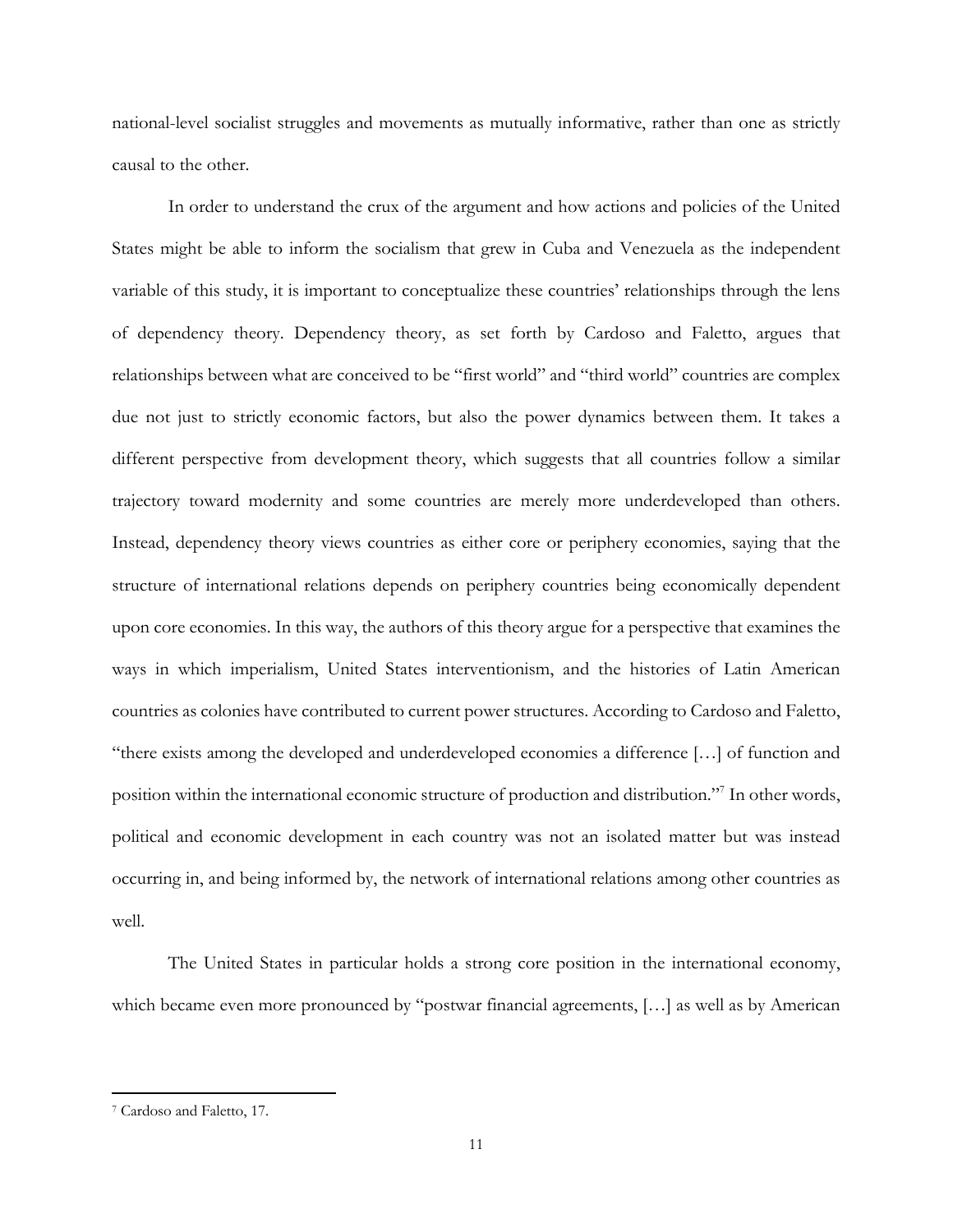control of world trade."8 While this led to many Latin American countries attempting to benefit from the presence of the United States, especially politicians and economic elites, a situation of dependency can also be conducive to worsened conditions for the local lower classes. Through the process of industrialization, the difference in incomes can become greatly exacerbated, further strengthening the structural heterogeneity of Latin America's socioeconomic field. Additionally, while United States businesses held a stake in Latin American countries, the American government was not necessarily providing aid to help build infrastructure in those nations. As a result of the linkage between income inequality and the American presence in Latin America, there grew to be a "nationalist and increasingly anti-U.S. sentiment, fueled by poverty, occupation, and mistreatment."9 This in turn provides abundant material to analyze to what extent this involvement of the United States in Cuba and Venezuela, both specifically and as a core country intervening in the region of peripheral countries, led to the specific brands of socialism that grew in each of those nations.

Beyond dependency theory, however, a perspective that is crucial to consider is the way in which these socialist kinds of rhetoric may, in turn, inform the policies by the United States towards the respective country. While the historical legacy of United States interventionism has given rise to a certain type of discourse in Latin America, it is also fair to say that this leftist discourse has also influenced the United States through a relationship based on structural neorealism. This perspective allows for the study of United States policies towards Cuban and Venezuelan socialism as not static, but rather a dynamic struggle to protect itself and its regional hegemony from any security concerns that could arise due to rivaling political ideology. In other words, the ideological and rhetorical relationship between the United States and Cuba, and between the United States and Venezuela, does

<sup>8</sup> Ibid., 181.

<sup>9</sup> Weeks, 90.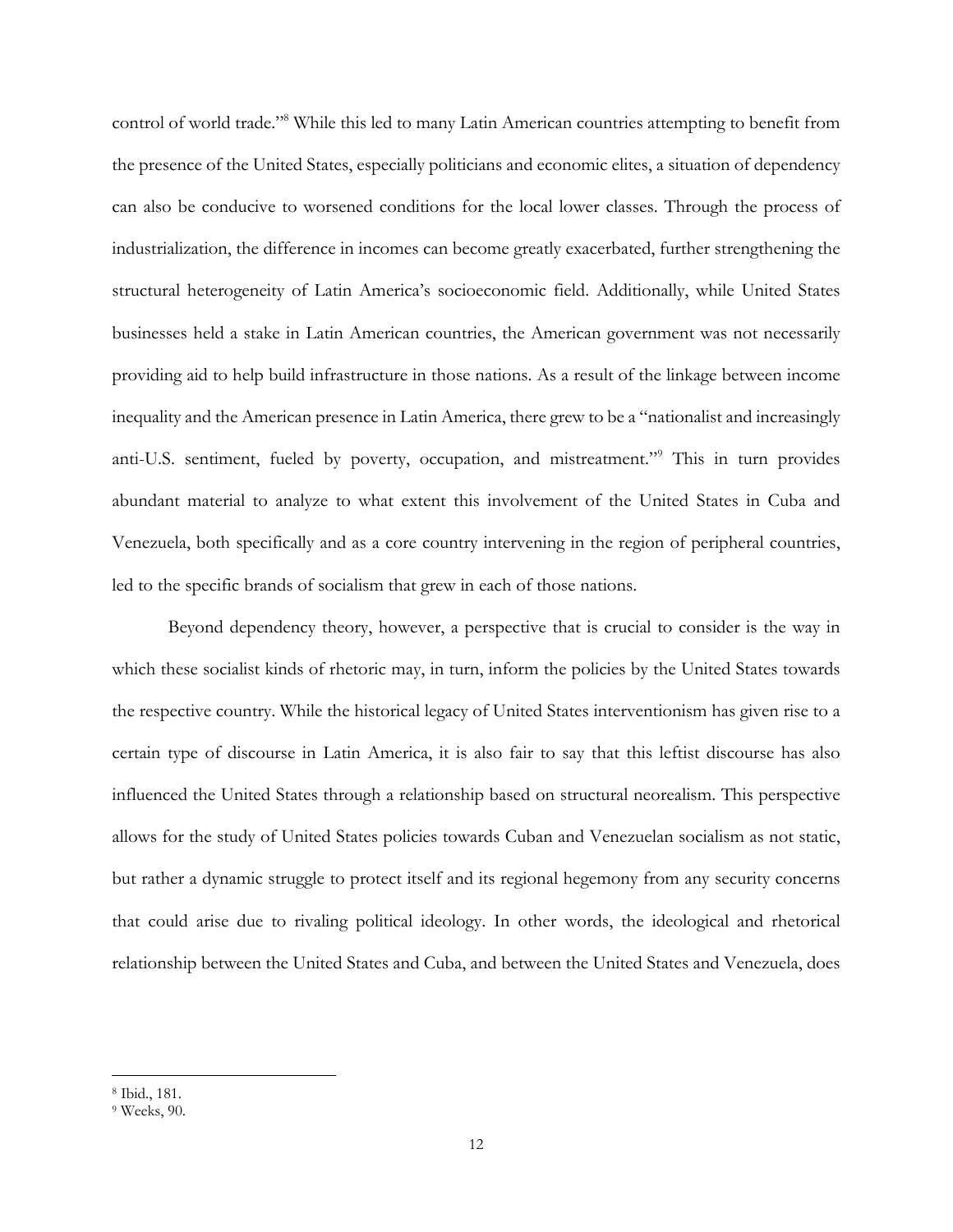not flow in a single direction. It is based on mutual reactions to each other's histories and current outlooks.

These exact brands of socialism, as aforementioned, will be the dependent variable in this study. As Skocpol says in her defense of a structuralist perspective, "both the occurrence of the revolutionary situations in the first place and the nature of the New Regimes that emerged from the revolutionary conflicts [in her specific case studies] depend fundamentally upon the structures of state organizations […] as well as their positions in relation to other states abroad."10 Essentially, both the national and international contexts may inform the type of social revolution that is both created and realized, and that the intended outcome and the actual outcome may not necessarily coincide. In other words, while Marxist theory has been applied to several social revolutions throughout the world including the Russian and the Chinese revolutions—the specific rhetoric targeting the United States as an opponent and source of imperialism is particularly poignant in Cuban and Venezuelan socialism.

It is crucial to distinguish, however, between the current state and governing power in both of these countries, and the socialist movements themselves. Skocpol makes a distinction between the faces of such social revolutions, which are often conflated with the movements that they supposedly represent, and these movements themselves. Keeping in this tradition, it is important in this study to acknowledge the separation between personalistic leaders like Hugo Chávez and Fidel Castro from the revolutions that they have inherited or helped to see through. Consequently, this study will focus on the personalistic leaders, Chávez and Castro, as the main faces of the revolutions at the time they were successfully implemented in their respective countries.

Historical texts and primary documents including speeches and manifestos from these aforementioned projects will be analyzed to see how far they have been affected by American policies. Naturally, American policy papers and reports will be analyzed as well, although less so for their

<sup>10</sup> Skocpol, 284.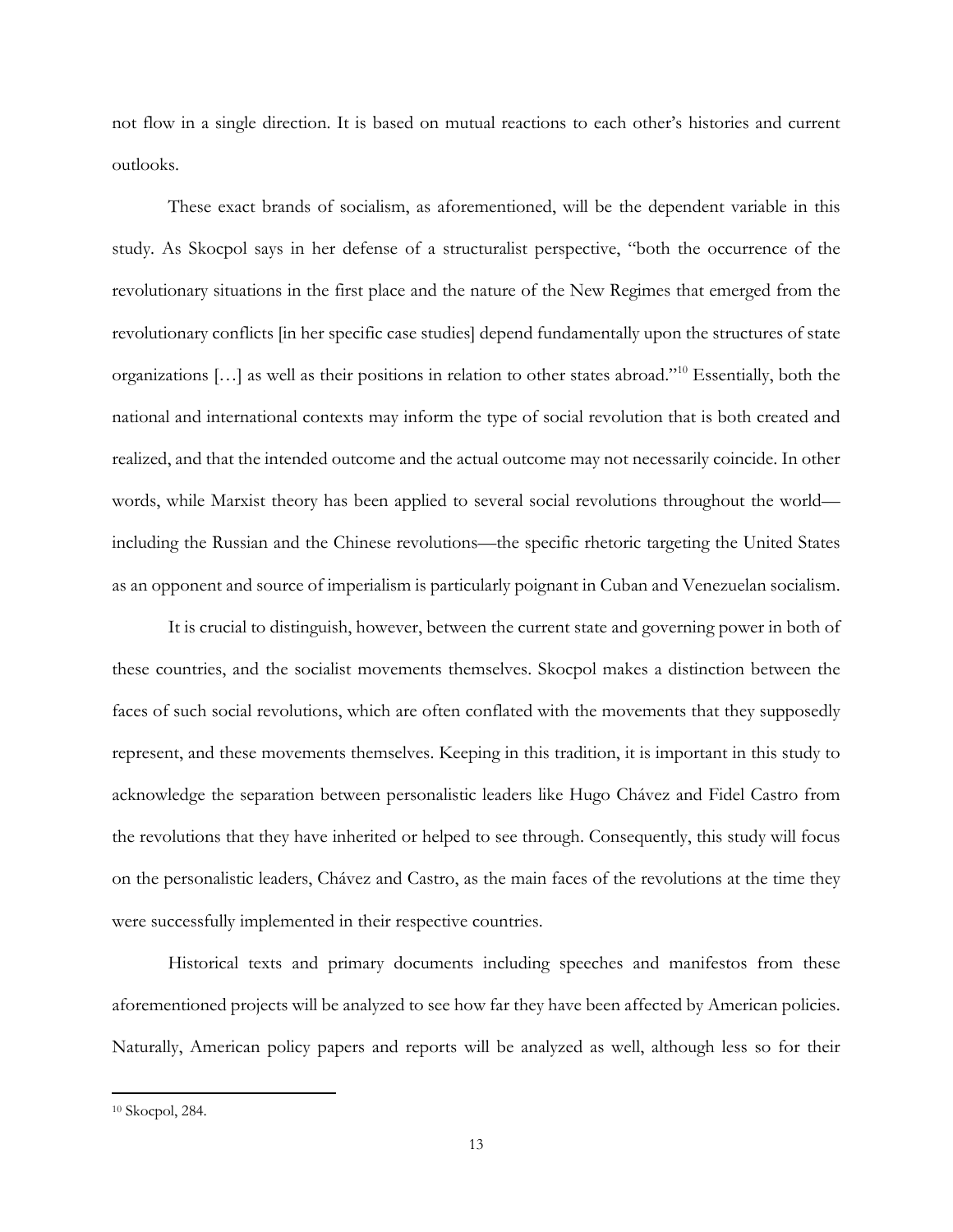wording and more for their chronological enumeration of actions taken by the government towards these two countries. While studying each revolution as a whole would make for a much more in-depth study of the different facets of revolutionary rhetoric that are impacted by external factors, that project is extremely ambitious and would require the compilation of thousands of documents, primary and secondary sources, policy papers, etc. Inevitably, some of the source materials will only exist in their original Spanish, although the quotes in this study will be manually translated to English for the reader's convenience. In terms of time span, the speeches and manifestos being analyzed took place between the start of the Cuban revolution in 1959, and the end of the Bush presidency in 2007. The beginning was chosen to study both Cuban and American rhetoric and attitudes towards the beginning of Fidel Castro's revolution, the first instances of a leftist threat to the United States since Jacobo Árbenz in Guatemala. The end of the Bush presidency in 2007 serves as an appropriate end date both because the time before that spans the formative years of the Venezuelan socialist revolution, and because the Bush administration's policies towards Cuba and Venezuela were consistent with previous presidencies, as opposed to after Obama became president and established new kinds of relationships with the two leaders. Furthermore, it marks the end of the period in which Fidel Castro was the official head of state in Cuba.

#### IV. UNITED STATES INTERVENTIONISM IN LATIN AMERICA

The United States and Latin America have had an ongoing relationship dating back to colonial times. However, the relevant pieces of history to this study begin primarily at the end of the 19<sup>th</sup> century and beginning of the  $20<sup>th</sup>$  century. One prominent aspect of this relationship is the interventionist policies that the United States has exercised upon the region. This began as early as 1904 with the Roosevelt Corollary to the Monroe Doctrine, when President Roosevelt announced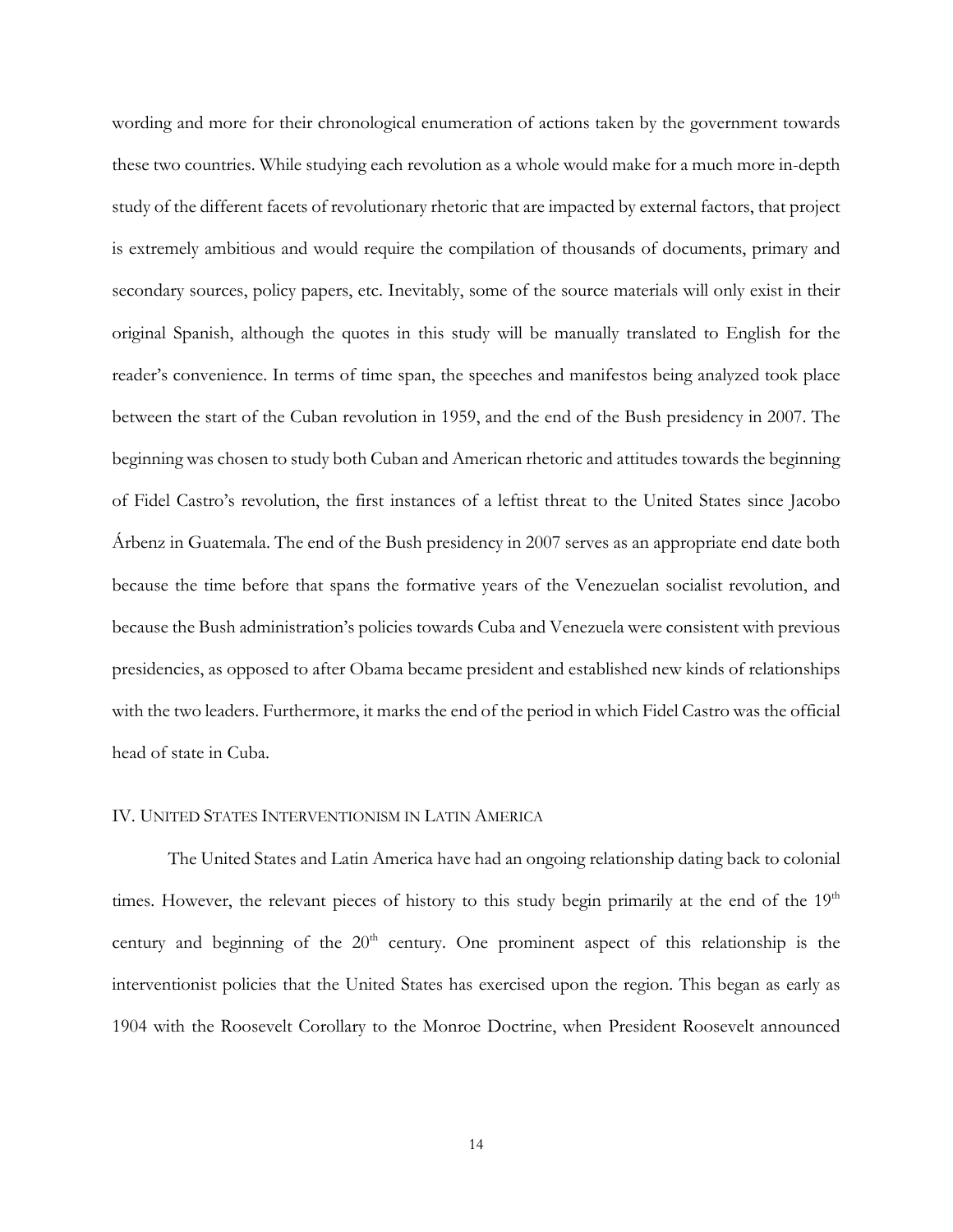that sometimes his country would need to take on the role of "international police power."11 This Corollary also asserted that the United States "would interfere with [countries in the Caribbean and Latin America] only in the last resort, and then only if it became evident that their inability or unwillingness to do justice at home and abroad had violated the rights of the United States."<sup>12</sup> Evidently, then, one of the principal purposes for American involvement in the neighboring region was to ensure the security of the United States itself.

President Roosevelt's Good Neighbor policy was a further continuation of this kind of involvement by the United States in the Latin American region. The United States by then had fortified its relationship with its neighbors, significantly increasing its direct investments and strengthening its sphere of influence in the West. The idea behind the Good Neighbor framework was that of nonintervention, halting the tradition of using direct military force in sovereign nations. This directly countered the Roosevelt Corollary and supported the independence of individual countries. Instead, the United States exercised its influence in economic and ideological terms. In 1933, President Roosevelt mentioned regional trade as "the most important item in our country's foreign policy,"13 appointing as secretary of state an advocate of liberalization. Additionally, in Panama in 1939 the American government proposed the need "to eradicate from the Americas the spread of doctrines that tend to place in jeopardy the common inter-American democratic ideal."14 This would indirectly assist the United States in establishing itself as a regional hegemon, especially ideologically.

During the Cold War, the United States was devoted both to stopping the spread of Soviet influence globally and to preventing the infiltration of Communism into the Western Hemisphere. The Truman Doctrine proposed by the president was described as a policy "to support free peoples

<sup>11</sup> Theodore Roosevelt, *Theodore Roosevelt's Annual Message to Congress for 1904*, (Records of the U.S. House of Representatives, 1904).

<sup>12</sup> Ibid.

<sup>13</sup> Franklin Delano Roosevelt, *Looking Forward*, (William Heinemann, 1933), 245.

<sup>14</sup> "Resolution VII" in *International Conferences of American States*, (Panama, 1939), 354-356.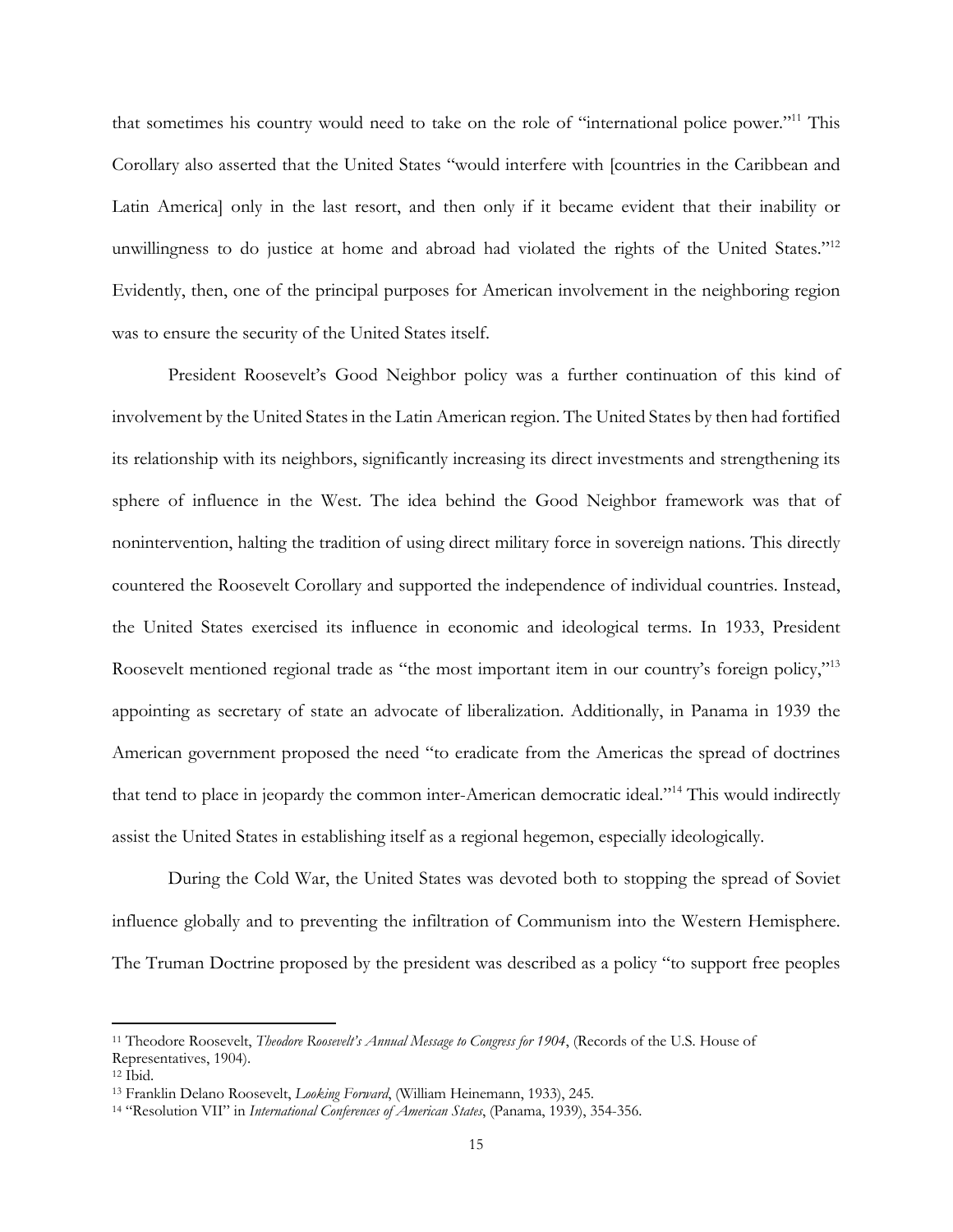who are resisting attempted subjugation by armed minorities or by outside pressures."<sup>15</sup> In effect, then, the United States would reclaim its role as a security hegemon in the region. This continued in a mutated version of the Good Neighbor policy, as the United States began concerning itself more with Latin America after the second World War. Throughout this time, the main preoccupation of the American government was the threat of a potential Communist wave in their southern neighbors.

Further down the line, the United States had two main goals when viewing the country's relationship with Latin America: "the 1954 Declaration of Caracas, with its renunciation of Marxism, and the 1960 Act of Bogotá, with its assault on poverty and underdevelopment."16 The United States adopted a perspective heavily based on modernization theory, previously explained as a theory that posits a uniform trajectory from traditional to modern society that inevitably ought to be followed by countries. This had a particular economic aspect to it, as trade liberalization and development was considered to be of utmost importance by this ideology. As a result, leftist movements were seen as the direct opponent to the concept of modernization. The United States therefore emphasized both a strictly anti-leftist military support network and a focus on the socioeconomic growth in the region, as might strengthen trade relations. In the decades to come, this process would manifest itself as neoliberal reforms being recommended consistently by the United States and global organizations for Latin America.

At the end of the 1980's came a set of neoliberal reforms known as the Washington Consensus, which mainly used Adam Smith's economic theories to argue for the reduction of state involvement in the economy, which would disrupt the import-substitution industrialization model on which Latin America had largely based its economic growth shortly beforehand. Neoliberalism is a crucial aspect to consider as it has ties both with imperialism and the American-oriented rhetoric in many leftist

<sup>15</sup> Harry S. Truman, *President Truman's Message to Congress*, (Records of the U.S. House of Representatives, 1947). <sup>16</sup> Smith, 133.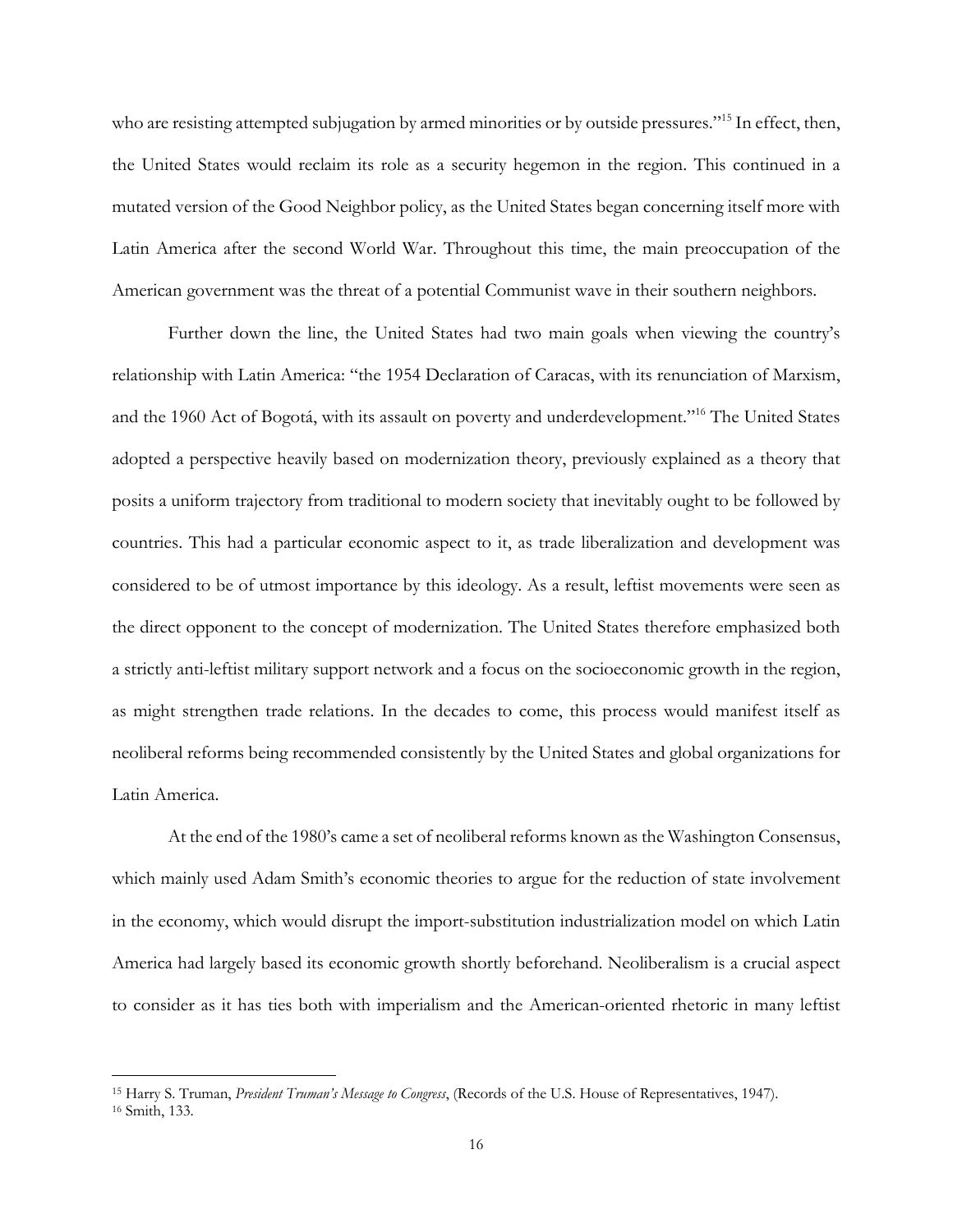movements in Latin America. These new neoliberal policies would provide protections for the private sector that would eventually significantly help the economy of the United States as well. In Latin America, banks and investors that would also be drawing benefits from the policies prescribed by the Washington Consensus reacted positively. Opposition stemmed mainly from the left, including labor unions, as well as marginalized populations and nationalists. This was mainly due to the fact that the increase in regional wealth would not be equally distributed, benefitting mainly the private sectors and foreign investors without lower class locals being able to reap similar rewards. Decades later, the consequences of neoliberalism in Latin America have been largely mixed, leading to increased foreign investment but remaining problems of debt and poverty in the region.

#### A. United States and Cuba

Notably at the beginning of the 1900's, the United States had a strong influence upon the island nation of Cuba. The main element was the Platt Amendment from 1903. Under this Amendment, the United States would have the power to set public debt limits, grant permission to Cuba before Cuba could enter any treaties, and use the American military to intervene at any moment "for the preservation of Cuban independence, the maintenance of a government adequate for the protection of life, property, and individual liberty, and for discharging the obligations with respect to Cuba imposed by the Treaty of Paris on the United States, now to be assumed and undertaken by the government of Cuba."17 It essentially made Cuba an American protectorate and served to limit Cuban autonomy, despite supposedly having been initiated into a postcolonial time period. The Amendment also mentioned that any acts taken by the United States military in Cuba would be considered "ratified and validated, and all lawful rights acquired thereunder shall be maintained and protected."<sup>18</sup> Additionally, the Amendment established that the leasing of Guantánamo by Cuba to the United

<sup>17</sup> United States Congress, *Platt Amendment*, (1901), Article III.

<sup>18</sup> Ibid., Article IV.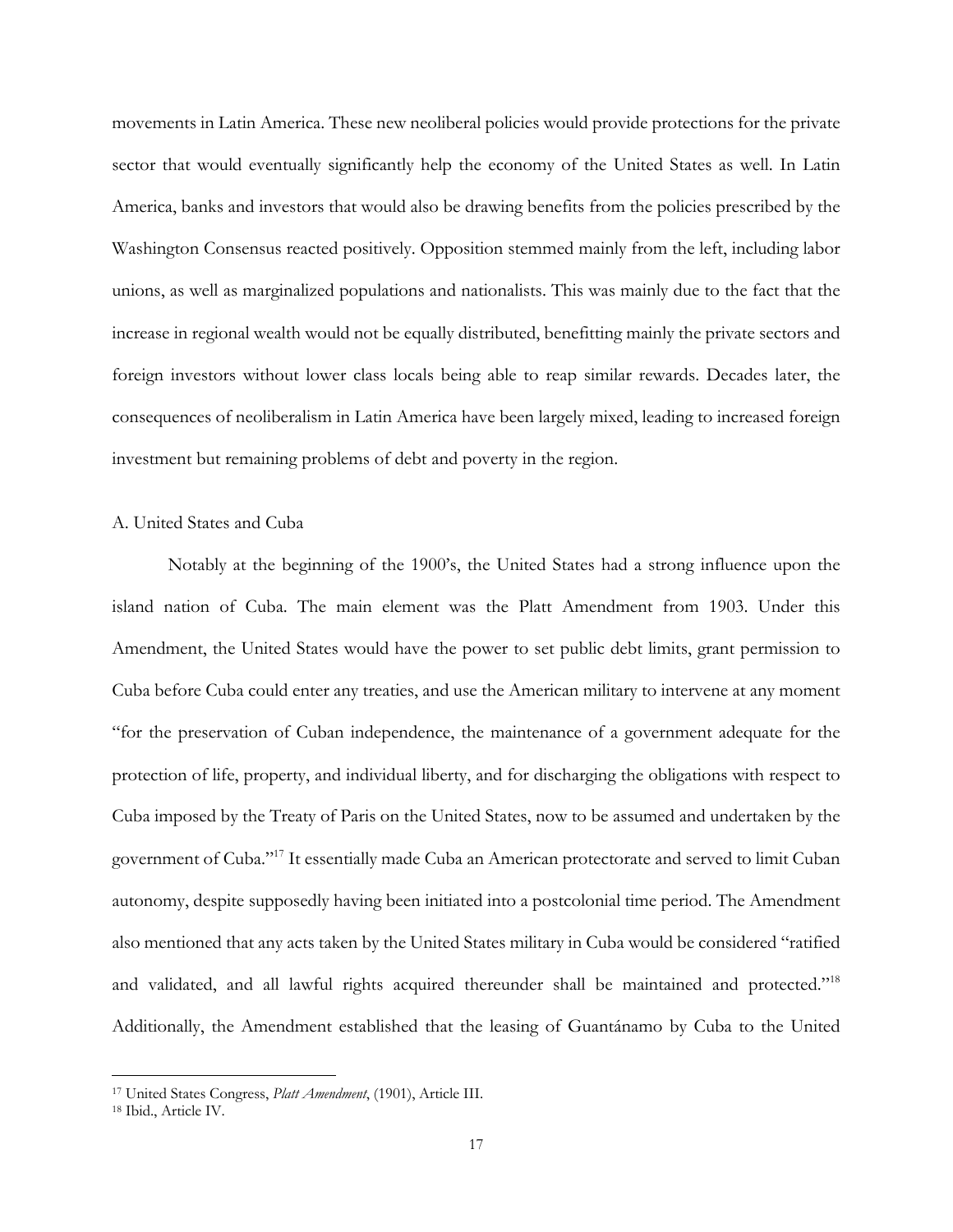States would be guaranteed in order to assure Cuban independence, as "to enable the United States to maintain the independence of Cuba, and to protect the people thereof, as well as for its own defense, the government of Cuba will sell or lease to the United States lands necessary for coaling or naval stations."<sup>19</sup> Through the Platt Amendment, then, the United States not only seemingly constrained the political and economic power of Cuba as a newly independent nation, but also brought that title into question precisely through these restrictions.

Because of the legitimization of American military presence in Cuba, the United States was consequently entitled to make certain interventions when they saw fit. Therefore, the United States remaining heavily involved in Cuban affairs was not always in order to ensure Cuba's independence, but rather was something to ensure the security of American economic interests on the island. This was not just a matter of the United States being specifically invested in the island; President Wilson had a deep desire to spread democracy, leading to "U.S. troops [being] sent to more countries, and occupation was the norm in countries such as Cuba, the Dominican Republic, and Nicaragua. This combination meant that hegemony and 'democratic promotion' were one and the same."20 This led Cubans, especially merchants, to resent this influence, to the point that many locals felt that the United States' involvement was more unwelcome than seen as a mere security measure. During the decade of the 1920's, precisely this perspective, mixed with the continued intervention by the United States, led to a nationalism after the increased price of sugar after the first World War greatly boosted Cuban economy.

Aside from the physical presence of the United States, there was also the matter of its influence in Cuban politics. According to Weeks, "from 1906 until 1934, Cuban politics was characterized by rapid, often violent changes of government, accompanied by U.S. intervention and, at times, control

<sup>19</sup> Ibid., Article VII.

<sup>20</sup> Weeks, 89.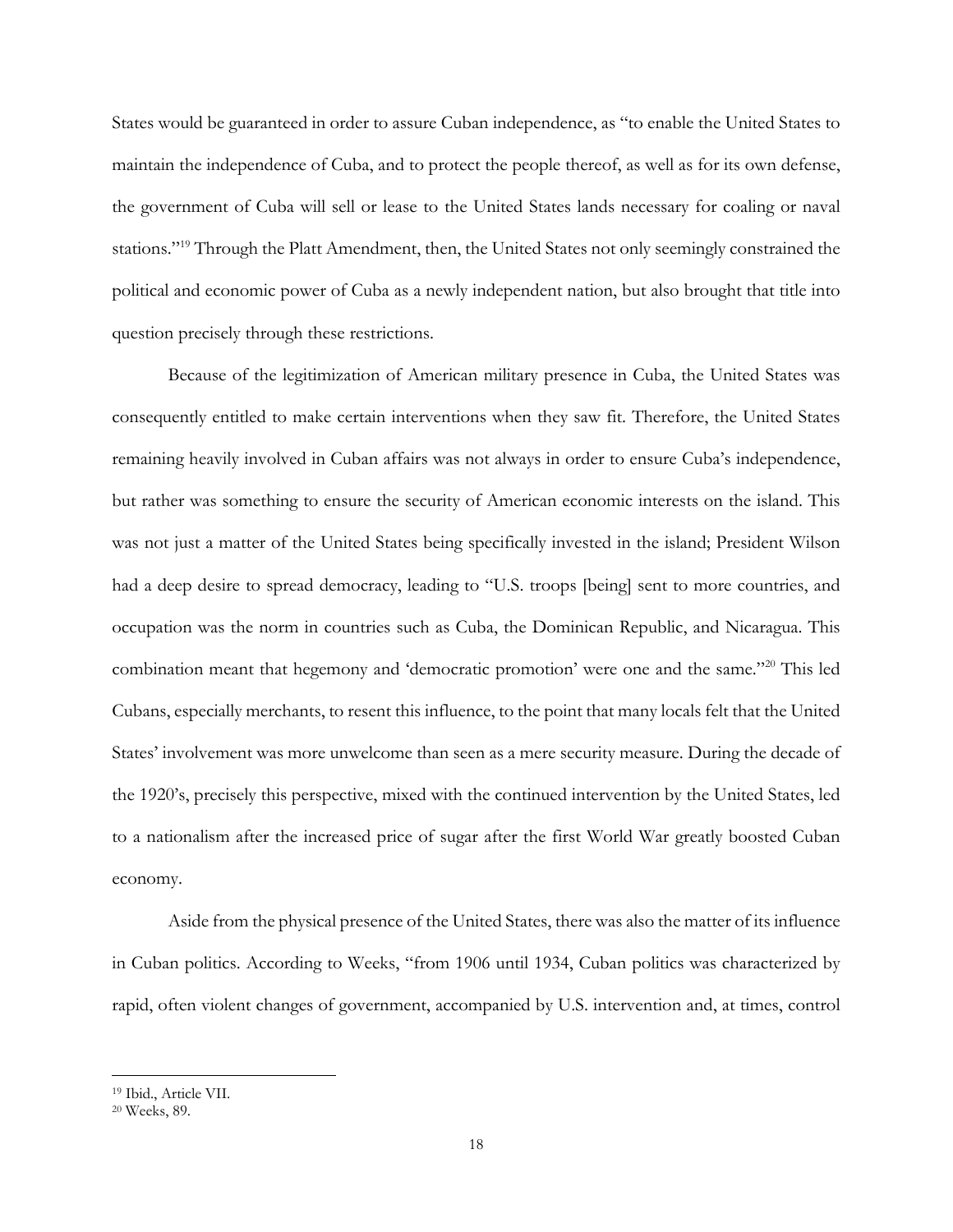over the country's finances."21 This in turn emphasized the dependent relationship between the United States and Cuba. In 1925, the Cuban presidential elections were won by Gerardo Machado, a candidate supported both by merchants in Cuba and the United States government for his commitment to economic development. Machado had a tendency to act harshly upon the working sector of the country in order to draw investors to the island. Not long after, however, the United States took note of general Cuban discontent towards Machado, and so they asked him to step aside, leading to him fleeing the country. The new president was also not widely supported in Cuba, which caused army officers of lower rank to begin organizing. This ultimately led to the Sergeants' Revolt, organized by Sergeant Fulgencio Batista, which resulted in the rise to presidency of civilian Ramón Grau San Martín. This new president, championing Cuban nationalism, announced his intentions to end the Platt Amendment. This was a concern to the United States, who had great stakes in the matter of Cuba restricting American presence and influence on the island. As a result, the United States under the presidency of Theodore Roosevelt denied diplomatic action, thus illegitimating its new government. Instead, the United States worked with Batista to oust Grau, which occurred late 1933. The next president that was inaugurated through Batista led the Roosevelt administration to finally cease the Platt Amendment.

Afterwards, between 1933 and 1936, the United States eventually decided that "open interference was no longer part of the diplomatic arsenal."<sup>22</sup> Instead, the American government began to focus its efforts into preventing the rise of Communism in the Western Hemisphere. Because of leftist party involvement in eradicating fascism in Latin America during the second World War, they were able to gain respectability and government positions. The discontentment among more conservative counterparts throughout the region were eventually able to find "a strong a willing ally

<sup>21</sup> Ibid., 86.

<sup>22</sup> Smith, 99.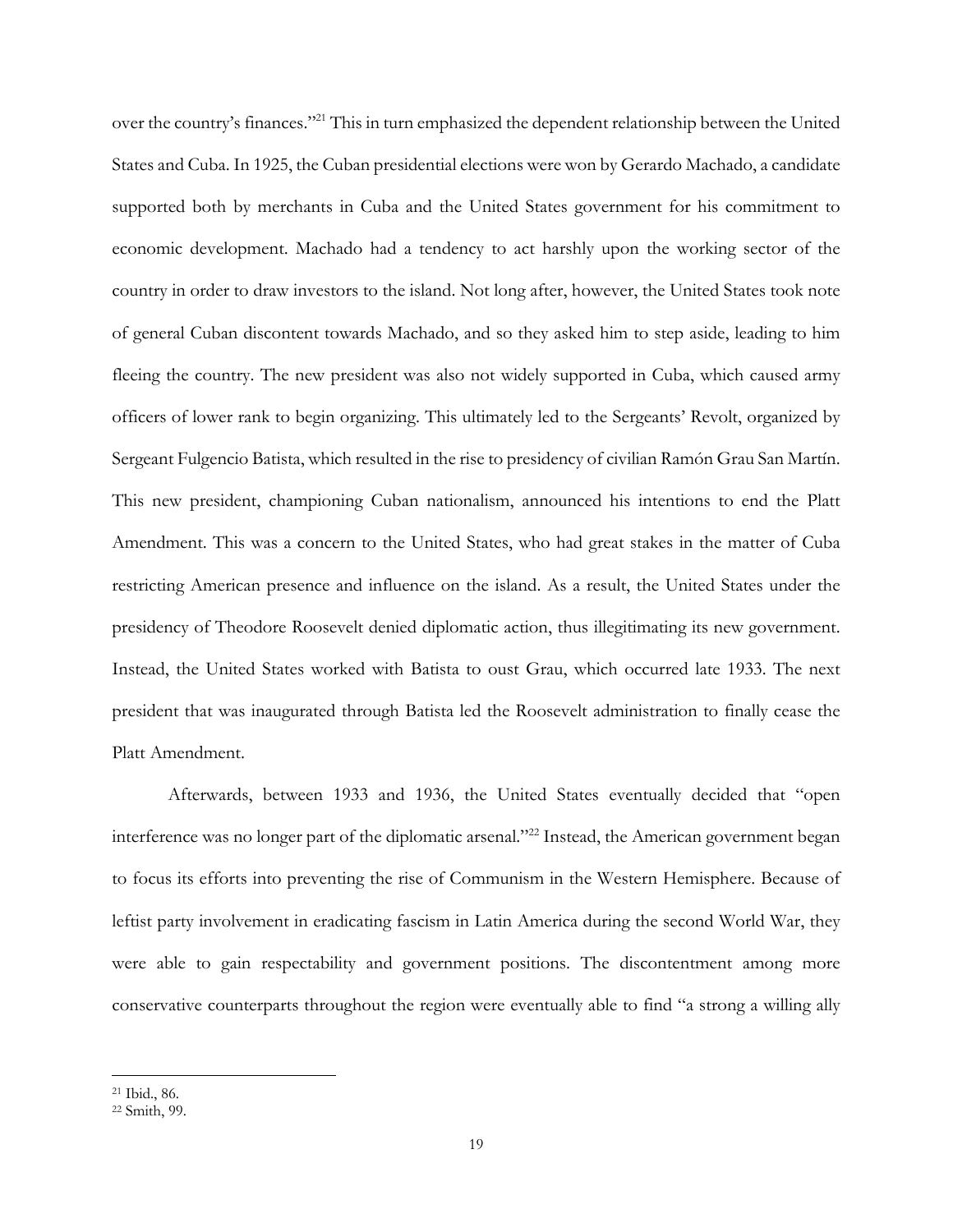in their confrontation with the left: the United States."23 In early 1935, when then-president Carlos Mendieta suspended constitutional guarantees in Cuba, United States ambassador to Havana Jefferson Caffery expressed that "'although [Mendieta's government] has strengthened its position in the country by its recent firm attitude, the communists have by no means given up hope and will continue to be a menace for some time to come."<sup>24</sup> Evidently, the United States had adopted a policy of prioritizing anticommunist efforts over democracy in Latin America. As a result, there were a handful of right-wing dictatorships in the mid-to-late twentieth century in the region that had, directly or indirectly, received backing and support from the American government. Particularly in Cuba, the backlash against the political left involved not just political parties but also labor unions. Those confederations that were not coopted by the government found themselves further marginalized. The United States also played a role in this, "through the appointment of labor attachés to embassy staffs and, indirectly, through the anticommunist efforts of the American Federation of Labor."25

Later, in 1952, Batista himself ascended to power in Cuba after leading a military coup shortly before the presidential elections. He established dictatorial rule, backed by the support of the United States. Under his power, "organized crime flourished and lined the pockets of Cuban politicians and bureaucrats. Corruption was rampant, and the brief Cuban experience with democracy had withered away."26 By this point, "much of Latin America had fallen under the sway of long-lived dictatorships [...] Somewhat conspicuously, these regimes emerged precisely in those countries where the United States had intervened or intermeddled to the greatest degree."<sup>27</sup> This, along with the economic involvement of the United States, led to growing resentment among the Cuban middle class, including one Fidel Castro who was imprisoned after an attack on the army barracks in Moncada in 1953. Castro

<sup>23</sup> Ibid., 129.

<sup>24</sup> Ibid., 99.

<sup>25</sup> Ibid., 130.

<sup>26</sup> Weeks, 110.

<sup>27</sup> Smith, 99.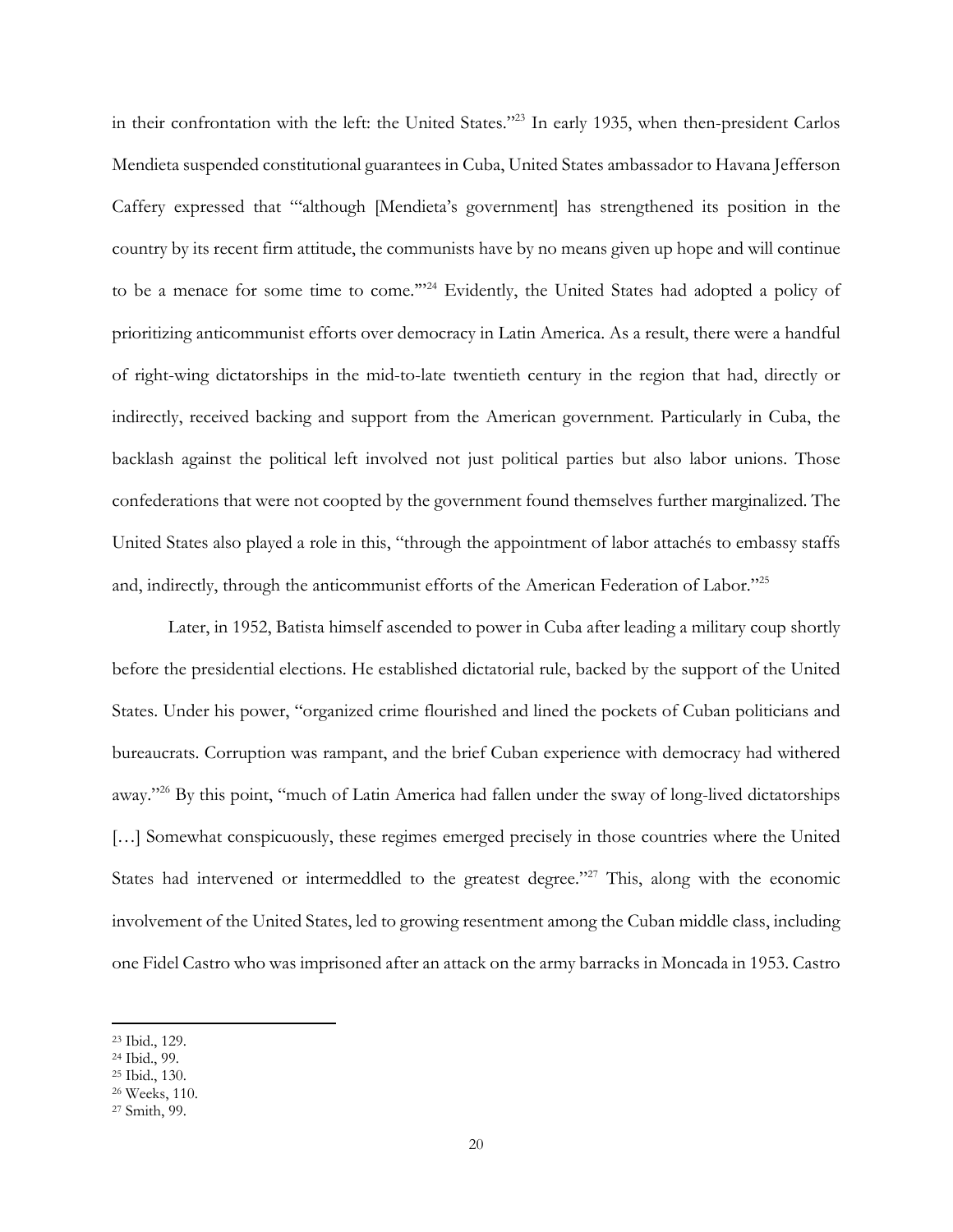had previously been among Cuban students that traveled to Bogotá, Colombia to join the Colombian Communists in protesting United States hegemony. Meanwhile in Guatemala, the American invasion to prevent the rise of Communism began in June of 1954. The return of dictatorship to the country and the intervention by the United States would have long-lasting consequences, not just on Guatemalan-American relations but also on those between Cuba and the United States, as well as on guerrilla warfare itself. Additionally, this had a significant ideological impact upon the revolutionary Ernesto "Che" Guevara, who was in Guatemala at the time. This experience led him to believe that "real reform […] was possible only in a socialist revolution that excluded the old oligarchic elite and rejected the façade of 'democracy' so heralded in the United States."28 A couple of years later, Guevara would find himself in Mexico, where he would meet Castro after the latter was granted general amnesty by Batista and was thus released. The two of them would begin planning a guerrilla revolution against Batista's government. This war was ultimately launched in 1956, to little avail. At this point in history, Castro was not explicitly socialist, nor was that how he characterized his revolution. In fact, he even "emphasized the domestic nature of his mission: 'You can be sure that we have no animosity towards the United States and the American people."<sup>29</sup>

Throughout the Cold War, the situation escalated as the United States doubled down on its anticommunist efforts. The refusal by the American government to grant diplomatic recognition to Castro's government led to alienation between the two countries, to the point where Cuba began to seek economic and political support from the Soviet Union instead. This only helped to further exacerbate the existing conflict between the island nation and the United States. As a response not to the particular regional dynamic but to the largely bipolar global struggle, the United States "sought to extend and consolidate its political supremacy throughout the hemisphere. Launching an

<sup>28</sup> Weeks, 110.

<sup>29</sup> Ibid., 111.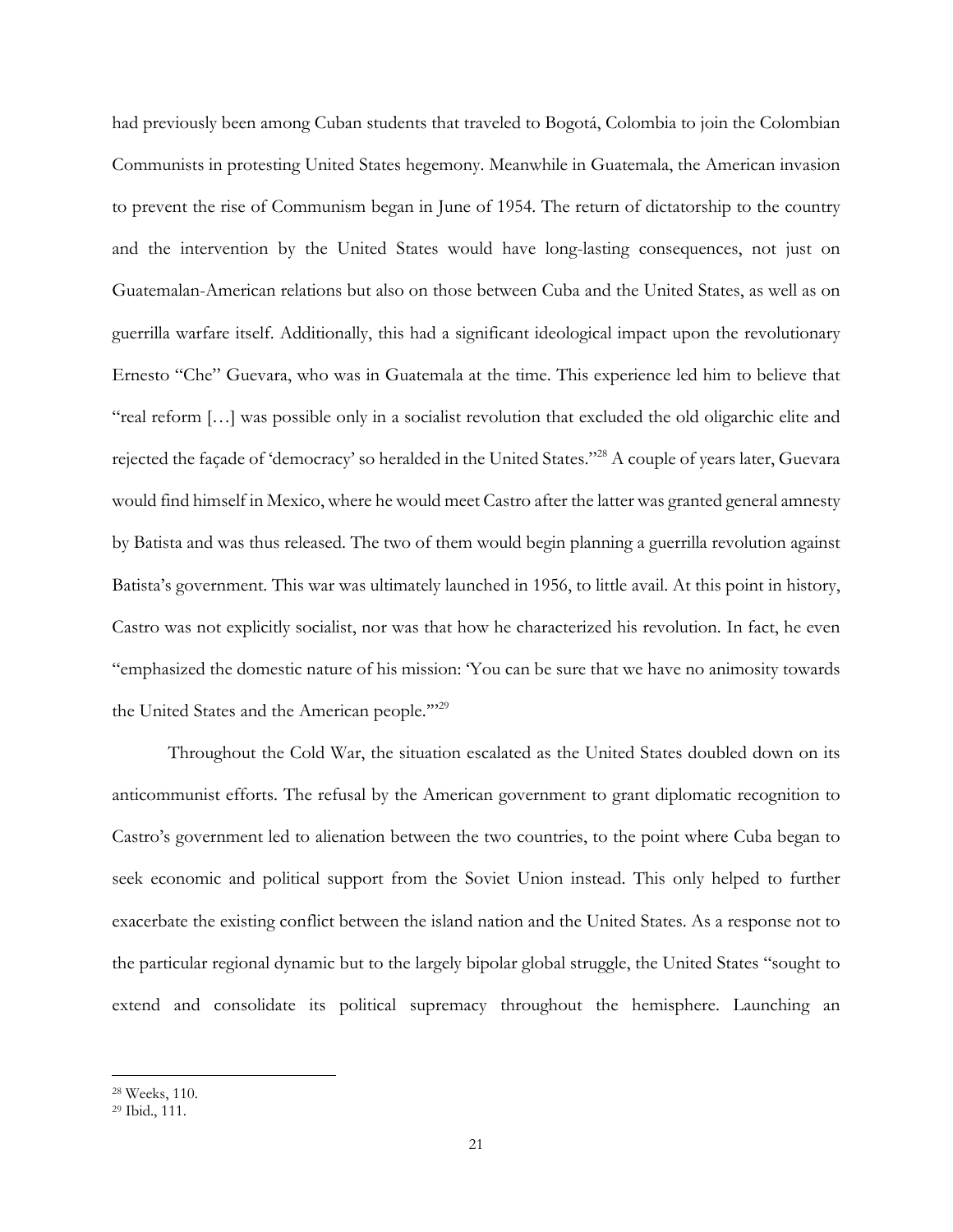anticommunist crusade, the United States […] encouraged (or compelled) friendly governments to crush leftist labor movements and to outlaw communist parties; and orchestrated the military overthrow of elected governments that seemed 'soft' on communism."30 This included the opposition of Cuban agrarian reform in 1959 and, later on, the trade embargo imposed by President Eisenhower upon the island nation and the Bay of Pigs invasion carried out in 1961, a failed assassination attempt by the United States on Fidel Castro.

#### B. United States and Venezuela

United States involvement in Venezuela began in 1895 with the Olney Doctrine, which legitimated the United States intervening in the border dispute between Great Britain and Venezuela. In the very commission organized to handle the concern, there were notably no Venezuelans, and the result of the dispute was to grant great concessions to Great Britain. Afterwards, however, United States relations with Venezuela remained stagnant for a significant amount of time, with the former instead focusing on the World Wars and other pressing concerns in the region. However, once the United States began to outwardly oppose communist and leftist regimes in the mid-twentieth century, the country's government became more involved and invested in regime change in Latin America. As previously stated, this oftentimes included supporting, both directly and indirectly, right-wing governments that at times resulted in a blatant dictatorship. For instance, in 1948 the U.S. State Department granted diplomatic recognition to Marcos Pérez Jiménez, Venezuelan military dictator. His harsh stance against communism additionally won him the Legion of Merit, a military award by the U.S. Armed Forces, in 1954. Along with Fulgencio Batista in Cuba and Rafael Trujillo of the Dominican Republic, Pérez Jiménez enjoyed the support of and close relations with the Eisenhower Administration.

<sup>30</sup> Smith, 117.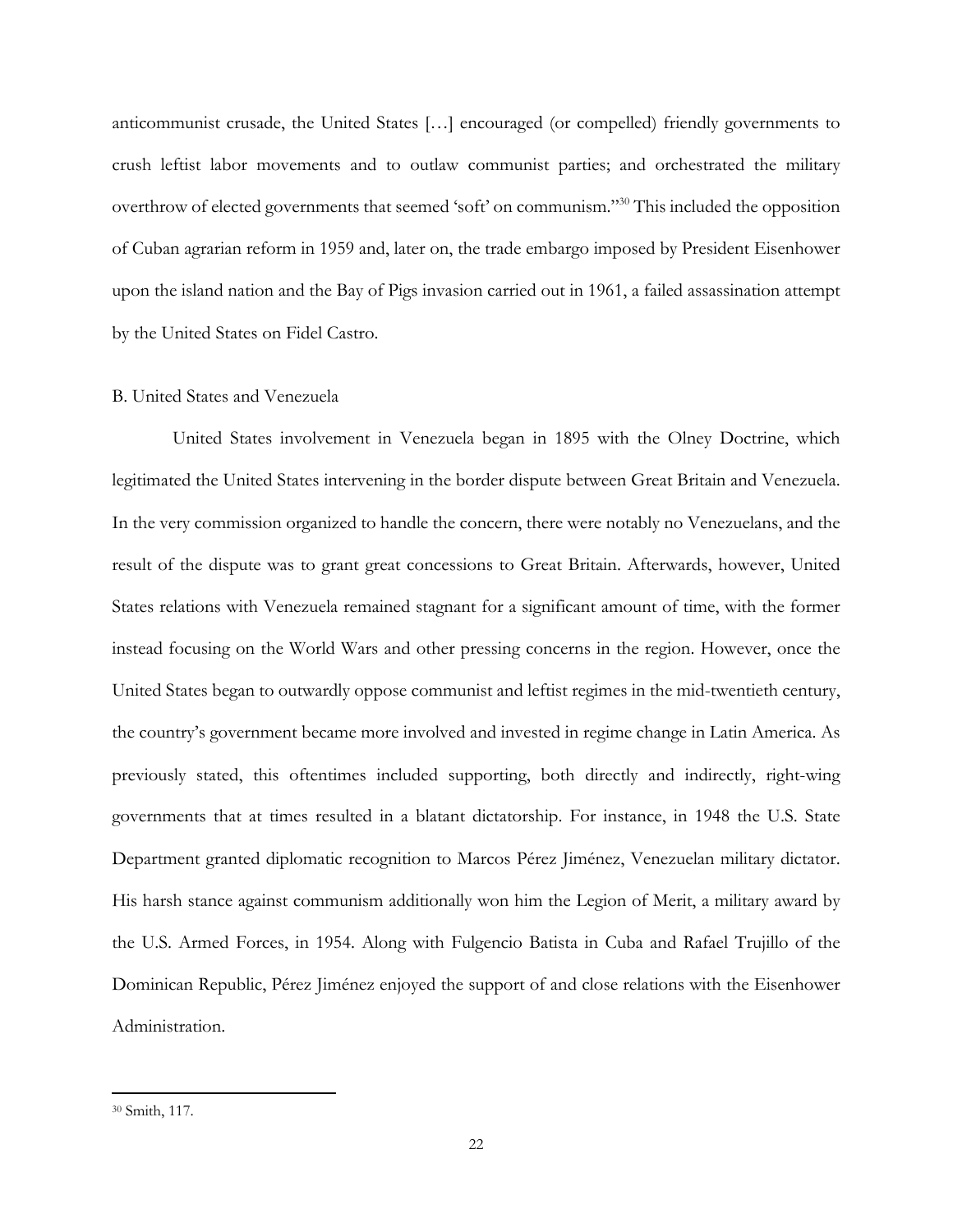In 1958, Pérez Jiménez fled the country after a coup against him, finding exile in the United States. A mere five months afterwards, Vice President Richard Nixon traveled to Latin America, stopping in Caracas briefly despite rumors of demonstrations against his visit and United States policy. In particular, one source of discontent was the fact that the United States had not hidden its support for the most recent dictator. During his time in Caracas, Nixon's car had been attacked by protesters, and he was met with great negative protest. The United States government denounced these demonstrations as communist agitation, and Nixon concluded that, in light of the origin of the demonstrations, it would be wise for the United States to not be as closely affiliated with authoritarian leaders in the region. Nevertheless, "unless they were becoming fragile, unpopular, or inconvenient, anticommunist dictators could expect continuing support from Washington."31

Faced with popular unrest throughout Latin America, President Kennedy stated the need to support democratic governments and thus attempt to prevent revolutionary uprisings. In particular, centrist parties like Venezuela's *Acción Democrática* provided an adequate medium through which to stave off the rise of the left without aiding more right-wing regimes. Within the countries themselves, elite classes still worked to prevent social and economic reform, particularly in terms of land and wealth redistribution. Consequently, despite the centrist government of Rómulo Betancourt, there was still some degree of social opposition. This resulted in division within his party, particularly as Castro's revolution in Cuba gave hope to revolutionaries throughout the entire region that a socialist or communist governance was possible to attain. Guerrilla bands in Venezuela by the Armed Forces of National Liberation (*Fuerzas Armadas de Liberación Nacional*, FALN) and the Movement of the Revolutionary Left (*Movimiento de Izquierda Revolucionaria*, MIR) further exaggerated this divide.

Finally, towards the end of the twentieth century, the liberal reforms being suggested by Washington upon Latin America also generated discontent in Venezuela. In 1989, Caracas saw another

<sup>31</sup> Ibid., 133.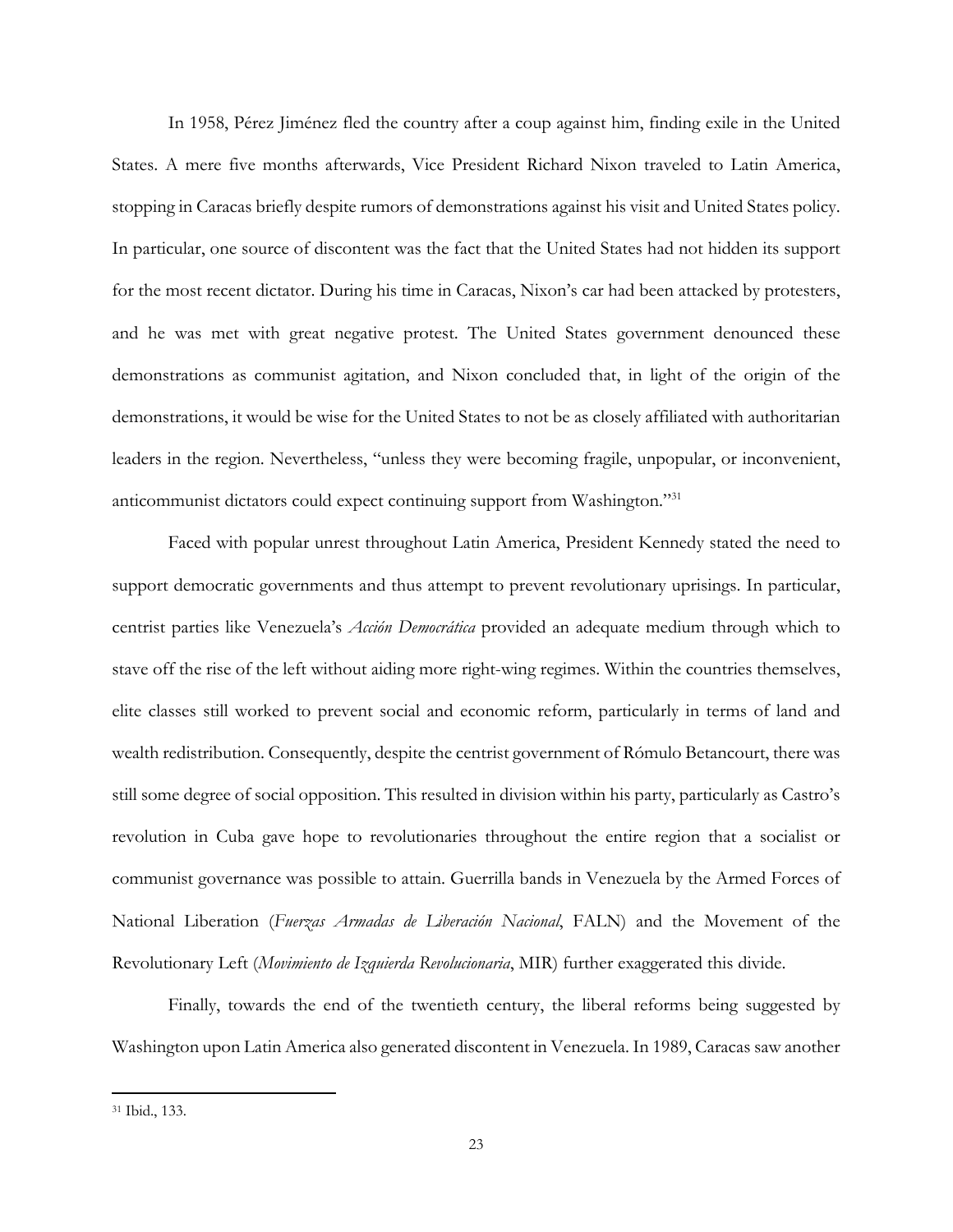demonstration against a structural adjustment program by then-President Carlos Andrés Pérez, also from *Acción Democrática.* This was due to the economic policy focus on, and prioritization of, market expansion and trade liberalization for new economic policies, rather than the welfare of the nation itself. In this, the United States was implicated due to the government's attachment and involvement in the Washington Consensus. This led to a more favorable public opinion regarding the increase of tariffs, heightened levels of protectionism, and less concessions to outsider oil companies. As such, the populist rhetoric of Hugo Chávez Frías, by then retired army colonel, was particularly appealing. His electoral victory in 1998 with 56 percent of the vote clearly conveyed this sentiment. His close relationship with Fidel Castro and history as a failed military coup leader in 1992, in conjunction with his policy proposals, only served to further the United States' opposition to his government.

#### V. TWENTY-FIRST CENTURY SOCIALISM

The origin of what is now referred to commonly as "Twenty-First Century Socialism" can be largely traced back to Fidel Castro's rise to power in Cuba, although that is certainly not the only instance of this phenomenon in Latin America. Originally not an avowedly socialist or communist revolution, Castro's experiment in Cuba nevertheless came to be known as the greatest example of socialism by revolution in the Western hemisphere. Nearly half a century later, another socialist revolution would arise in the nearby South American country of Venezuela, under Hugo Chávez. As previously mentioned, these two revolutions do not exist, nor have they ever existed, in isolation. The very interventions by the United States in Latin America enumerated above, particularly in each of those specific countries, have had a great impact upon the design, implementation, and most importantly the rhetoric of these two socialist projects. It is therefore crucial to analyze how certain events and policies may have informed the way in which these two personalistic leaders describe their revolutionary missions.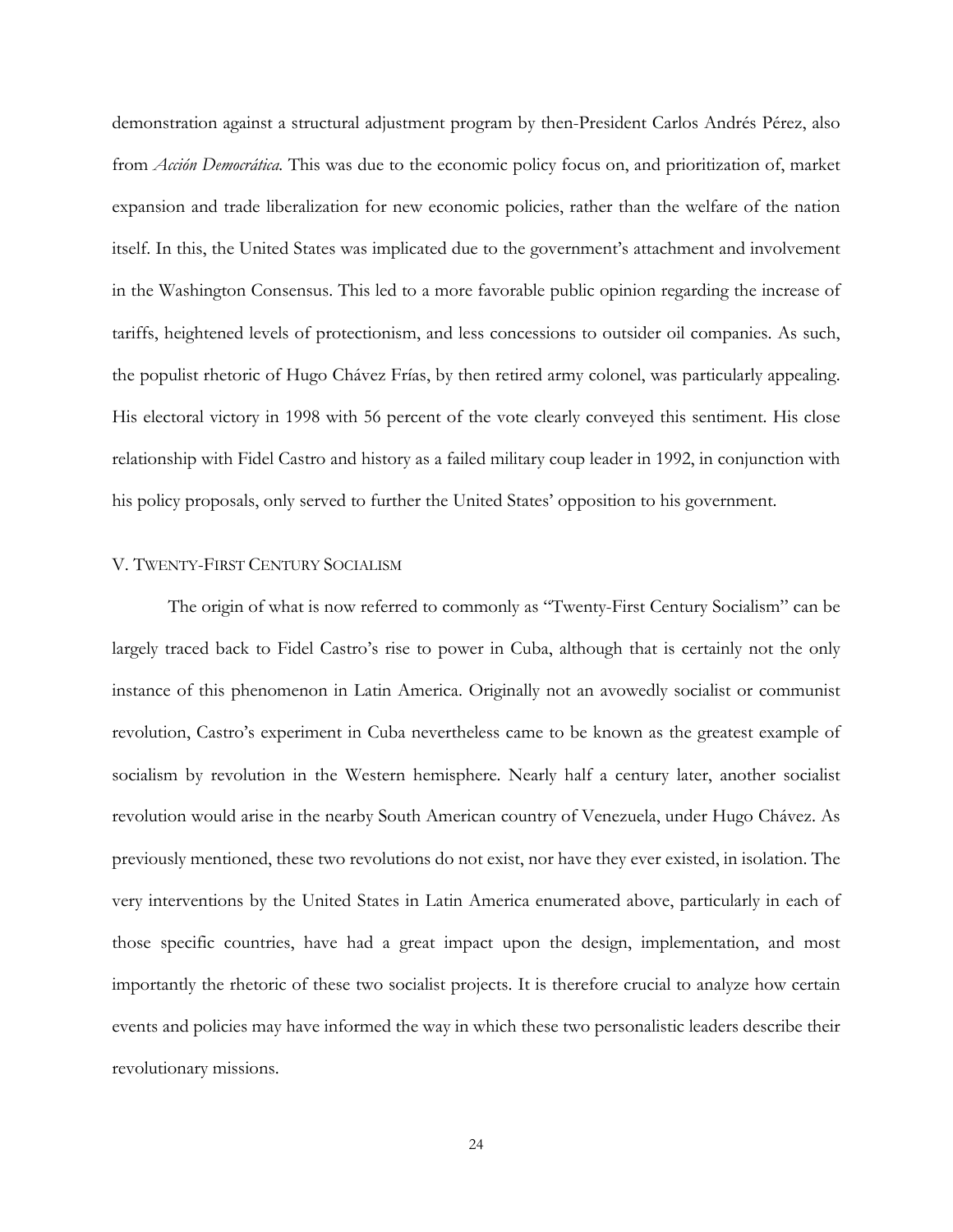#### A. Fidel Castro and the Cuban Left

After the failed attack of 1953 in the Moncada Barracks, Fidel Castro delivered his most famous speech, "*La historia me absolverá*". This speech served to launch him further into the eye of the public, which "made Castro's name a household word in Cuba;"<sup>32</sup> and would later become the inspiration for his published revolutionary manifesto. Scholars point out, however, that "there was no mention of Marx or Lenin, or even the word Socialism. In 1953 Castro was still playing down his Marxist sympathies. But he was already proposing a radical transformation of society, and rejecting the Western concept of democracy."33 Castro would then be imprisoned for a year, later forming a revolutionary group with his brother Raúl Castro and with Ernesto "Che" Guevara. This group was instrumental in overthrowing Fulgencio Batista's government in 1959 after an earlier failed attempt in 1956. Later, on February  $16<sup>th</sup>$  of that year, Castro became the military and political head of Cuba as Prime Minister. In the words of Susan Eckstein in her book on the Cuban revolution, "the Cuban revolution is Fidel's revolution. Without his charisma modern Cuban history would be different."34 Castro conducted his revolution largely guided by the speeches and sayings of José Martí, a nineteenthcentury Cuban nationalist and revolutionary figure that to this day is largely revered on the island. According to Lillian Guerra, Castro's initial rhetoric was largely based on "Christian discourse and the promotion of *fidelismo* as a new cultural religion."35 Guerra further says that "as early as 1959, Fidel Castro, Raúl Castro, and Che Guevara pursued the related goals of national sovereignty and economic independence through speech acts."36

<sup>32</sup> Susan Eckstein, *Back From the Future: Cuba Under Castro*, (London: Routledge, 2003), 15.

<sup>33</sup> Leycester Coltman, *The Real Fidel Castro*, (Yale University Press, 2003), 91.

<sup>34</sup> Eckstein, 3.

<sup>35</sup> Lillian Guerra, *Visions of Power in Cuba: Revolution, Redemption, and Resistance, 1959-1971*, (Chapel Hill: The University of North Carolina Press, 2012), 17.

<sup>36</sup> Ibid., 7.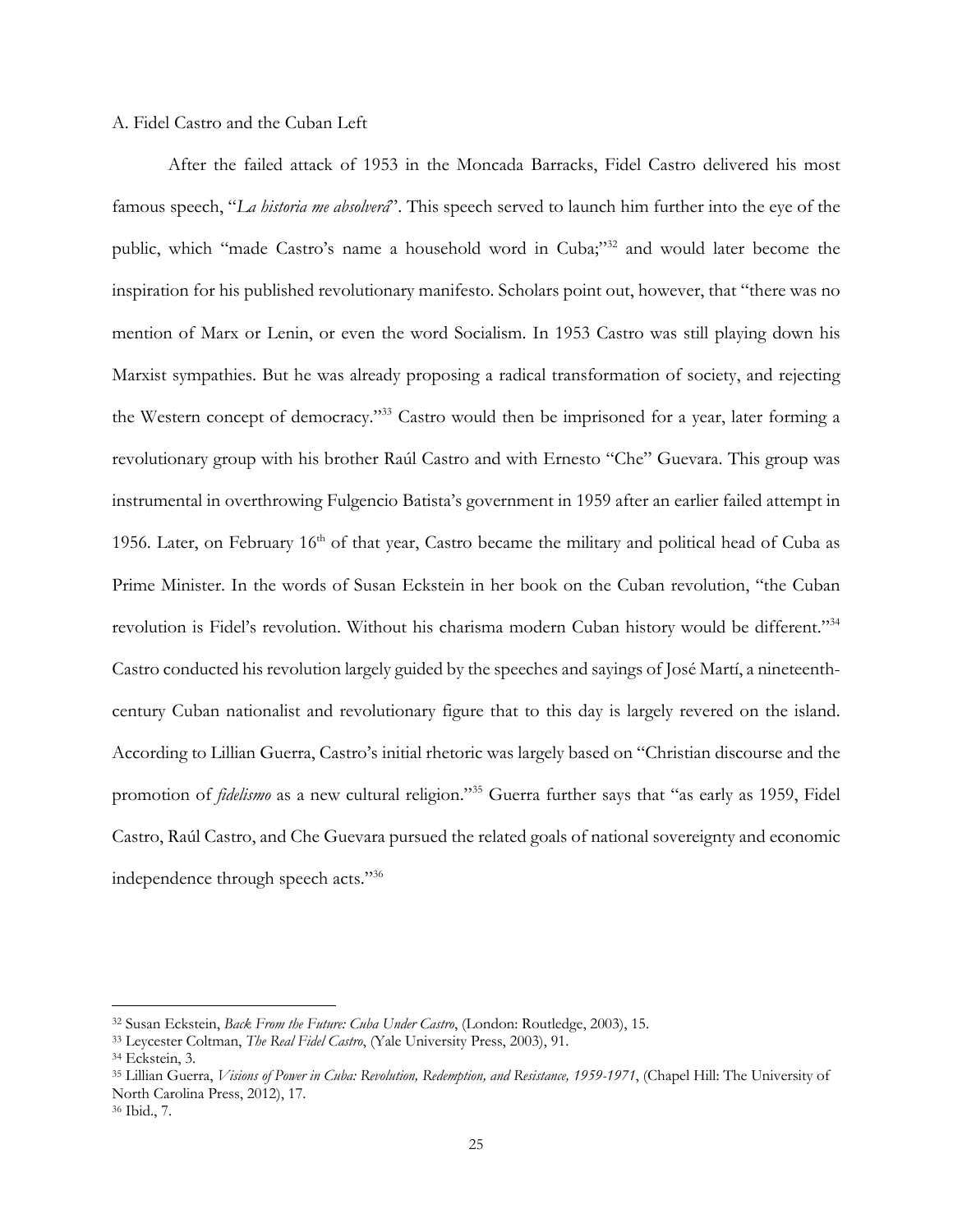Castro is therefore largely credited as a creator of the Latin American "pink tide", along with other figures including Hugo Chávez. Much of his language echoed a desire to create a new Cuba independent of colonial and imperial legacies, entirely self-reliant and newly decolonized. He continuously expressed a desire to equalize wealth disparity and no longer participate as a branch of United States hegemony in the region. At this point, he had maintained relatively amiable relations with the North American country, despite President Eisenhower's refusal to meet with him during his visit in April of 1959. His Agrarian Reform Law passed in May 17<sup>th</sup> of 1959, however, branded him as "an incipient form of Communism"37 by the United States quite early on in the new revolutionary regime. This was arguably the beginning of the more significant clashes between Castro's government and that of the United States.

Of course, the timing of Castro's rise to power—early in the Cold War—did nothing to ingratiate either party towards the other. The United States at the time was pushing for explicit anti-Communism from its allies. Castro, while at the time was avowedly not a Communist, did not do enough against Cuban Communists, driving an ideological wedge between his government and that of the United States. This wedge, along with measures taken by the United States to suppress Castro's power, resulted in part in closer relations between Cuba and the Soviet Union, enhancing U.S. opposition of Castro. This division was especially poignant given Cuba's proximity to the United States, unlike the U.S.'s relationship with leftist states further away. Further United States involvement with Cuba throughout the consequent years would prove to have a radicalizing effect on Castro's revolutionary discourse, exacerbating the ideological and political divide between the two countries. It is a widely held position that Washington's policies against Castro's Cuba served "to contribute to its radicalization and to Cuba's alliance with the Soviet Union."38

<sup>37</sup> Guerra, 39.

<sup>38</sup> Eckstein, 5.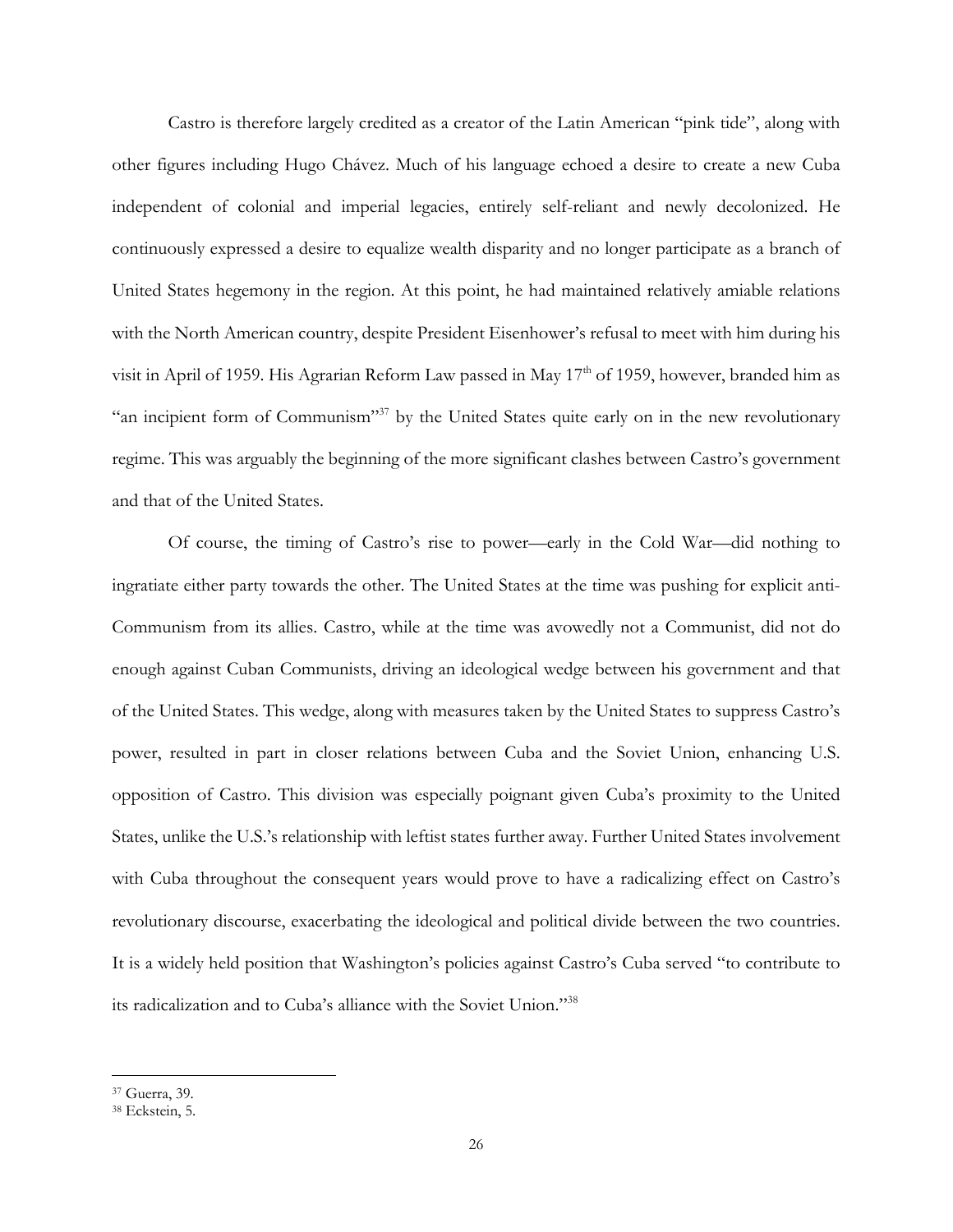#### *A Revolutionary Process*

Castro's Agrarian Reform Law called for the expropriation of holdings greater than a certain area, to later be redistributed. The compensation for these properties would be based on the value claims as shown in the property taxes. However, some American properties in Cuba had been taxed at lower rates due to lowered value claims, resulting in a seemingly unfit rate of compensation for the expropriation. This was reminiscent to Jacobo Árbenz's land reform in Guatemala less than a decade earlier, and the conflicts that arose with the United Fruit Company. The United States, seemingly also noticing the historical parallels, became concerned that Castro was showing signs of leading a socialist state. This, in turn, "put into jeopardy the very stability of the hemisphere; it posed a direct challenge to U.S. hegemony, and its destruction became an obsession."39 Despite Castro's insistences that the revolution was "neither capitalist nor communist,"40 the United States nevertheless perceived this regime as a potential threat.

The first significant sign of unrest between the two nations came in October  $21^{st}$ , 1959, when two planes from the United States dropped thousands of leaflets over Havana, Cuba, leading to chaos that resulted in two deaths and dozens wounded. Pedro Luis Díaz Lanz, a former Cuban air force chief, came to admit partial responsibility later on. In a speech delivered not a week later on October  $27<sup>th</sup>$ , Castro stated, "How is it possible that, in exchange for a base in Cuban territory for the greater security of the American people, [Cuba] should be subjected to attacks from war criminals—attacks which come from bases on American territory?"<sup>41</sup> Here, he clearly referenced both the October 21<sup>st</sup> incident as well as the Platt Amendment and its consequent continued leasing by Cuba of Guantánamo Bay. He characterized this event as "both aggression from foreign territory and domestic treason,"<sup>42</sup>

<sup>39</sup> Weeks, 118.

<sup>40</sup> Fidel Castro, *Fidel Castro Reader*, (Ocean Press, 2007), Timeline.

<sup>41</sup> Fidel Castro, *Speech in Havana*, (Havana, 1959).

<sup>42</sup> Ibid.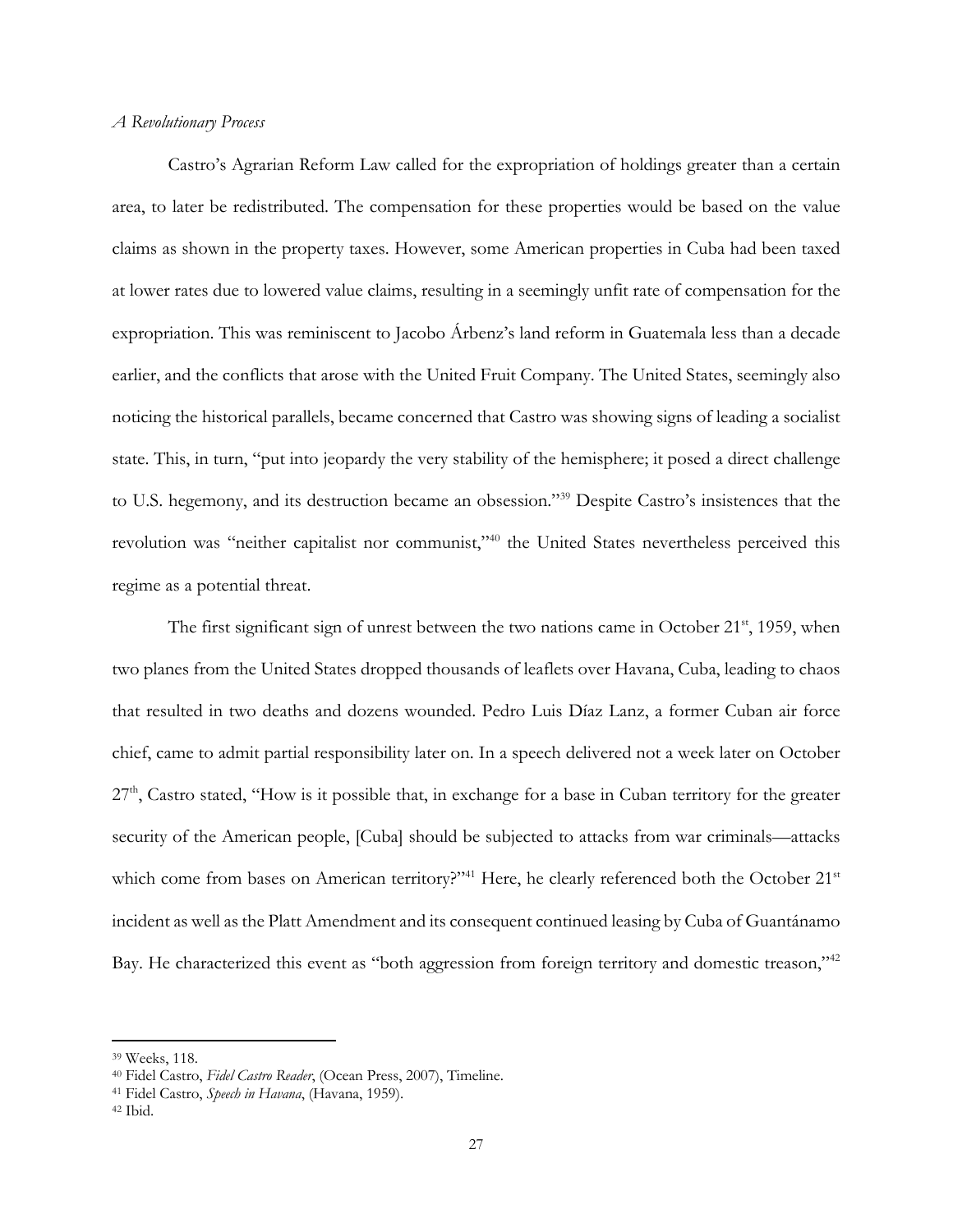He further took this as an attack specifically on the Cuban revolution when he claimed that these "war criminals" "want to force the Cuban people to renounce their magnificent revolutionary process and its aspirations of bringing justice to Cuba. […] This is simply a case in which a revolutionary process is damaging powerful interests which refuse to accept it peacefully."<sup>43</sup> While this attack had clearly increased Castro's defensiveness against the United States and acts of foreign aggression, at this point he still maintained that the revolution has no avowed ideological characteristic, and that the United States accusing the Castro government of being communist was merely them "seiz[ing] upon the same pretext they have been using for 50 years."44

### *Cuba: America's Colony*

By his speech at the United States General Assembly on September 26<sup>th</sup>, 1960, Castro was openly referring to Cuba as "a virtual colony of the United States."45 He dated this idea back to the end of the nineteenth century, stating that "in the opinion of John Adams, […] Cuba was a fruit, a ripe apple on the Spanish tree ready to fall into the hands of the United States."46 Here, Castro expressed a clear, deeply-embedded resentment towards the United States' treatment of the island. He drew upon more recent United States actions against Cuba, including the suspension of Cuba's sugar quota on July  $6<sup>th</sup>$  and the trade embargo from August  $28<sup>th</sup>$ . He also mentioned the Platt Amendment as part of the "recolonization of [his] country,"47 arguing that "the legislative body of a foreign country imposed on [Cuba], by force, its right to intervene and its right to lease bases or naval stations."48 The reference to intervention, of course, not only speaks to the literal content of the Platt Amendment, but in addition invokes the broader history of United States interventions upon the region. This right

<sup>43</sup> Ibid.

<sup>44</sup> Ibid.

<sup>45</sup> Fidel Castro, *Fidel Castro Reader*, 140.

<sup>46</sup> Ibid., 141.

<sup>47</sup> Ibid., 142.

<sup>48</sup> Ibid., 141.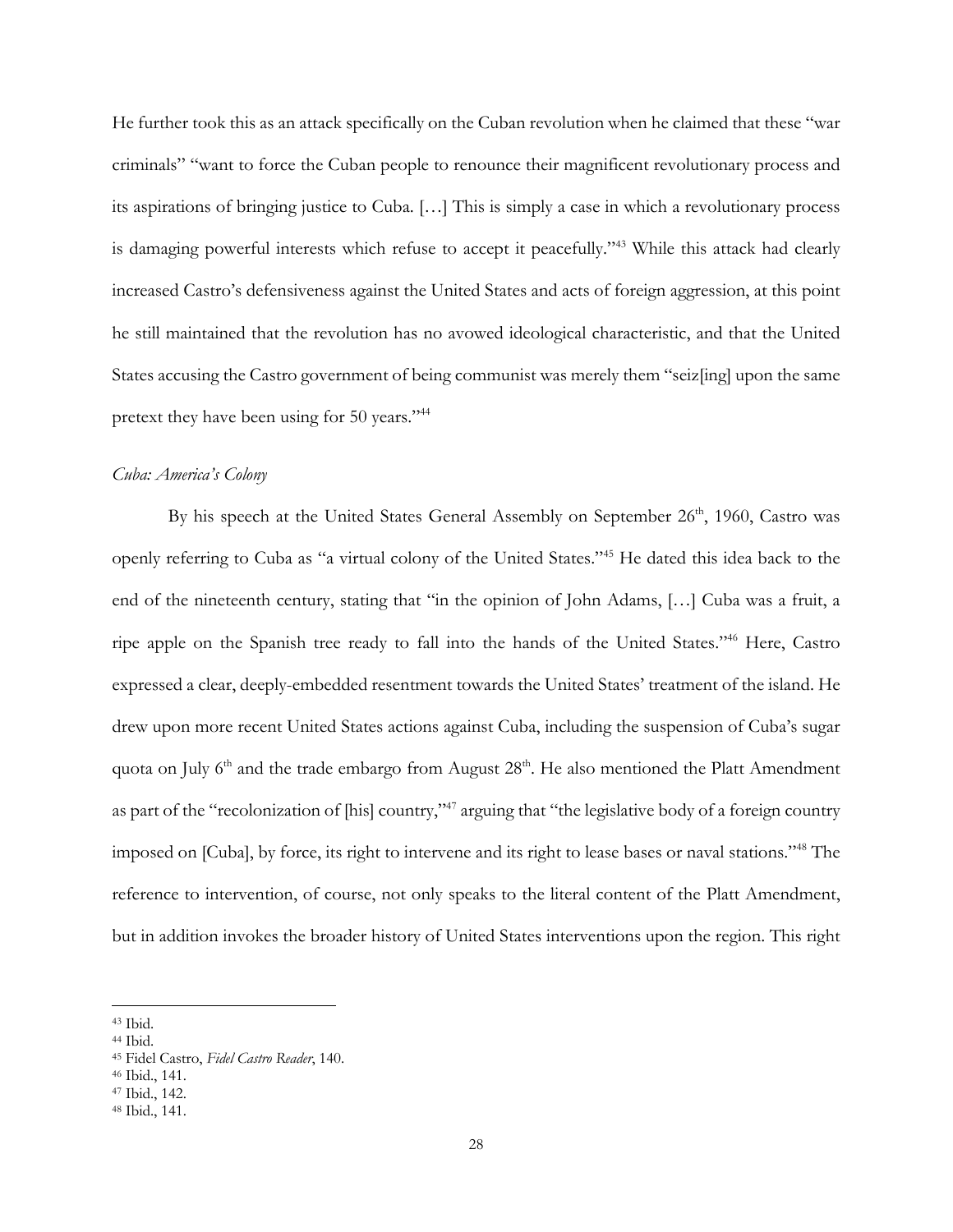of intervention, coupled with the concessions of many different types to the United States, according to Castro "transformed Cuba from a Spanish colony into a U.S. colony."49

Castro further attacked this idea of concessions to the United States, dating back to Fulgencio Batista's regime in Cuba. He eventually concluded that a revolutionary government had no other alternative but to modify its policies to suit the people, not the companies. He contested the idea that the American and other foreign monopolies suffered after the ending of Cuba's concessions towards them, arguing that "Cuba was the injured party […] because Batista's government was maintained in power with the assistance of the U.S. government,"<sup>50</sup> which included military weapons and training. His diatribe against foreign monopolies in Cuba was extensive during this speech, recognizing the Agrarian Reform Law and the end of concessions as the "first conflict with the U.S. monopolies."51 This clash between the interests of the monopolies and the interests of the Cuban government, according to Castro, "was more than the U.S. government, that is, the representative of the U.S. monopolies, could tolerate. Then a new stage began in the harassment of our revolution."<sup>52</sup>

Before then, he added, "at a time when the U.S. press and the international news agencies [...] described Cuba as a communist government, a 'red menace' 90 miles from the United States, the revolutionary government had not yet had the opportunity of establishing diplomatic or commercial relations with the Soviet Union."53 In other words, by the time the United States had branded the Castro government as communist and, consequently, in line with the Soviet Union, that was not yet true, regardless of whether that was Castro's intention at the time. He continued by listing the different acts of aggression that he perceived the United States to have conducted against Cuba, including cutting Cuba's sugar quota and aiming to "deprive [Cuba] of the resources it needed for development

<sup>49</sup> Ibid., 142.

<sup>50</sup> Ibid., 145.

<sup>51</sup> Ibid., 147.

<sup>52</sup> Ibid., 150.

<sup>53</sup> Ibid., 151.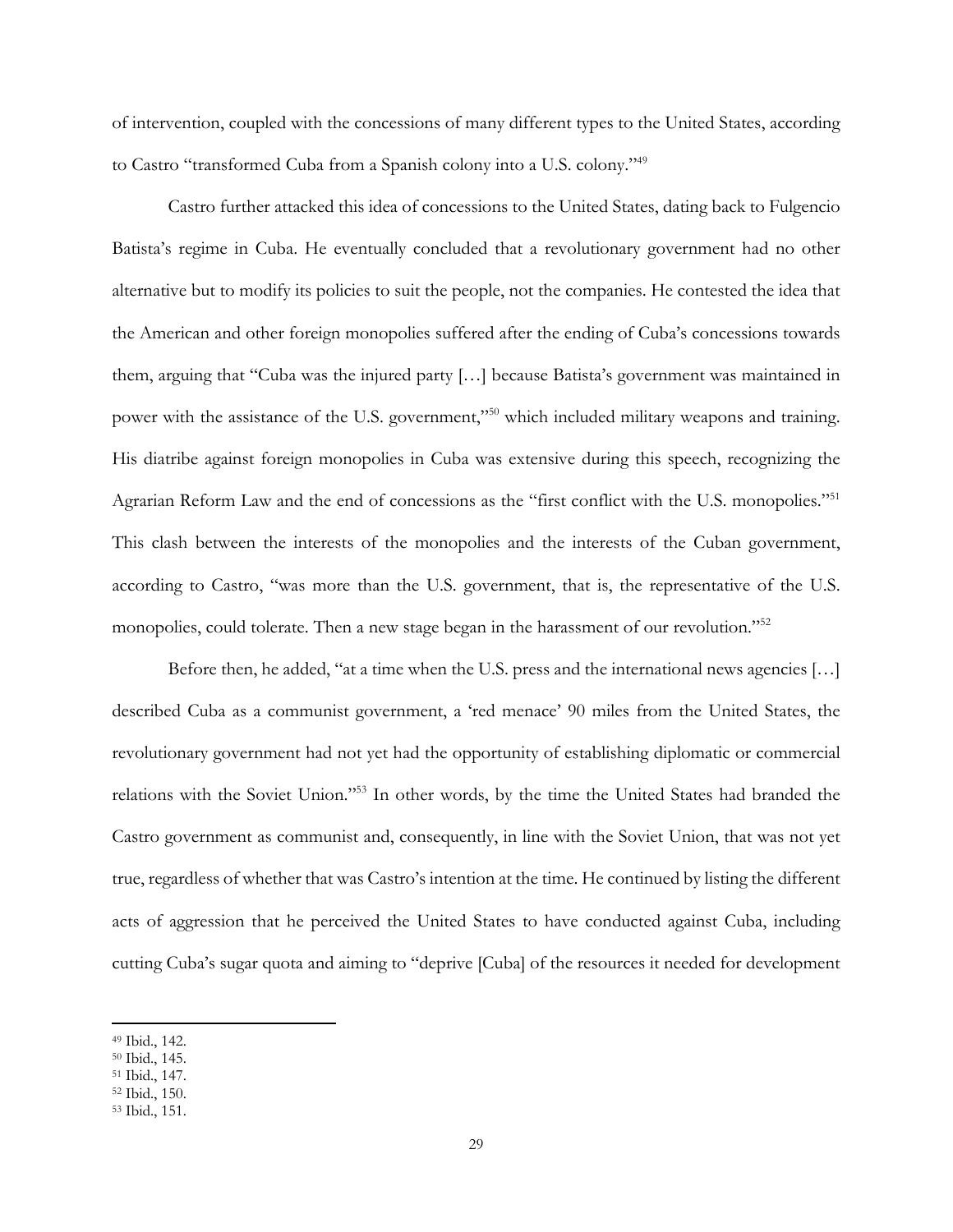and to reduce [Cuba] to impotence in order to obtain a political objective."54 He then expressed his confusion at the Soviet Union being condemned for actions in Cuba, rather than the United States, despite the fact that Cuba "[had] not been attacked by the Soviet Union. [They had] not been the victims of aggression by the Soviet Union. No Soviet aircraft had flown over [their] territory."55 Partiality towards the Soviet Union is evident, then, in these comments. This was only exacerbated in January of 1961 when the Eisenhower Administration severed diplomatic relations entirely between Cuba and the U.S.

#### *Imperialist Interventions*

Castro's rhetoric became more pointedly anti-imperialist and anti-American after the bombing raids on Cuban air fields in April 1961. At the burial ceremony for the victims on April 16<sup>th</sup>, the day after the fact, Castro argued that the Cuban people were "fully entitled to consider the imperialist attack that took place [the day before] as a doubly criminal, doubly underhanded, doubly treacherous and thousand-times more cowardly act."56 While the circumstances in which he was speaking certainly affected his tone and word choice, the words "imperialist" and "criminal" appear several times throughout his speech, in reference to the United States. Additionally, in this speech alone he referred to his government in Cuba as a "socialist revolution" in at least three distinct occasions, indicating a radicalized shift in his ideology.

After the failed Bay of Pigs invasion began a few days later, on April  $17<sup>th</sup>$ , 1961, Castro led a massive May Day rally in Havana on May 1<sup>st</sup>. The invasion, which was carried out by CIA and Cuban exiles living in the United States, Castro stated was based on a "false and hypocritical ideal that the Yankees inculcated in their mercenaries, as if they were parrots repeating the word 'ideal."<sup>57</sup> Here he

<sup>54</sup> Ibid., 156.

<sup>55</sup> Ibid., 158.

<sup>56</sup> Ibid., 190.

<sup>57</sup> Ibid., 199.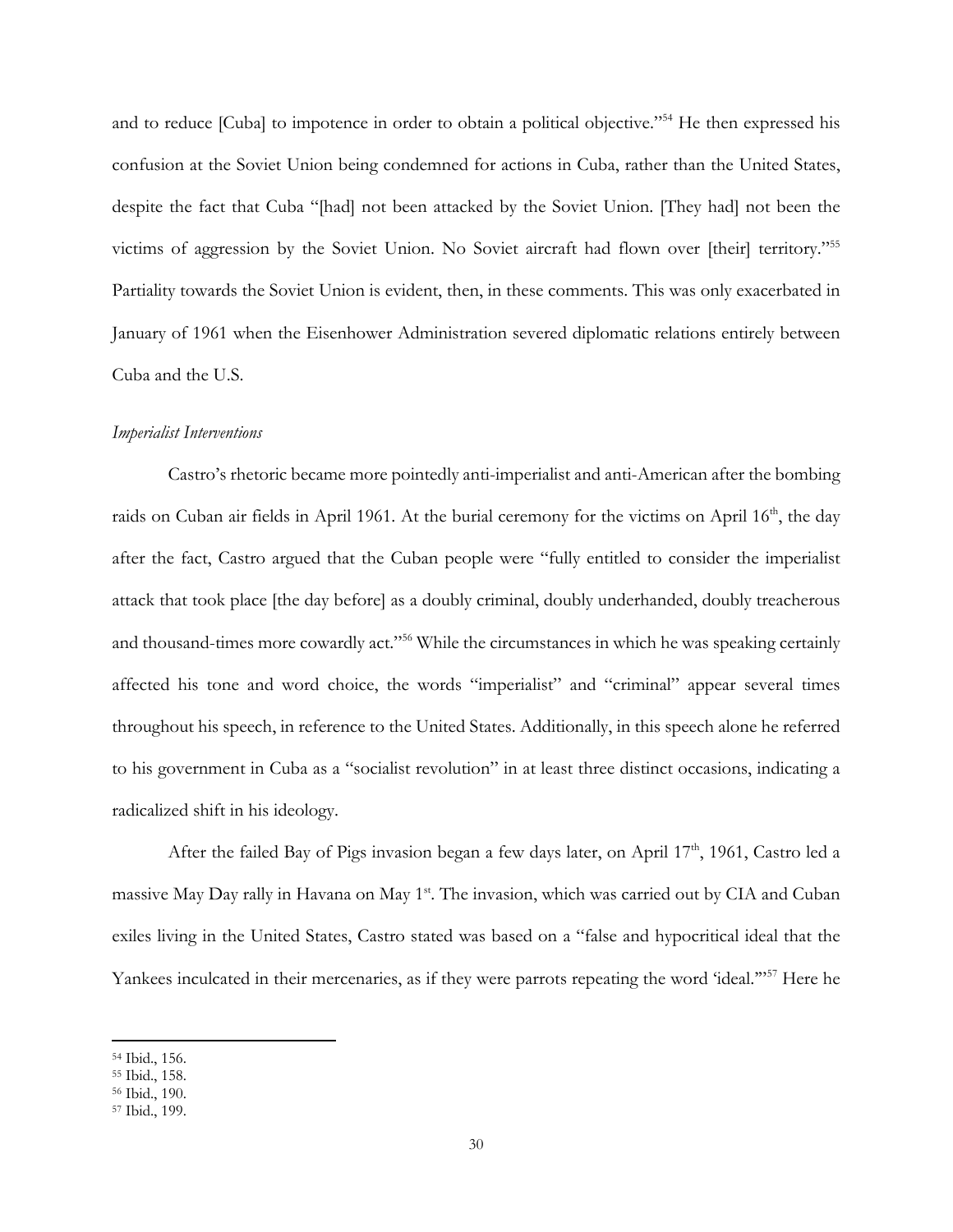accused the United States of essentially brainwashing those sent into the invasion against Castro's regime. He later referred to them as "promoting the policy of isolating Cuba, […] complying with imperialism's orders and breaking relations with a Latin American country under attack by imperialism, [and] […] miserable traitors to the interests and feelings of the Americas."58 Additionally, this policy of isolation he credited to the United States State Department. While he separately attacked imperialism and the United States, this speech makes it clear that he largely began conflating the two by this point, if not earlier.

In January of the following year, 1962, the Organization of American States (OAS) decided to expel Cuba during their meeting in Punta del Este, Uruguay. Additionally, in early February of that year President Kennedy announced a complete blockade of Cuba. These two occurrences were referenced in Castro's "Second Declaration of Havana" speech on February 4<sup>th</sup>. He first mentioned José Martí, the Cuban nationalist, signaling him as having referred to imperialism as such as early as 1895. He continued by enumerating the various actions of aggression that the United States had enacted upon Cuba, adding that "the intervention of the U.S. government in the internal politics of the countries of Latin America has become increasingly open and unbridled."59 He also made a reference to the OAS occurrence, showing his distrust of the organization by stating that "the OAS was revealed for what it really is—a Yankee ministry of colonies, a military alliance, an apparatus of repression against the liberation movement of the Latin American peoples."60 He further signaled the responsibility of Cuba's ousting from the organization as belonging to the OAS delegations by saying that "they know that the U.S. government went there not only to establish the basis for aggression against Cuba, but the basis for intervention against the people's liberation movements in any Latin

<sup>58</sup> Ibid., 205.

<sup>59</sup> Ibid., 250.

<sup>60</sup> Ibid., 254.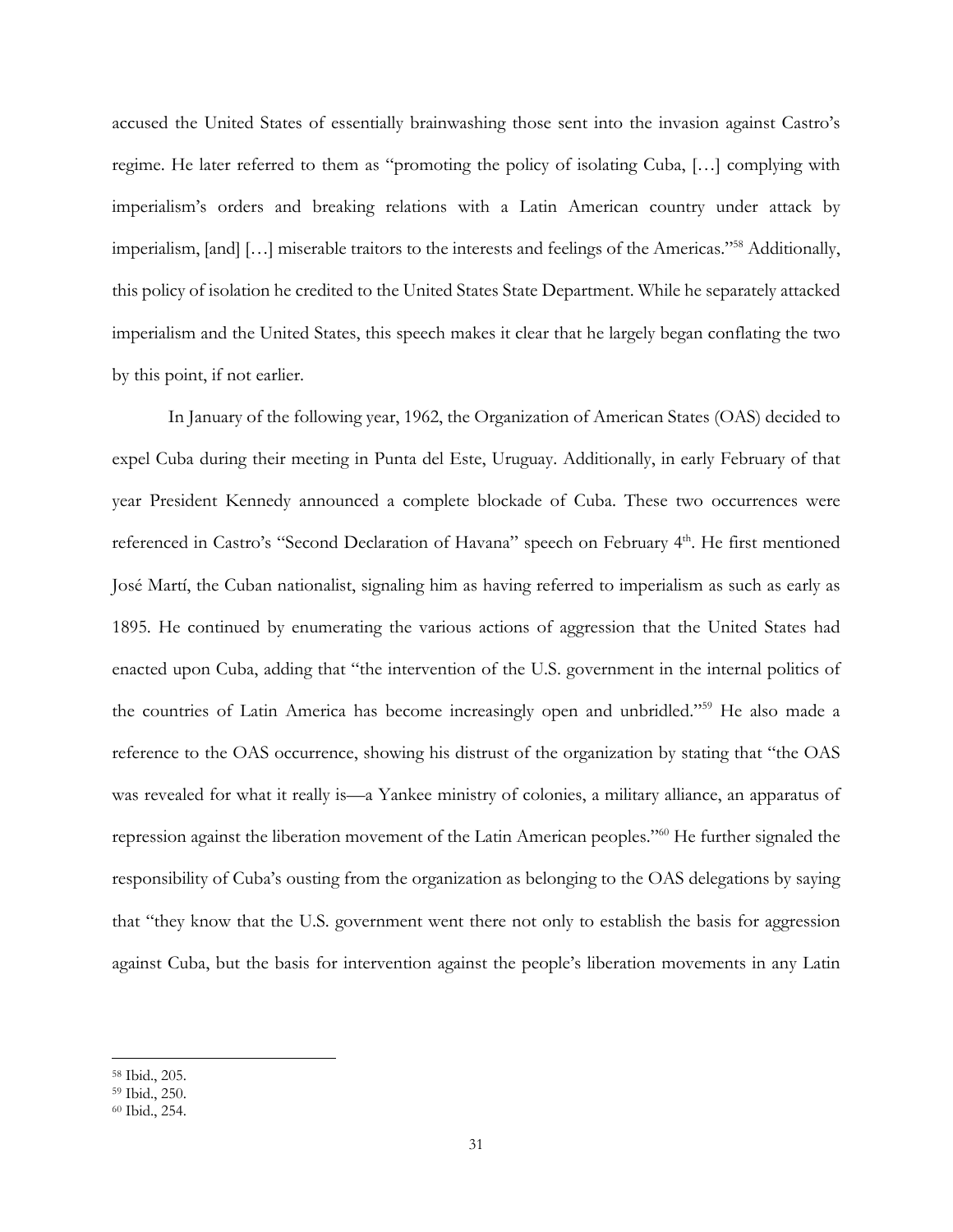American nation."<sup>61</sup> In describing the differences between the United States and Cuba, he mentioned that while Cuba stood for national sovereignty and socialism, the United States stood for capitalism and intervention.<sup>62</sup> He began to see, and speak of, United States imperialism and intervention as synonymous with United States foreign policy objectives.

#### *A Socialist and Communist Revolution*

Castro spoke again at the founding meeting of the Cuban Communist Party on October 3rd, 1965. Strikingly, he referred to Cuba as "our socialist society, our communist society,"63 openly using the communist label in regard to the revolution. He additionally spoke of the Communist Party as "[their] party,"64 further establishing the characteristic of his rule. Castro defended his logic by arguing that "when the imperialists are surrounding [Cuba], training mercenaries and organizing terrorist attacks in the most shameless manner, […] when the imperialists threaten to intervene in any country in Latin America or in the world, we do not live under normal conditions."65 Here, Castro indirectly pointed to the interventions by the "imperialists", referring clearly to the United States, as responsible for the drastic rebranding of the revolution. Two years later, when speaking on the Latin American revolution on August 10<sup>th</sup>, 1967, he said that the United States "have been systematically opposed to all the concepts of the revolution; to the most pure and sincere revolutionary attitudes of [the Cuban] people; to [their] concepts of socialism, of communism, of everything."66

Additionally, two months later when Che was killed, something in Castro shifted. Leycester Coltman, who studied several biographies of Castro, describes Castro's reaction to Che's execution in Bolivia by government agents as his first truly emotive reaction to a close death. According to

 $\overline{a}$ 

- <sup>62</sup> Ibid., 253.
- <sup>63</sup> Ibid., 279.

<sup>65</sup> Ibid., 286.

<sup>61</sup> Ibid., 261.

<sup>64</sup> Ibid., 282.

<sup>66</sup> Ibid., 311.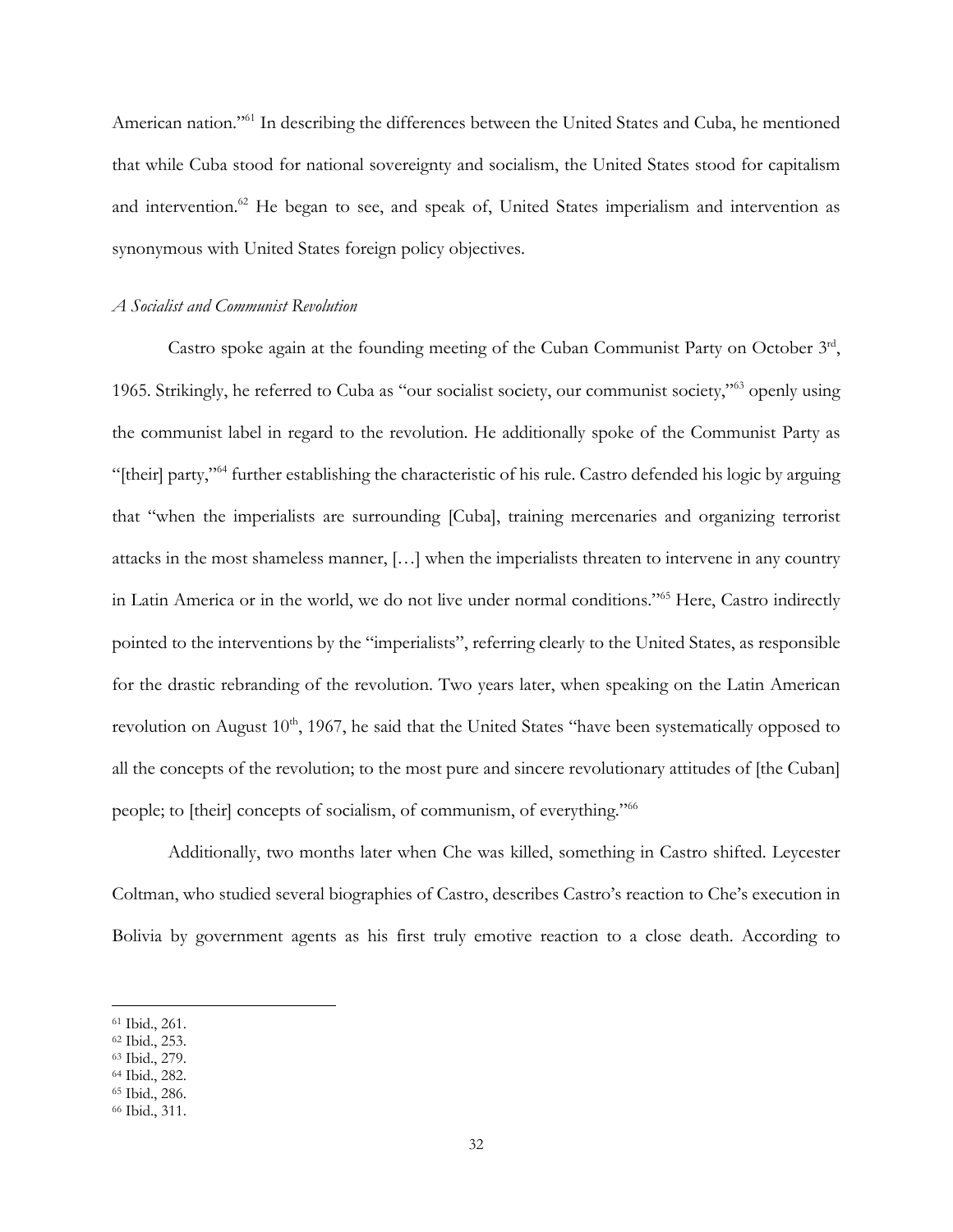Coltman's book, after that event Castro "began to hanker for a more stable and comfortable relationship with the Soviet Union. […] Perhaps Guevara's failure did show that the road to worldwide revolution would be longer than he had hoped. He began to feel, and to express, more gratitude for the Soviet aid which he had previously accepted as no more than his due."67 Castro referenced once again the United States' blockade on Cuba and the leasing of Guantánamo Bay through the Platt Amendment in his address towards the United Nations General Assembly on October 12<sup>th</sup>, 1979, on behalf of the Movement of Nonaligned Countries. He called out the blockade specifically, as well as other acts of aggression by the United States towards Cuba, as "a flagrant violation of the UN charter and the principles of international law, and a threat to world peace."68

Interestingly, in his speech during the inauguration of President Hugo Chávez in Venezuela on February 3rd, 1999, Castro claimed that the socialist and communist ideology had always been a backbone of his revolution. He commented that after the blockade and the aggression by the United States, "the Soviets felt great sympathy for Cuba and great admiration for [their] revolution,"<sup>69</sup> as shown by the aid that the Soviet Union gave to Cuba after the American trade embargo was placed upon the island. In the absence of economic support from the United States, "there was another powerful pole and so [Cuba] anchored [them]selves to that pole, which had come out of a great social revolution."<sup>70</sup> He later explained that Cuba "exported [their] sugar to the Soviet Union and [they] received oil, raw materials, food and many things."71 As can be understood from these comments, the lack of cooperation from the United States to Cuba was a factor in pushing them to collaborating with the Soviet Union. However, he added, by then "[they] had already read almost a whole library of the works of Marx, Engels, Lenin and other theoreticians. [They] were convinced Marxists and

 $\overline{\phantom{a}}$ 

<sup>67</sup> Coltman, 217.

<sup>68</sup> Fidel Castro, *Fidel Castro Reader*, 397.

<sup>69</sup> Ibid., 462.

<sup>70</sup> Ibid., 469.

<sup>71</sup> Ibid., 469.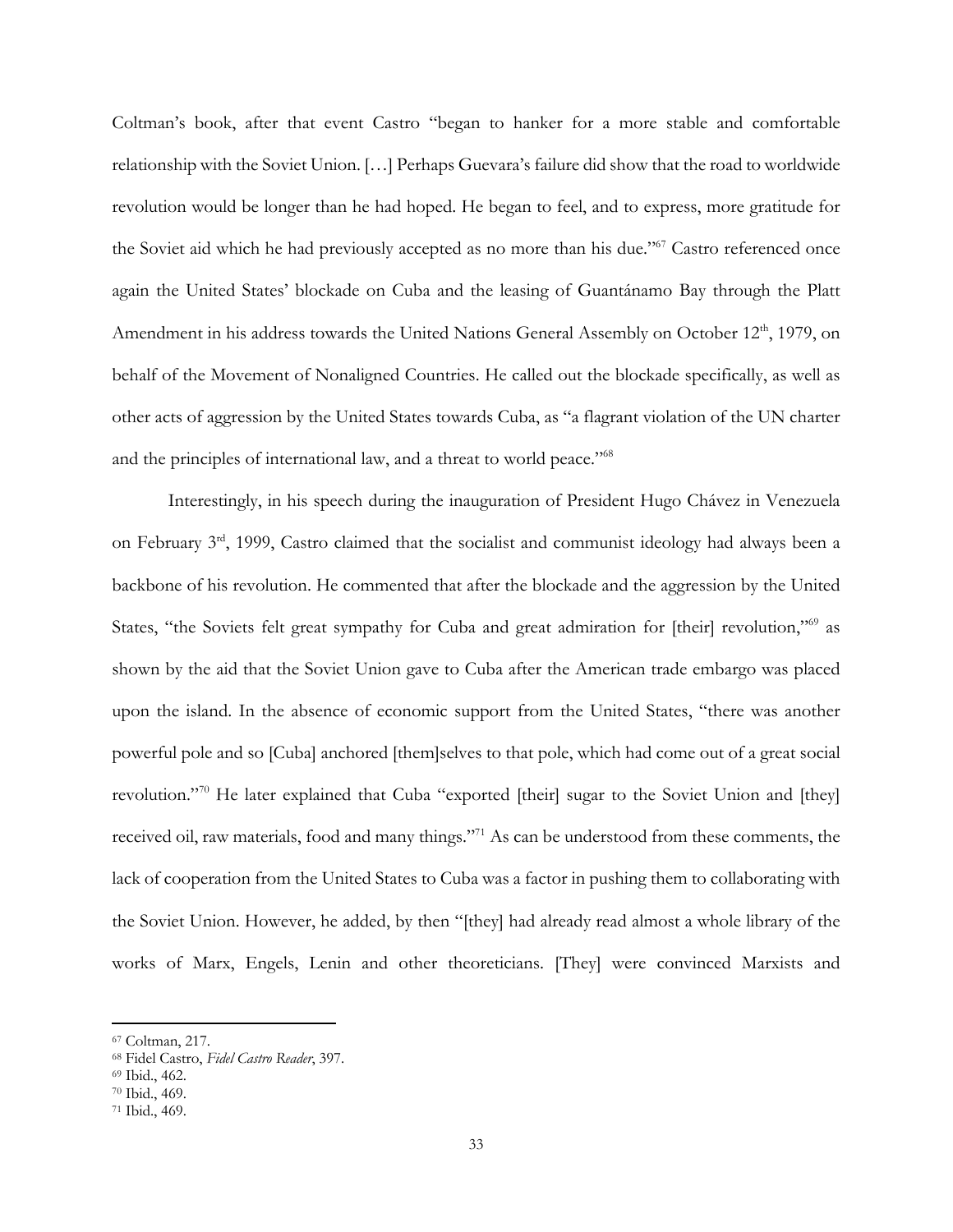socialists."<sup>72</sup> Still, his comments from speeches in the early stages of the revolution vacillated between ideologies, being predominantly anti-colonialist and anti-imperialist over anything else.

Nevertheless, the increased radicalization of the Cuban revolution may have been so gradual and spanned over such a long period that the shift may not have seemed significant. He did concede later that, while he could not understand why the revolution's political thought had not been deduced since the time of the Moncada attacks even though the revolution by then already "contained the foundation of a socialist program", he and his fellow revolutionaries "were convinced the time was not yet ripe."73 He also admitted that the "angry and arrogant opposition of the United States […] had a great influence in [Cuba], so it made itself felt and the [revolutionary] process became increasingly radicalized with each blow and each aggression [they] suffered."74 Evidently, regardless of whether the socialist or communist ideologies were guiding principles for the Cuban revolution from the very beginning, its tumultuous relationship with the United States served to in some ways radicalize it to the point where it is now.

#### B. Hugo Chávez and the Venezuelan Left

Hugo Chávez is signaled as one of the causes for the reemergence of "neopopulism,' [...] where newly elected presidents […] blamed capitalism and the United States for his country's economic woes and income inequality."75 His rise to political power in Venezuela polarized views of him, depicting him as either "a redeemer of not just Venezuela's but Latin America's long-suffering poor" or "a populist authoritarian intent on ending the region's longest uninterrupted democracy."76 He began his life in the political spotlight in 1992, after a failed coup attempt against then-president

<sup>72</sup> Ibid., 462.

<sup>73</sup> Ibid., 465.

<sup>74</sup> Ibid., 466.

<sup>75</sup> Weeks, 188-189.

<sup>76</sup> Alejandro Velasco, *Barrio Rising: Urban Popular Politics and the Making of Modern Venezuela*, (Oakland: University of California Press, 2015), 228.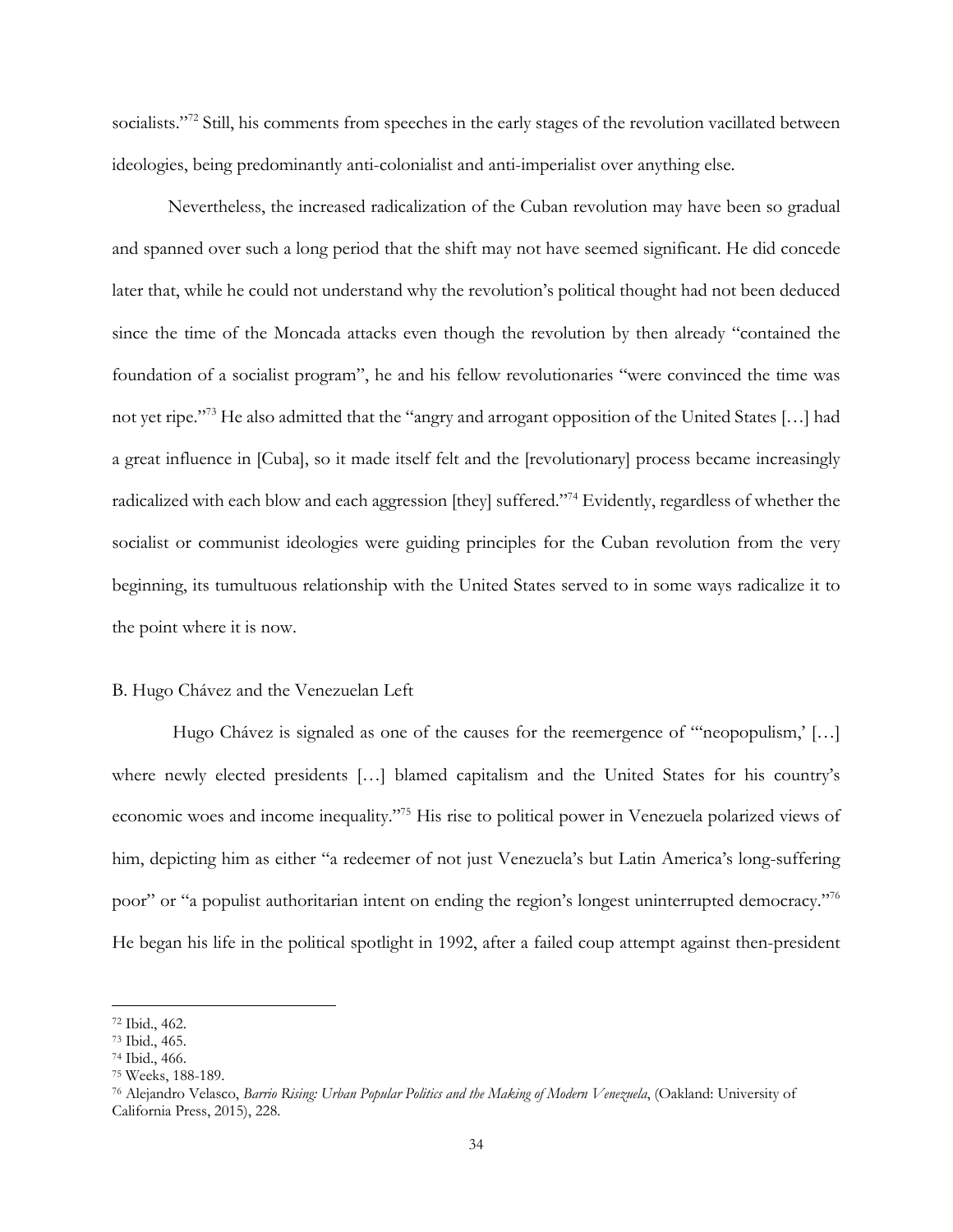Carlos Andrés Pérez. After being imprisoned for two years, the new Venezuelan president Rafael Caldera pardoned him, along with other members of the *Movimiento Bolivariano Revolucionario* 200, or MBR-200. He ran in the 1998 elections, winning with 56% of the vote. At the very beginning of his rule, his main position was as an alternative to the previous Punto Fijo democratic system that had ultimately broken down. His discourse focused not only nationalist figures, but also "elements from panindigenous and Afro-Venezuelan ideologies, socialism, neofascist thought, and liberationist Catholicism, as well as evangelical Protestantism."77

His speeches tended to focus less against the United States by name, and more against imperialism and oligarchy as a whole. During his speech at the 60<sup>th</sup> General Assembly of the United Nations, Chávez spoke in more general terms about the political and economic crises of Latin America. He merely stated that "[they] are driving in Venezuela, too, a new economic model."78 He also described as his main goal "the justice for the peoples of the Third World."79 In terms of what the revolution stands against, he only mentioned "a crisis without precedents in all our history, a moral crisis, an economic crisis, a political crisis, a social crisis; that has taken [Latin America] to dangerous extremes, to explosive forces that have been concentrating in the last decades."80 During the early days of the Bush administration and even before, the Venezuelan president had been one of the voices actively denouncing neoliberalism and the globalized economy. In the next ten years, his government "became progressively more radicalized on the back of rising oil export revenues and as it […] insulated itself from domestic and international pressures from opponents."81

<sup>77</sup> David Smilde, "Introduction: Participation, Politics, and Culture – Emerging Fragments of Venezuela's Bolivarian Democracy," in *Venezuela's Bolivarian Democracy*, ed. David Smilde and Daniel Hellinger, (Duke University Press, 2011), 21.

<sup>78</sup> Hugo Chávez, *La Unidad Latinoamericana*, (Ocean Sur, 2006), 11. Translated by me. 79 Ibid., 13.

<sup>80</sup> Ibid., 9.

<sup>81</sup> Julia Buxton, "Foreword: Venezuela's Bolivarian Democracy," in *Venezuela's Bolivarian Democracy*, ed. David Smilde and Daniel Hellinger, (Duke University Press, 2011), xxi.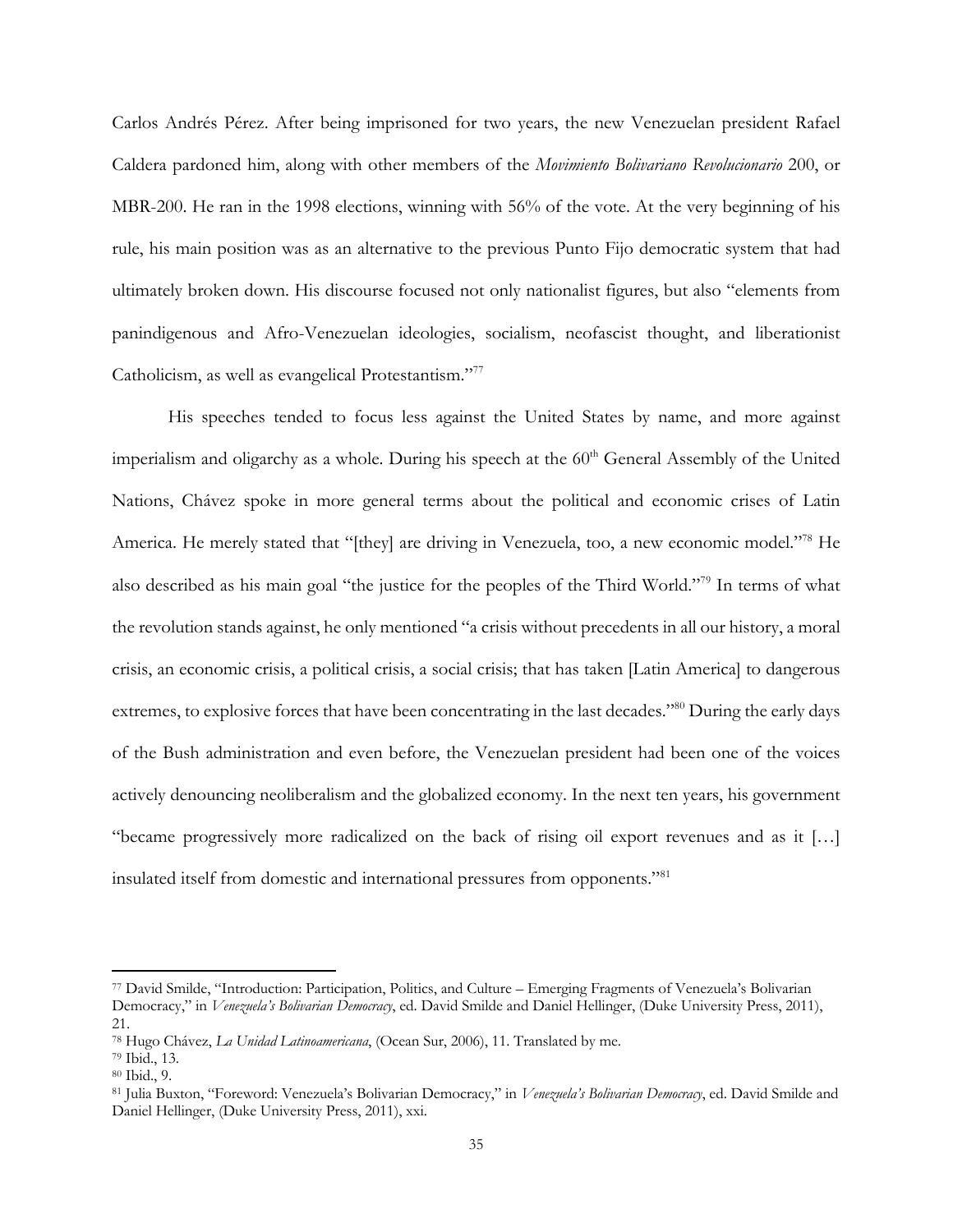Though his rhetoric began closely linked to that of Fidel Castro in Cuba, both in likeness and praise of the older leader, Chávez soon began to vilify the United States consistently, referring to the American president in derogatory terms and condemning the actions of the U.S. One study of U.S.- Venezuelan relations went as far as to say that their relationship "transformed U.S.-Latin American relations like no other factor had since perhaps the civil wars in Central America in the 1980s."82 The same study described Chávez's later rhetoric as "reminiscent of the radical left during the Cold War or of anti-imperialists after the late 1880s."83

#### *The New Face of Imperialism*

Chávez was much clearer in his objectives in his speech from May  $16<sup>th</sup>$ , 2004, where he highlighted the need to discuss the ideology of imperialism, a "word [that] was even being removed from our lexicon."84 He mentioned one type imperialism, describing it as "the classic interventionist imperialism that invaded territory, that overthrew governments, that generated world wars."85 However, this he distinguished from a new type of imperialism, "a less bad empire, that supposedly no longer needed territorial invasions, but only the penetration of markets through neoliberalism."86 This kind of imperialism, clearly referencing the neoliberal policies recommended by the Washington Consensus of 1989, was predicted by him to be "like the great world police, the great universal father, tough but with a human face."87 He further assigned a negative character to this neoliberalism by calling it "the mask behind which hid for almost two decades the old and perverse capitalism, the mask behind which hid for almost 20 years the old, perverse and murderous imperialism that has caused so much damage to the peoples of the Third World during 500 years, but is the same old

<sup>82</sup> Javier Corrales and Carlos A. Romero, *U.S.-Venezuelan Relations Since the 1990's: Coping with Midlevel Security Threats*, (Routledge, 2013), 3.

<sup>83</sup> Ibid., 4.

<sup>84</sup> Chávez, *La Unidad Latinoamericana*, 37.

<sup>85</sup> Ibid., 38.

<sup>86</sup> Ibid., 38.

<sup>87</sup> Ibid., 38.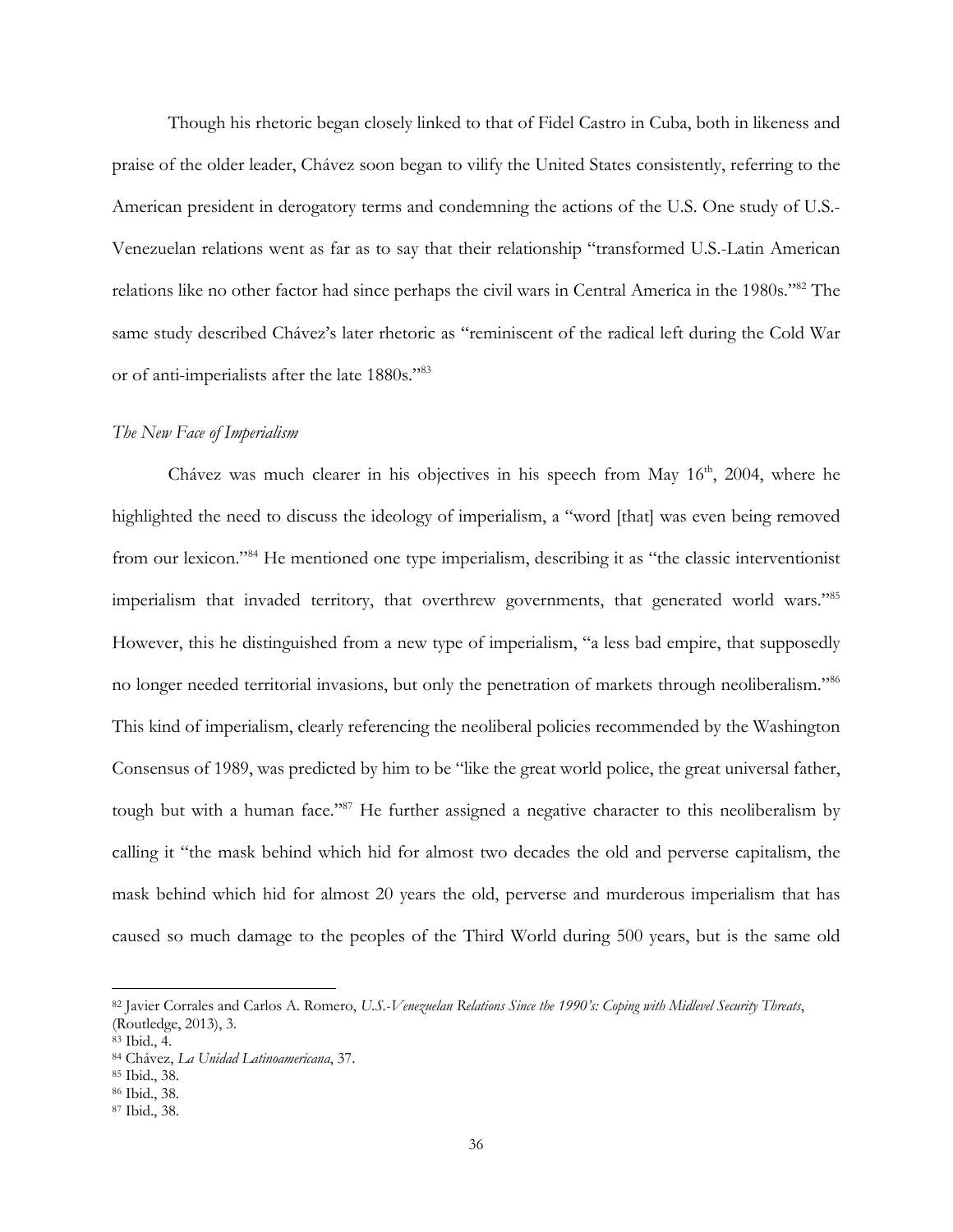imperialism."88 A product of his time, Chávez did not attack the same villain as Castro did during the early years of the Cuban revolution; rather, his speech fought against the supposed evolution of imperialism that emerged towards the end of the twentieth century. Towards the end of this speech, Chávez returned to the topic of imperialism in itself, emphasizing that the Bolivarian Revolution was in its anti-imperialist phases. He stated that previously, imperialism had never been singled out as the enemy of the revolution, but that this revolution "after having passed through several stages, has entered the anti-imperialist stage, this is an anti-imperialist revolution and that fills it with a special content that forces us to clear thought and to action not just in Venezuela but in the whole world."<sup>89</sup>

Chávez also specifically attacked the Free Trade Area of the Americas proposal that had been discussed only six months prior, seeing it as another attempt at pursuing neoliberal politics in Latin America. When negotiations for neoliberalism fail, he said, "then that old imperialism […] finished taking off the mask and simply shows us once again its bloody fangs and its bloodthirsty claws."90 Later in the same speech, he characterized it as "murderer, invader [...] invading peoples, overthrowing governments and running over the dignity of millions of human beings on this planet."<sup>91</sup> In referring to imperialism and neoliberalism as a violent creature with a mask, Chávez alluded to the history of policies and wars aiming for the concentration of capital by certain entities. However, he refrained from significantly pointing out the United States as the perpetrator yet. He briefly mentions the attempted coup in Venezuela from April 11<sup>th</sup>, 2002, saying that "the whole world knows that this coup occurred and could occur only thanks to the North American support, to the support of the North American imperialism."92 Still, beyond these accusations of North American involvement in the coup, there is no more personal attack.

 $\overline{\phantom{a}}$ 

<sup>88</sup> Ibid., 38.

<sup>89</sup> Ibid., 50.

<sup>90</sup> Ibid., 39.

<sup>91</sup> Ibid., 40.

<sup>92</sup> Ibid., 40.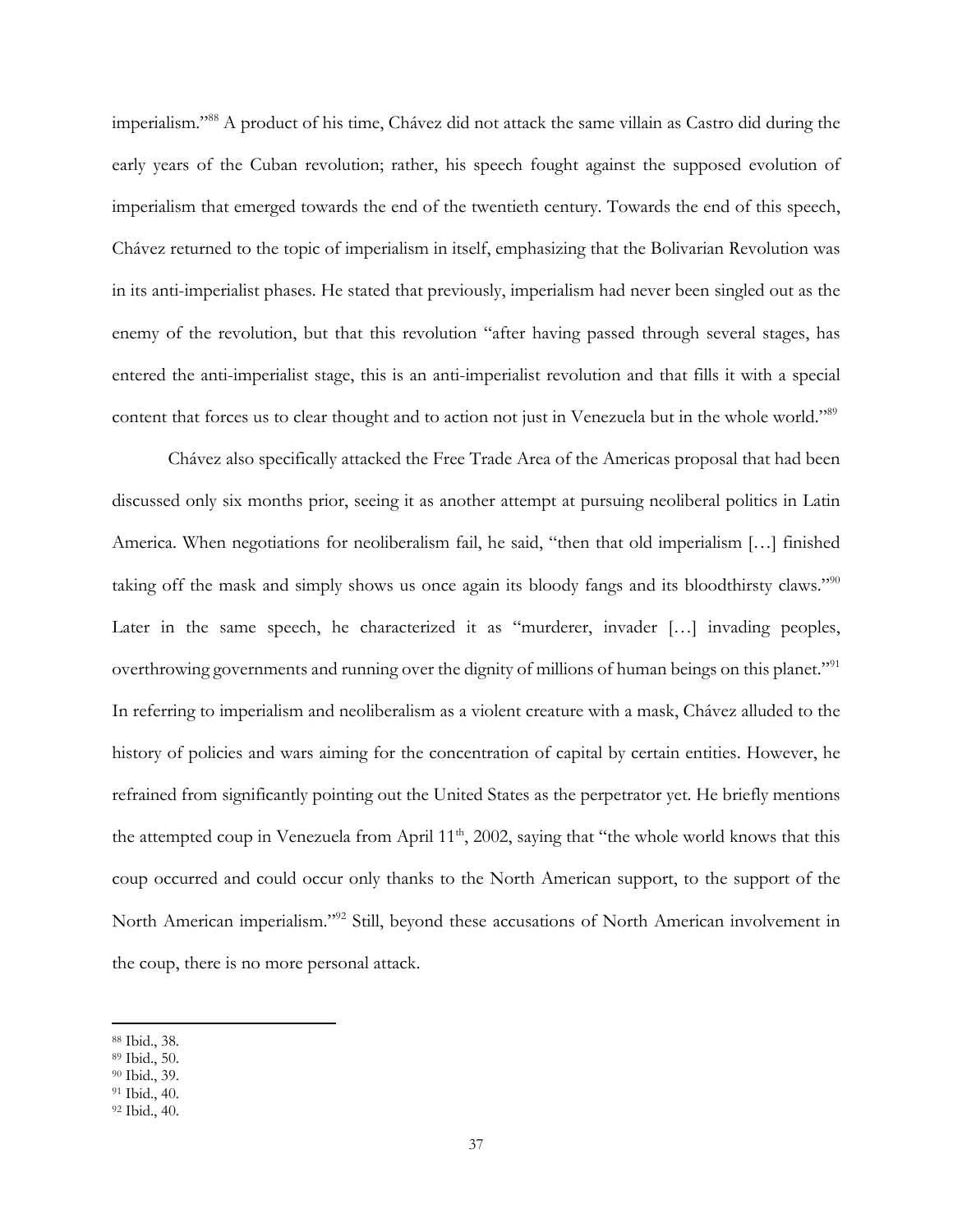#### *"Bushism" versus Socialism*

During his speech not two weeks later at the conference *La Condición Humana y las Naciones del Sur* [The Human Condition and the Nations of the South], Chávez's rhetoric began a slight shift. He referenced a historical moment in which an assassination attempt was aimed at Simón Bolívar, saying that "it is not very clear, it was never very clear what was the role that the United States Embassy in Bogotá played in that occurrence in the year [18]28 when they almost killed Bolívar in an assault."<sup>93</sup> The accusatory tone in which he shared that historical anecdote already pointed a finger against the United States in his speech. He later linked imperialism with the United States explicitly, saying that "from the United States surge some declarations that constitute another hit towards the Venezuelan people, and a threat besides that […] And this is part of that battle that began in Venezuela several years ago, for the essence and the human condition against the inhumanity and the savagery […] against the imperialist pretention of imposing upon us the neoliberal model and the so-called bourgeoise democracy."94

Here, he identified the United States as attempting to impose a certain kind of democracy upon Latin American nations, later naming Chile, the Dominican Republic and Guatemala as examples. He later repeated his accusation that the United States had been involved in the April 2002 coup against him, saying that "the CIA was preparing the Allende formula against Venezuela,"95 a clear reference to the United States' staged coup against Salvador Allende in Chile in 1973. He proceeded to call the American government "a cruel, inhumane, imperialist government" that had entered a new phase of imperialism beyond those listed by Lenin: "bushism", so named by Chávez after the then-president of the United States.<sup>96</sup>

<sup>93</sup> Ibid., 68.

<sup>94</sup> Ibid., 73.

<sup>95</sup> Ibid., 77.

<sup>96</sup> Ibid., 81.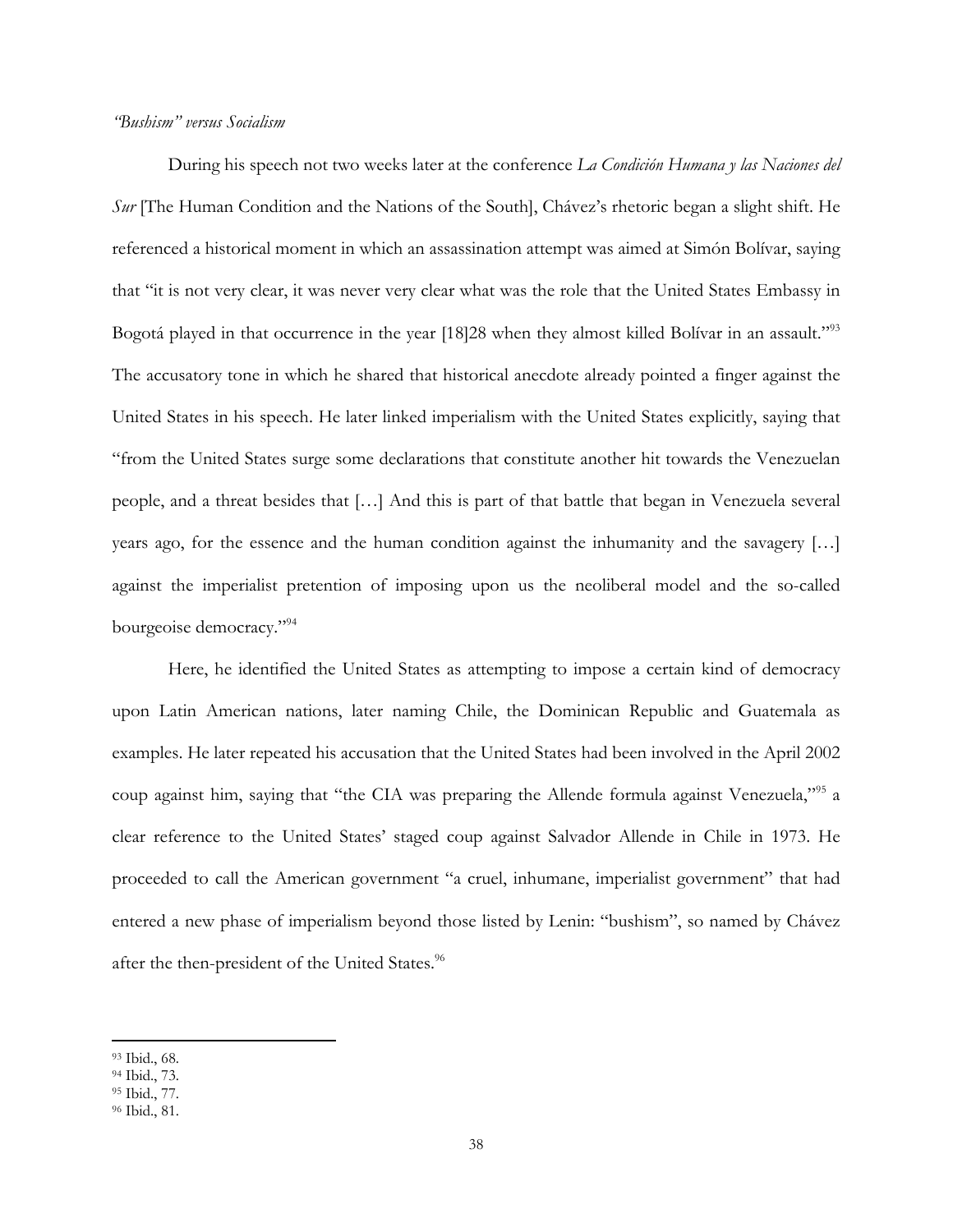At the World Social Forum on January  $30<sup>th</sup>$ ,  $2005$ , Chávez stated that since entering the military academy in Venezuela, he "began to read Mao [Ze Dong], the military writings, the philosophical writings, the political theses, the red book."<sup>97</sup> Here, he communicated that even before the attempted coup of 1992 he had been studying communist thought. He again cited a leftist philosopher when he reflected upon "that expression by Leon Trotsky, when he said that every revolution needs the whip of the counterrevolution."98 He added that in the case of Venezuela, it was "the Yankees [that] came at [them] with whips: economic sabotage, media sabotage, social sabotage, terrorism, bombs, violence, blood and death, coup, institutional manipulation international pressure."99 This counterrevolution, which he attributed to capitalism and imperialism, Chávez stated "must be transcended by the path of socialism, that path is how the capitalist model must be transcended, the true socialism."<sup>100</sup>

#### *"Mr. Danger"*

On June  $20<sup>th</sup>$ ,  $2005$ , Chávez gave a speech on the Bolivarian Alternative for the Americas (ALBA), where he began by saying that "the United States of North America was born with an imperialist sign, like that, with a birthmark. Thomas Jefferson said it, one of the founders, it is written, proposed the plan of imperialism from the very birth of that state, when he said: 'Now we must swallow one by one the republics that are being birthed in this continent."<sup>101</sup> Despite the clear exaggeration, his feelings towards the brand of imperialism he attributed to the United States become extremely obvious throughout this particular speech. ALBA, by design, was meant to be an initiative "designed to weaken the thrust of U.S.-sponsored neoliberalism."102 Additionally, he once again mentioned the attempted coup in Venezuela, referring to it as having been "driven by various fronts,

<sup>97</sup> Ibid., 104.

<sup>98</sup> Ibid., 108.

<sup>99</sup> Ibid., 108.

<sup>100</sup> Ibid., 111.

<sup>101</sup> Ibid., 129.

<sup>102</sup> Nikolas Kozloff, *Hugo Chávez: Oil, Politics, and the Challenge to the United States*, (Palgrave MacMillan, 2006), 74.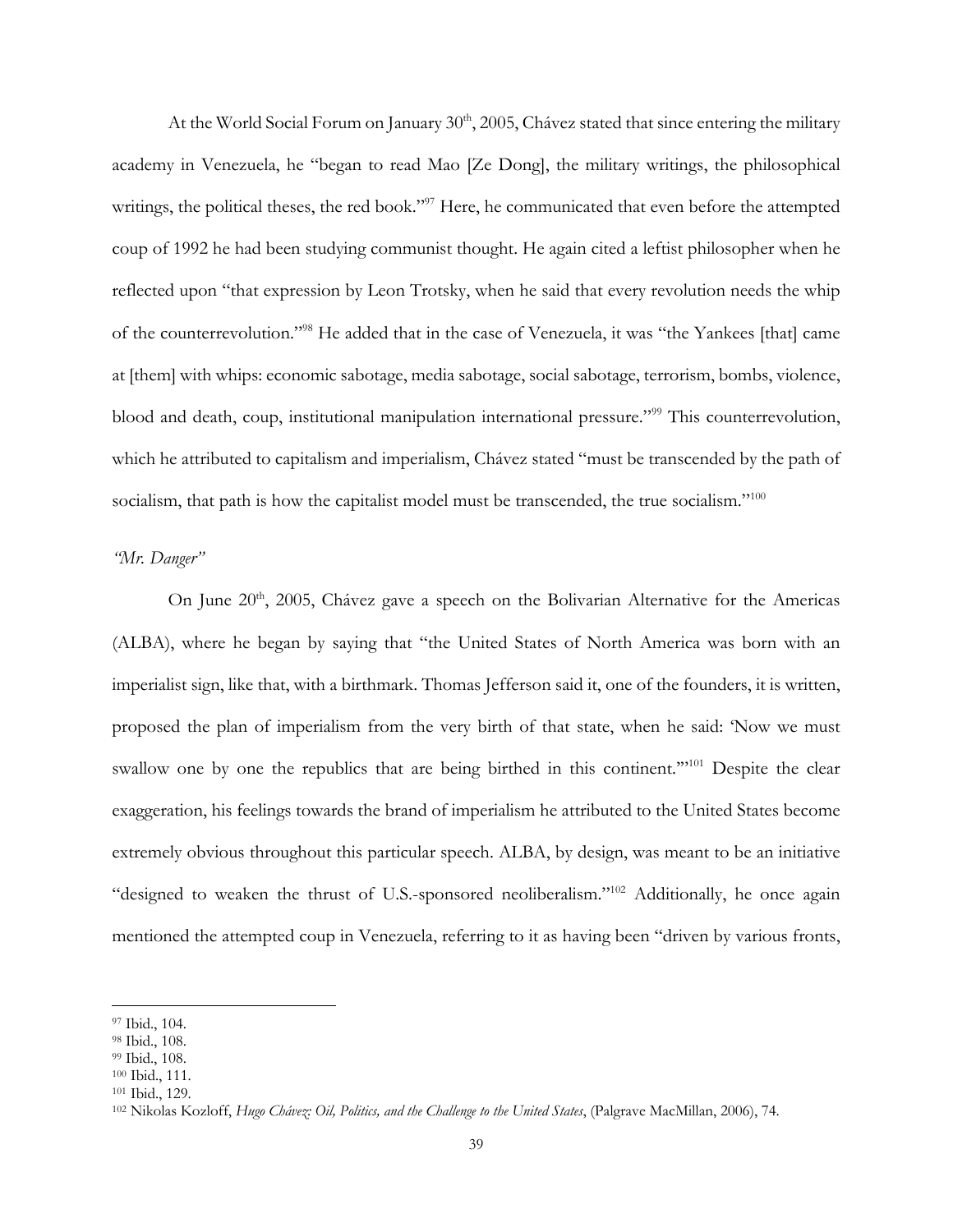one of them the oil one, after the military coup came the oil coup, an operation conceived in Washington,"103 referencing the oil lockout and strikes that began December of 2002. Besides the effects of imperialism in his home country, however, Chávez also mentioned "the International Monetary Fund, mechanism to dominate governments and peoples; the World Bank […] [as] mechanisms of imperialism."104 Evidently, he began making connections not just between Venezuelan higher classes potentially involved in the 2002 coup with the United States, but also between the United States and international organisms.

Most strikingly, however, this speech marked the beginning of the more personal attacks against the United States. While in the previous phase of his remarks he had gone as far as to label a new kind of imperialist stage as "bushism", he directly attacked the United States president in this speech. At one point he referenced President Bush by the nickname "Mr. Danger."105 This, however, was not the only instance in which Chávez called him by that epithet. During his speech months later on August 13th, he again called President Bush and his administration "Mr. Danger and his '*dangeritos*'." Here, he was accusing them of being "the destabilizers, they are the ones who have destabilized this continent, they are the ones who have massacred entire peoples."106 He proceeded to explain the hypocrisy of imperialism, further emphasizing his enmity towards it. While his personal ideology may not have shifted significantly so far, the manner in which he spoke about the United States and its president are indicative of the radicalization of his thought.

Chávez never missed an opportunity to condemn imperialism or highlight Washington's role in promoting neoliberalism. In his speech at the  $60<sup>th</sup>$  General Assembly of the United Nations on September  $15<sup>th</sup>$ , 2005, he signals neoliberalism as "the fundamental cause of the great evils and the

<sup>103</sup> Chávez, *La Unidad Latinoamericana,* 141.

<sup>104</sup> Ibid., 148.

<sup>105</sup> Ibid., 153.

<sup>106</sup> Ibid., 190.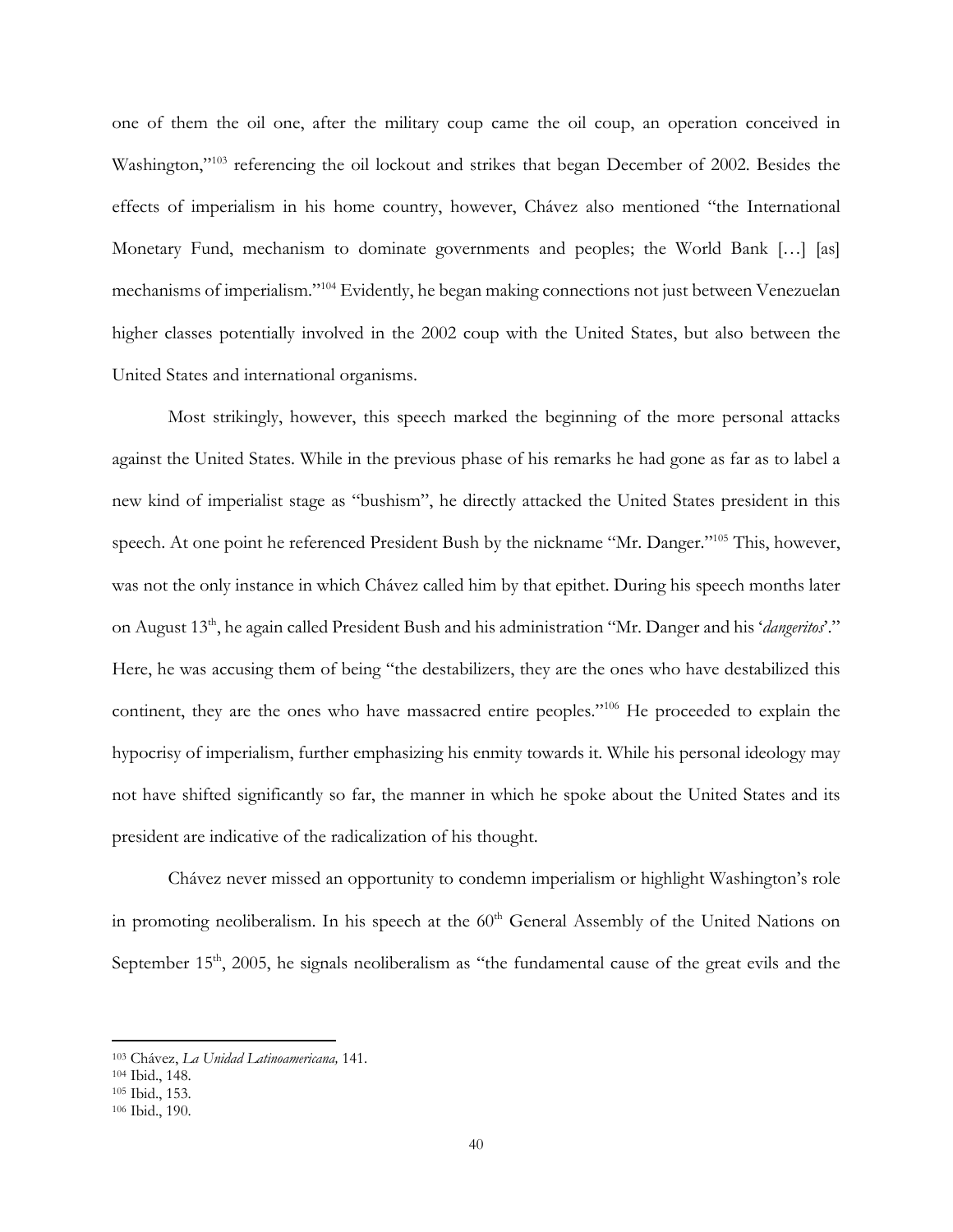great tragedies that our peoples endure: the neoliberal capitalism, what the Washington Consensus has generated is greater degree of misery, of inequality and an infinite tragedy to the peoples of this continent."107 Later on in the same speech, he added that "the only country where a person can have the luxury of asking for the magnicide of a Chief of State is the United States, as happened recently with a reverend named Pat Robertson, very good friend of the White House."<sup>108</sup> In this case, Chávez is referring to television evangelist Pat Robertson, who commented on August 22<sup>nd</sup> of that year that the United States should assassinate Chávez. While Chávez's comment referenced Robertson individually, the sentence implicitly invokes the history of the United States with interventions in which presidents or other chiefs of state have been deposed or assassinated. This, in turn, demonstrates that Chávez's rather inflammatory rhetoric regarding the United States was based, at least to some extent, on the country's interventionist legacy.

### *Freedom from "El Diablo's" Hegemony*

Earlier in August of 2005, Venezuela had broken ties with the United States Drug Enforcement Agency (DEA) due to accusations that the DEA was spying on the Venezuelan government. On September 17<sup>th</sup>, Chávez proclaimed that the allegations that Venezuela was not collaborating against drug trafficking were misleading. Rather, he said, they "had to break the agreement with the DEA, not because [they] wanted to but because [they] discovered a few months ago that the DEA was conducting espionage in Venezuela; that the DEA was conducting illegal operations in Venezuela, […] what country could allow that?"109 In this case, Chávez is not attacking the U.S. government itself, but rather the idea that Venezuela might not have been able to exercise its sovereignty against a U.S. national entity committing crimes on its soil. This idea of external

 $\overline{a}$ <sup>107</sup> Ibid., 209.

<sup>108</sup> Ibid., 212.

<sup>109</sup> Ibid., 223.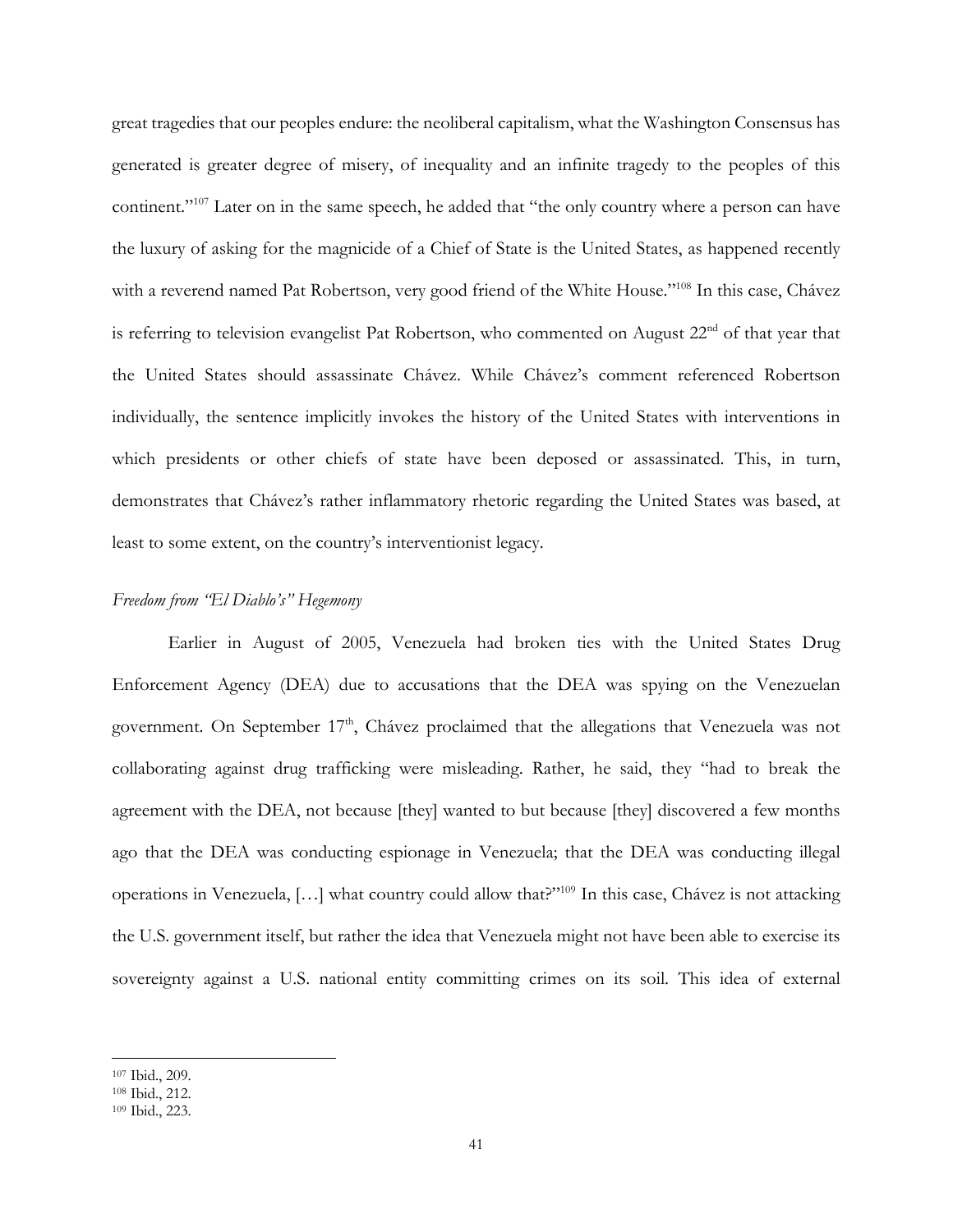domination was further noted in his speech during the celebration of the seventh anniversary of the Revolutionary Bolivarian Government, when he said that, previously, Venezuela had been "dominated by transnational interests. Venezuela was, until seven years ago, a colony dominated by the interests of North American imperialism."110 Curiously enough, this sentence not only clearly communicated the resentment of previous foreign domination over Venezuela, but also indirectly referenced Castro's speech at the United Nations General Assembly in September of 1960, in which Castro calls Cuba an American colony.

Almost exactly forty-six years after Castro's speech at the United Nations, Chávez delivered a speech before the same audience in which he, in no uncertain terms, condemned the United States actions towards Venezuela. He referenced Noam Chomsky, whom he called "one of the most prestigious intellectuals of this America and of the world", in saying that the greatest threat to the stability of the world was "the hegemonic pretention of North American imperialism, that puts in risk the very survival of the human species."111 He later mentioned President Bush's speech the day before, describing how the U.S. president, "who [he calls] '*El Diablo*' ['The Devil'] came here talking like the owner of the world."112 He continued by saying that "as the spokesperson of imperialism, [President Bush] came to give his recipes to try and maintain the actual scheme of domination, of exploitation, and of pillaging of the peoples of the world."113 He returned to the idea of American hegemony by saying that "the difference is that the government of this country, of the United States, does not want peace; it wants to impose on us its model of exploitation and of pillaging and its hegemony through wars."<sup>114</sup> This speech is clearly the most abrasive towards the United States, which he famously began

<sup>110</sup> Ibid., 314.

<sup>111</sup> Hugo Chávez, *Misión Permanente de la República Bolivariana de Venezuela ante las Naciones Unidas*, (New York, Ministerio de Relaciones Exteriores, 2006). Translated by me.

<sup>112</sup> Ibid.

<sup>113</sup> Ibid.

<sup>114</sup> Ibid*.*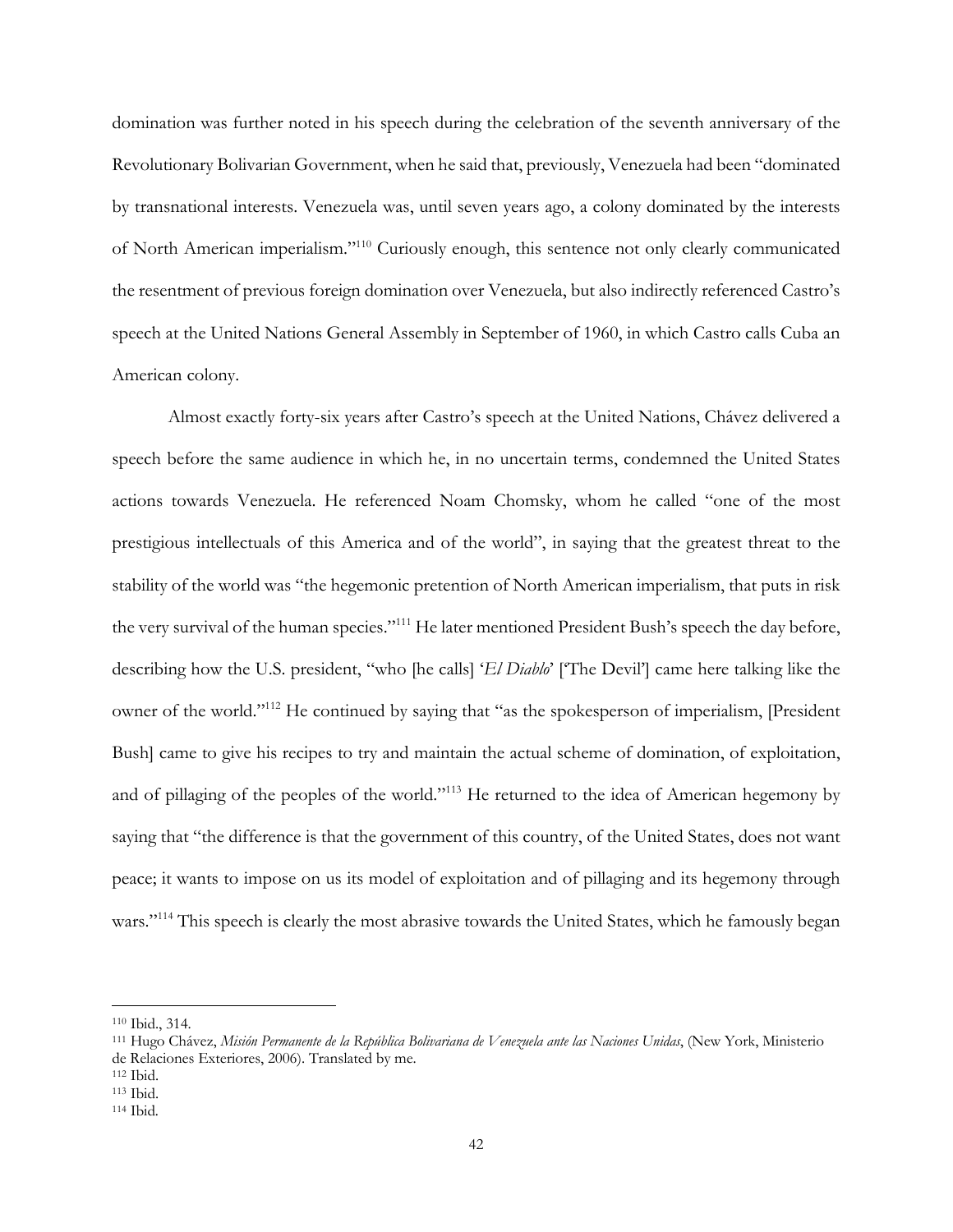to call "*el imperio mismo* [the Empire itself]." Nevertheless, his tone regarding what he called American imperialism and the United States' hegemony in the region soured and became provocative rather early on during the Bolivarian Revolution, only to continue to escalate to almost comical proportions.

#### VI. A COMPLICATED LOVE TRIANGLE

In the above section, it is evident that the shifts in rhetoric of both Fidel Castro and Hugo Chávez become more leftist and more specifically anti-United States over time, respectively. Castro's speeches morph from anti-colonial and anti-imperialist to adopting socialist and communist characteristics, reflecting the ideological evolution of the revolution itself. Chávez, meanwhile, shifts from general socialism and anti-imperialism to the rather pointed vilification of the United States as the sole global empire. Once the speeches are aligned chronologically and compared to key events and changes in United States policy towards those specific countries (see the timeline in Appendix A), there are clear instances in which an action taken by the United States is not only directly referenced in a revolutionary speech, but it in fact changes the tone of the leader delivering it. This is in accordance with the Logic Pyramid displayed in Figure 1.

However, seldom are policy implications as simple as two one-directional lines—and this triangular relationship is no exception. There are two key connections not shown in Figure 1 that have a significant impact upon one or more of the angles of the Logic Pyramid. In Figure 2 below, the sides that were shown in the first pyramid are shown as dotted, drawing attention to the other relationships that have not yet been discussed. The first of these relationships is that between the U.S. policies and imperialism, and Castro's socialism. While that side of the pyramid existed in Figure 1, the arrow pointed from American policies down to the Cuban ideology. In Figure 2, the solid arrow points the opposite direction, indicating that Castro's socialism not only was informed by U.S. policies, but also to some degree informed the policies themselves. The second relationship to be discussed is the solid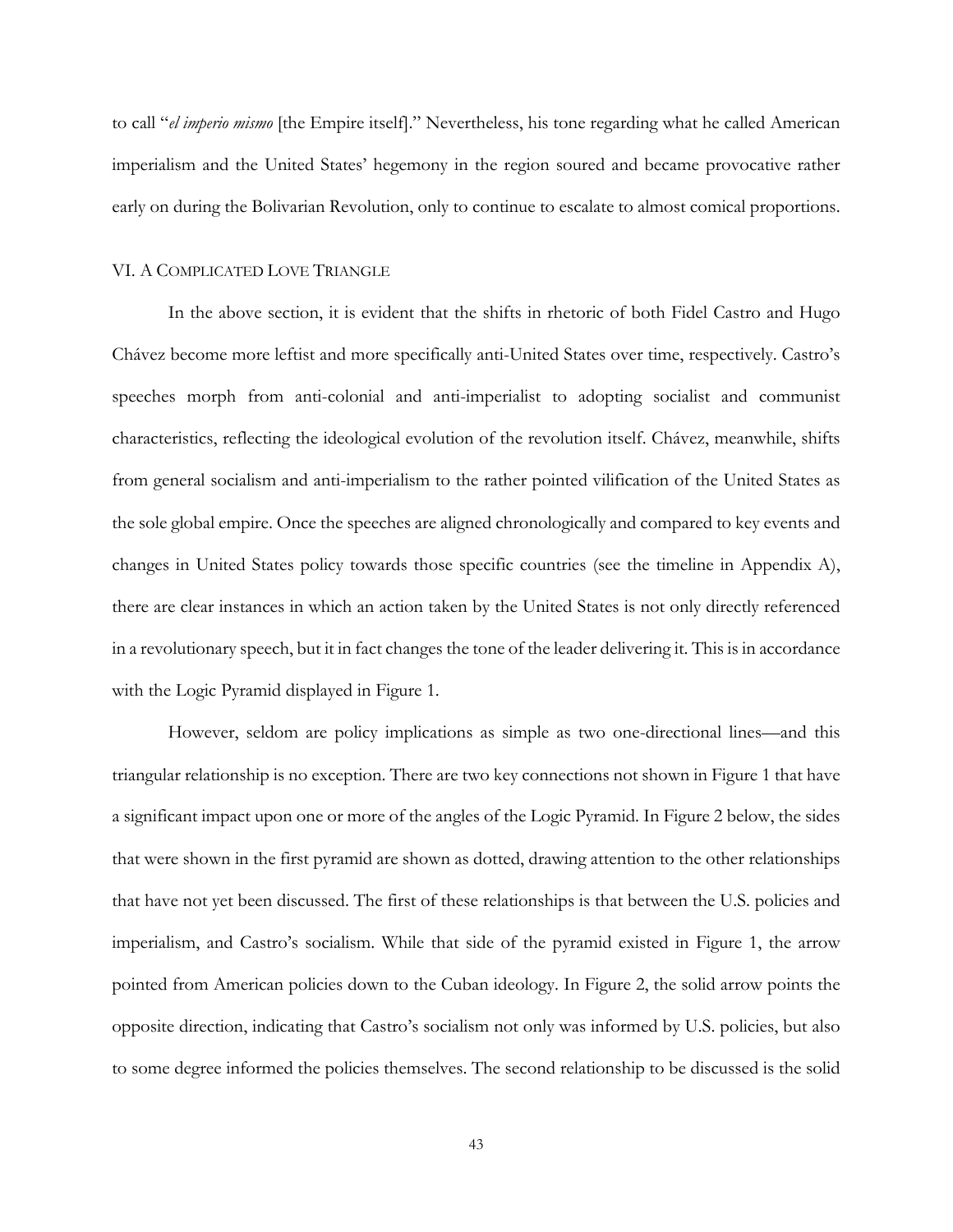

*Figure 2: Logic Pyramid - Revised*

arrow between Castro's socialism and Chávez's socialism. Despite the near half century time jump between the beginning of the two revolutions, the Bolivarian Revolution is inextricably linked to the Cuban one both in practical assistance and ideology.

#### A. Fidel Castro and the United States

In his article on the break in relations between U.S. and Cuba, William LeoGrande argues that the emotional responses of American policymakers regarding Castro's rhetoric led them to produce harsher policies against Cuba. According to a U.S. Congressional Research Service report updated in June of 2006, "since the early 1960s, U.S. policy toward Cuba has consisted largely of isolating the island nation through comprehensive economic sanctions."115 The report additionally noted that though the key goal towards Cuba was "to help bring democracy and respect for human rights to the island,"116 there were disagreements on how to achieve this. The option that was seemingly followed was "maximum pressure on the Cuban government until reforms are enacted."117 In other words, until

<sup>115</sup> Mark P. Sullivan, *Cuba: Issues for the 109th Congress*, (Library of Congress, 2006).

<sup>116</sup> Ibid.

<sup>117</sup> Ibid.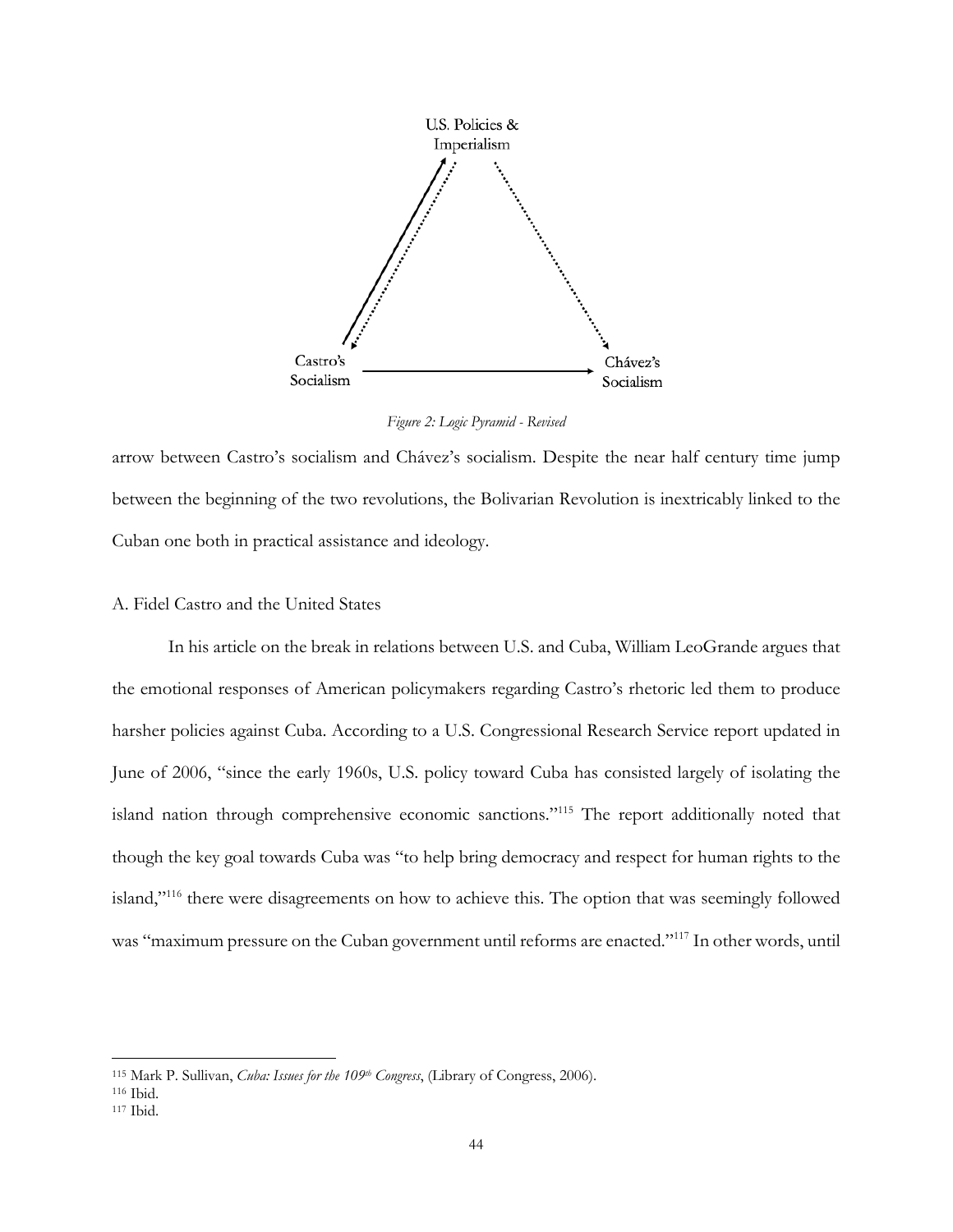Cuban policies aligned with the objectives of the United States, sanctions and different kinds of forces would be pushed on the island.

Fidel Castro himself noted on several occasions that his rhetoric, even before becoming overtly socialist or communist, was causing unfavorable tensions between the two countries. In his speech at the United Nations General Assembly in September of 1960, he stated that "the interests adversely affected by the Cuban revolution […] owned the natural wealth and resources of the majority of the peoples of the world. So the Cuban revolution had to be punished. Punitive actions of every type—including the destruction of those insolent Cubans—had to be carried out against the revolutionary government."118 Here, he was referring to the aerial attacks, the explosion of *La Coubre*, and other such actions that either he suspected or were confirmed to have been carried out by the CIA.

Two years later, during his "Second Declaration of Havana" in February of 1962, he bluntly stated that "Cuba hurts the imperialists in a special way. What is hidden behind the Yankees' hatred of the Cuban revolution? […] What unites them and agitates them is fear. What explains it is fear. Not fear of the Cuban revolution but fear of the Latin American revolution."119 He directly pointed out the fact that, while a nearby island nation having a successful socialist revolution in itself would not negatively impact the United States, the possibility that other nearby Latin American nations might be emboldened by this kind of revolution would not only affect United States industries based in those countries but also supply the Soviet Union, at the time their Cold War adversary, with ideological allies.

Interestingly, the previously mentioned policy report did single out a turning point in relations between the United States and Cuba specifically. It stated that "in the early 1960s, U.S.-Cuban relations

<sup>118</sup> Castro, *Fidel Castro Reader*, 151.

<sup>119</sup> Ibid., 247.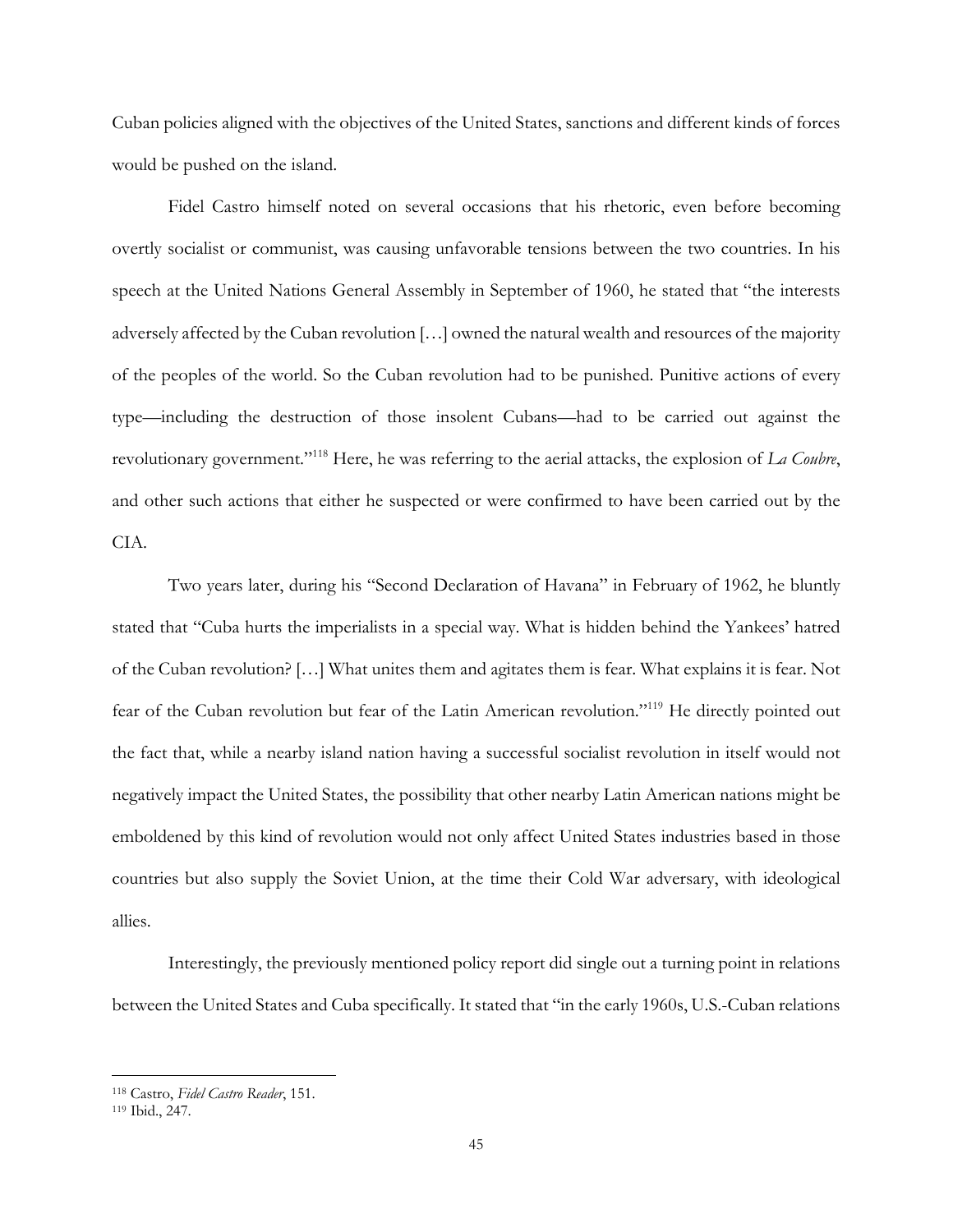deteriorated sharply when Fidel Castro began to build a repressive communist dictatorship and move his country toward close relations with the Soviet Union."<sup>120</sup> This sentence has various implications for this study. On the one hand, several of Castro's comments in speeches cited in earlier sections of this study indicated that closer relations with the Soviet Union had been primarily due to the economic isolation Cuba had begun to suffer at the hands of the United States. This report stating that deteriorating U.S.-Cuban relations were due to closer relations with the Soviet Union suggests a circular logic narrative heavily dependent on perspective, similar to that suggested by Peter Smith. On the other hand, it was not until the mid-1960's that Castro began consistently describing his government as communist, indicating that the U.S. characterization of the revolution as "a repressive communist dictatorship" might have been preempted, if not slightly exaggerated.

During President Chávez's inauguration in 1999, Castro added that because Cuba was the only revolutionary socialist state before the Venezuelan election, "all the propaganda, all the mass media in the world [were] used by the United States in the ideological and political warfare against [the Cuban] revolutionary process, in the same way that it uses its immense power in all fields, including its economic power, and its international political influence in the economic warfare against Cuba."121 By this Castro meant the Cuban Democracy Act, passed in October of 1992 by the United States Congress. This policy meant to promote a peaceful transition to democracy in Cuba by using a twopronged strategy of sanctions and humanitarian support. The United States provided support to the Cuban population, including "U.S. private humanitarian donations, medical exports to Cuba under the terms of the CDA, U.S. government support for democracy-building efforts, and U.S.-sponsored radio and television broadcasting to Cuba."122 An important practical impact, however, was an attempt to extend the economic blockade against Cuba to other countries, further isolating the island.

<sup>120</sup> Sullivan, *Cuba*, 11.

<sup>121</sup> Castro, *Fidel Castro Reader*, 452.

<sup>122</sup> Congressional Research Service, *Cuba: U.S. Policy in the 155th Congress*, (Library of Congress, 2019), 29.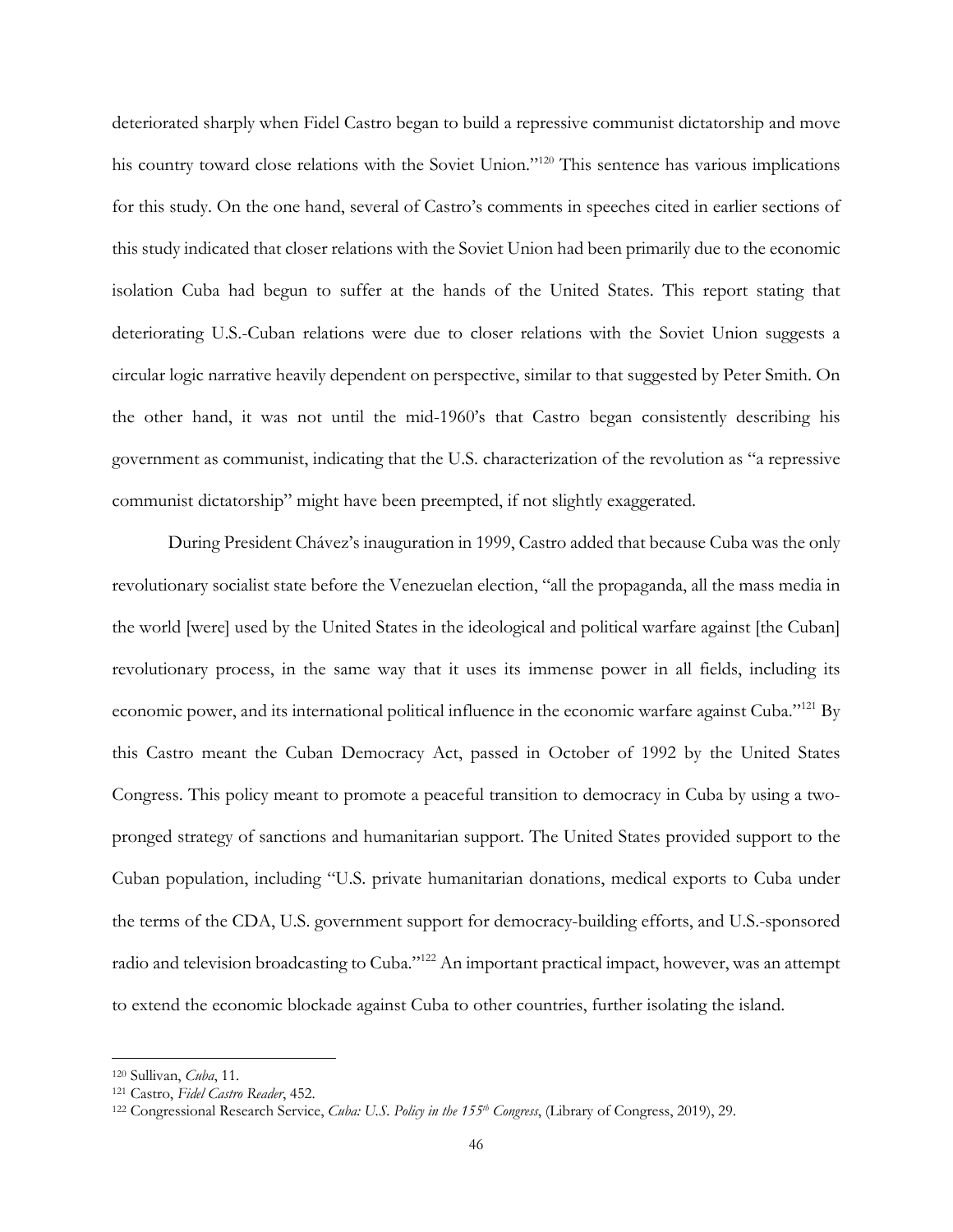Combining the reasoning of this study's earlier section on Castro's increasingly leftist rhetoric informed by United States policies with this section leaves one with the impression that to see either side as solely the cause or solely the effect would be incorrect. While it may be true that the historical legacy of the United States as an intervening imperialist force informed much of Castro's initial rhetoric, this rhetoric in turn also increased the hostility with which the United States treated Cuba. This hostility was then met with radicalized speech, which made the United States more hostile—and this cycle has essentially been repeated *ad infinitum*. The significance of this fact is that the other branch of thought outlined by the policy report, calling for "a swift normalization of U.S.-Cuban relations,"123 had not been applied between the beginning of the Cuban revolution and 2007, leaving the question open as to whether that may have served to de-escalate conflict during that time.

#### B. Fidel Castro and the Venezuelan Left

The rhetorical and practical ties between the leftist governments in Cuba and Venezuela are arguably the most prominent relationship of all the ones shown in Figure 2. Hugo Chávez and Fidel Castro over time fostered a strong fraternal relationship, which "has provided the foundation for a productive exchange between their countries that has expanded beyond their borders to the farthest corners of the continent."<sup>124</sup> According to an analysis of the relationship between the two leaders, "their relationship seems to be anchored in historical and political grounds: two major Latin American social transformation processes taking place in geographical proximity, sharing domestic and regional objectives, and encountering similarly motivated opponents were destined to develop close ties."125 The Cuban and Bolivarian revolutions have been closely linked in ideology since before the Bolivarian revolution was even institutionalized. Two years after his release from prison for the attempted coup

<sup>123</sup> Sullivan, *Cuba*.

<sup>124</sup> Max Azicri, *The Castro-Chávez Alliance*, (Sage Publications, 2009), 100.

<sup>125</sup> Ibid., 106.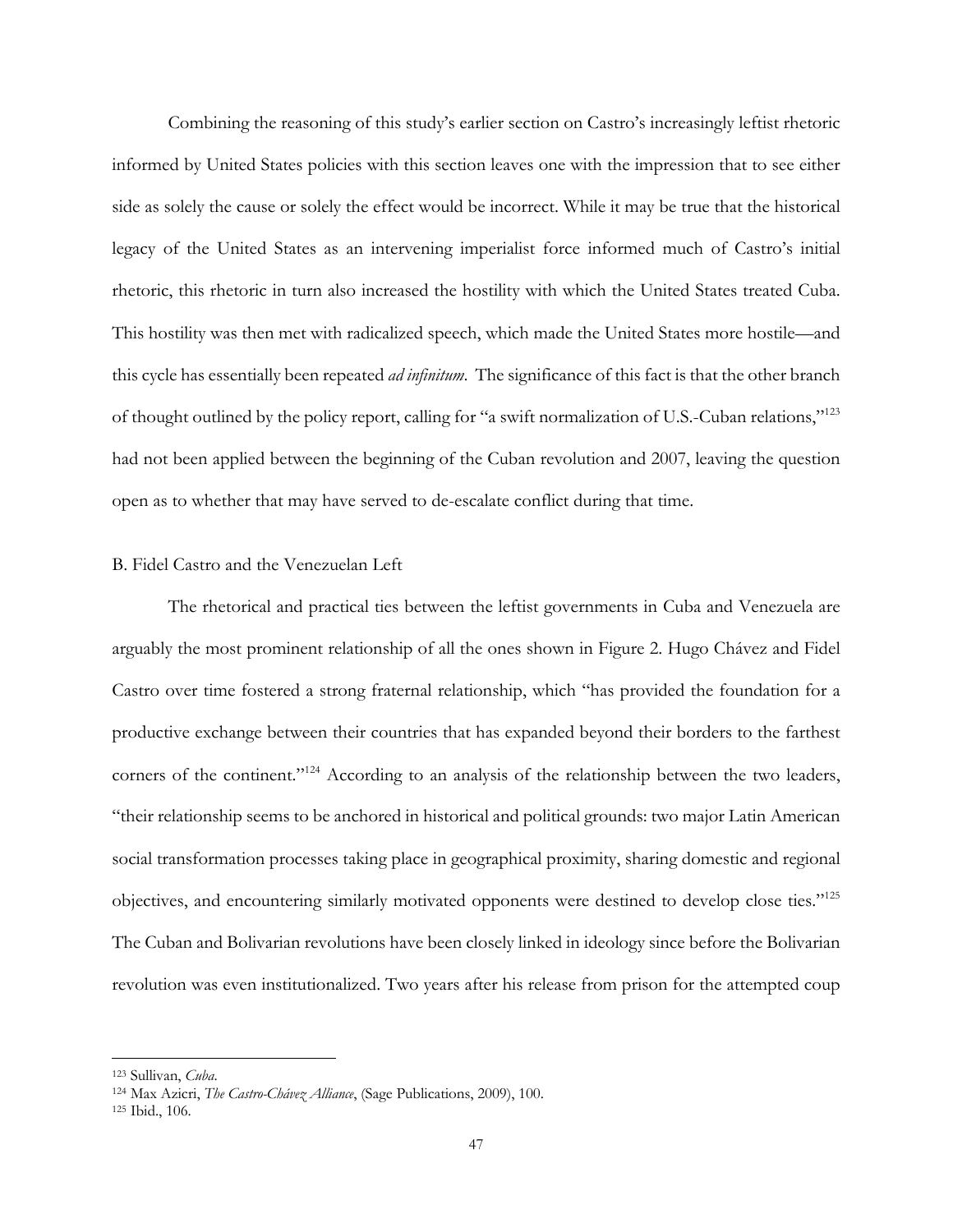in 1992, Chávez delivered a speech in Havana where he made several references to his reverence and admiration for Castro's socialism. He commented that, during his time in prison, he "read, in the first place, in the jail in Yare, that flaring defense, that flaring word of [Castro's] in 'History will absolve me,' […] and having compared, and, within so many comparisons of so many ideas with 40 years almost of difference between one and the other, making several conclusions, […] That [they] re-read, [they] read in the prison, and it was for [them] sustenance for prisoners, and it was for [them], and continues to be, sustenance for rebels."126 Here, Chávez shared how, even before he was pardoned for his attempted coup almost a decade before he became president, he had devoted time to analyzing the Cuban socialist model. He then proceeded to describe how focused he was "in organizing in Venezuela an immense social movement: the Bolivarian Revolutionary Movement 200,"127 which would later on evolve into the Movement for the Fifth Republic (*Movimiento Quinta República*, MVR) to support Chávez's presidential candidacy. The connection he established between his reading in prison and the MBR-200's mission shows a clear ideological link.

As mentioned previously, Castro spoke at Chávez's presidential inauguration in 1999. Aside from the mere fact that he was present as a speaker during such an occasion, Castro's speech itself signaled a camaraderie between the two leaders. There, he made several references to Venezuelan revolutionary Simón Bolívar, quoting him as having said, "'The United States seems destined by Providence to plague the Americas with misery in the name of liberty."<sup>128</sup> This quote would then proceed to be referenced by Chávez on several occasions, including at his speech at the *Universidad Autónoma de México* (UNAM) in 2004. Afterwards, Castro also added that in the incoming Chávez presidency, he saw "a true rebirth of Venezuela, or at least an exceptionally great opportunity for Venezuela. [He saw] it coming not only in the interest of Venezuelans; [he] also [saw] it in the interest

<sup>126</sup> Hugo Chávez, *Speech in Havana*, (Havana, 1994). Translated by me.

<sup>127</sup> Ibid.

<sup>128</sup> Castro, *Fidel Castro Reader*, 456.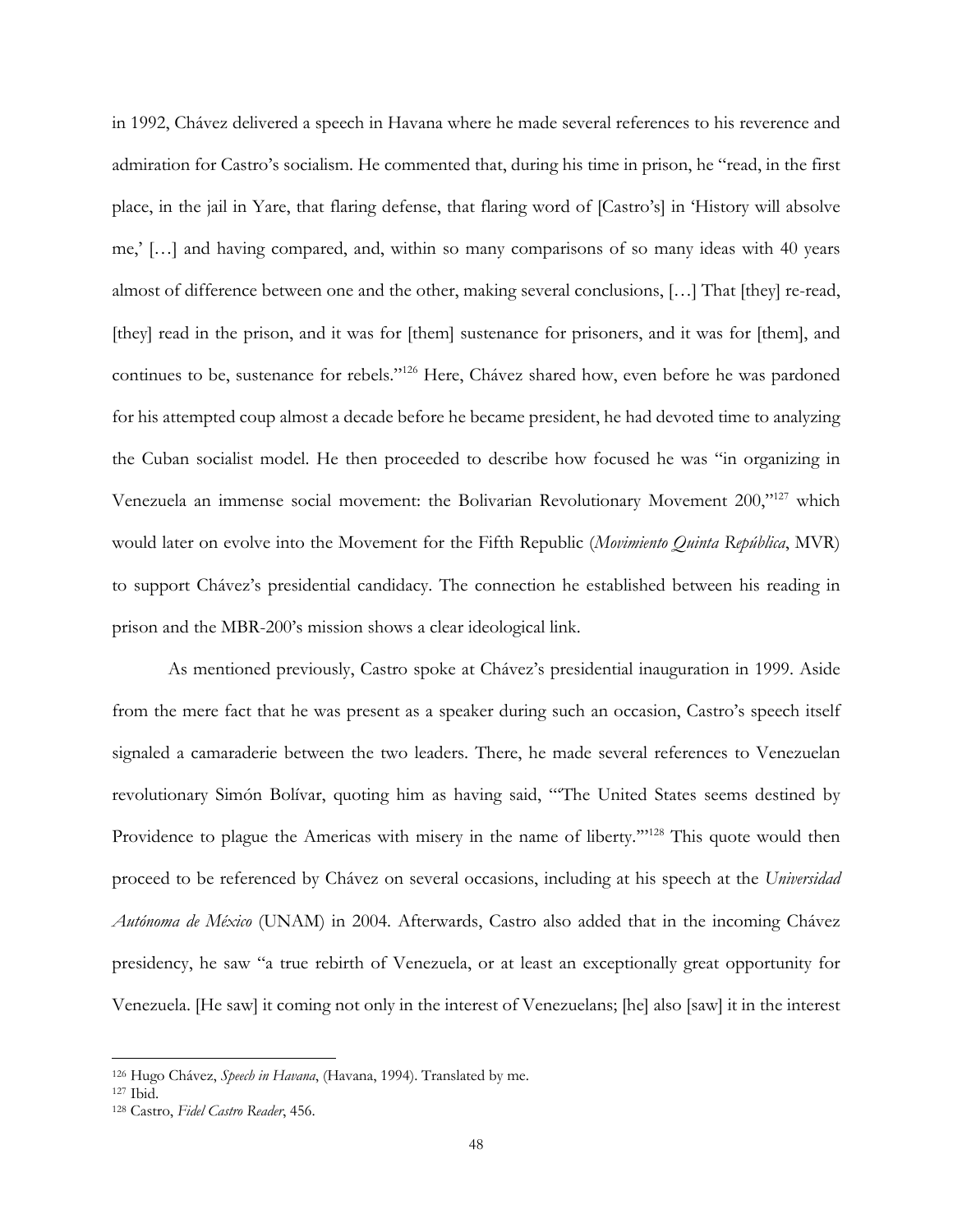of Latin Americans. [He saw] it as something in the interest of other peoples in the world as it advances—because there is no other choice—towards a universal globalization."129 Chávez's later references of globalization for Latin America and the Caribbean<sup>130</sup> shared with this speech a distinctive goal for the integration of the region. Finally, Castro assured Chávez and his audience that "[their] neighbors to the north are not at all happy with the process that is taking place here in Venezuela, and they do not want it to succeed."131 Castro based this premonition on personal experience of the Cuban revolution and its relationship with the United States, indicating that the U.S. would react similarly to Chávez as they did to Castro due to a perceived likeness.

The relationship between the leftist governments in Cuba and Venezuela became even stronger in 2003, when, as part of his *Barrio Adentro* program, Cuban medics began to enter Venezuela to provide medical assistance in exchange for oil. This new policy, however, raised concerns among U.S. officials that Venezuela was being "Cubanized." In response, Castro sent Chávez a communication that June, where he said that these accusations "do not offend Cuba, on the contrary they honor it, those who, by the use of some internationally renowned Cuban experiences, affirm that to teach to read and write is to Cubanize Venezuelans, as it also does not offend [Cuba] those that slander [their] selfless medics that in many parts of the world fight for health and life, presenting them as indoctrinators."132 He not only referenced *Barrio Adentro*, but also other Bolivarian projects such as *Misión Robinson*, a literacy program, that had been modeled closely after their Cuban counterparts. Chávez also mentioned this "Cubanization" in his speech at the UNAM, after saying of Cuba: "Cuba is a brother people<sup>133</sup>, and what a brother and what solidarity that of the Cubans, and it has a President,

<sup>129</sup> Ibid., 462.

<sup>130</sup> Chávez, *La Unidad Latinoamericana*, 5.

<sup>131</sup> Castro, *Fidel Castro Reader*, 474.

<sup>132</sup> Fidel Castro, *Communication to Chávez*, (2003). Translated by me.

<sup>133</sup> There is no proper translation for this phrase. In the original Spanish, it is written as "*pueblo hermano*", meaning a people that is close to another.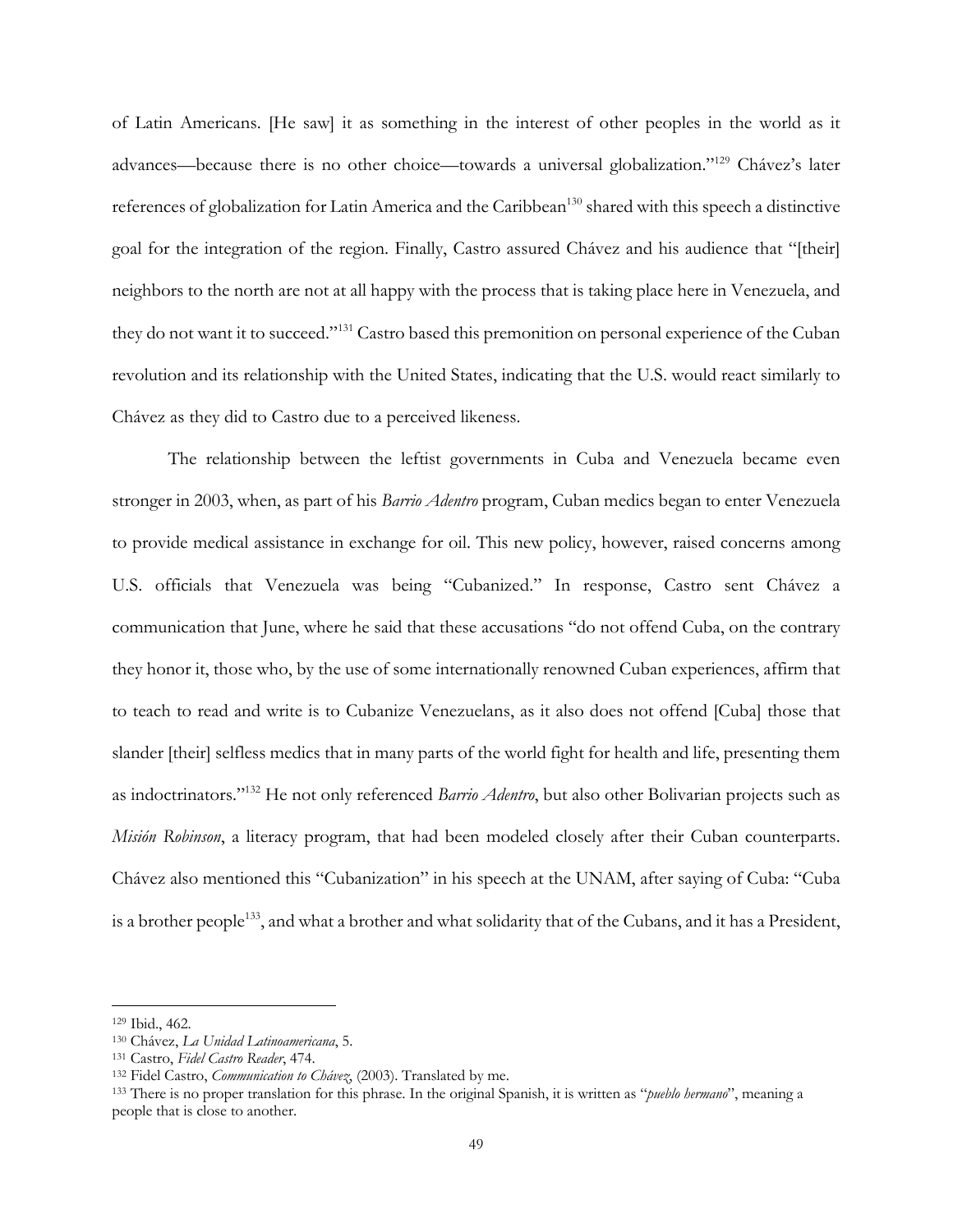and the problem of Cuba is of the Cubans, not of the North Americans, or of the Mexicans, or of the Venezuelans. [Venezuela] must make a front in defense of the sovereignty not only of the Cuban people, of the Mexican people, of the Venezuelan people."134 He used his claim that the Venezuelan and the Cuban peoples are like brothers to call for the protection of Cuban sovereignty as a priority for Venezuela.

On December 14<sup>th</sup>, 2004, on the tenth anniversary of his first visit to Cuba, Chávez was awarded the Order of Carlos Manuel de Céspedes by Castro. That same day, the ties between the Cuban and Venezuelan revolutions were institutionalized through ALBA. During his speech at this event, Castro described ALBA as "a Bolivarian conception of economic integration, and a bilateral agreement to begin its application, that will make history."135 Furthermore, he added that what moves him and his Cuban colleagues the most is that Chávez returned to Cuba "to share [his] Bolivarian and Martian<sup>136</sup> battles with [Cuba]."<sup>137</sup> In referencing both Simón Bolívar and José Martí, Castro took his speech a step further than merely connecting the ongoing revolutions to each other: he drew historical parallels between revolutionary figures, implying a similar status for himself and Chávez. Chávez made a similar statement in his speech at the World Social Forum in June of 2005, when he mentioned that only three years prior "[they] were only Fidel and [Chávez] alone in those meetings of presidents, it was like a neoliberal chorus and one there felt like an infiltrated, conspiring."<sup>138</sup> He spoke of himself and Castro as the two lone voices speaking out against imperialism, establishing that as their ideological bond. While their revolutions were not identical, with Chávez having "no plans to emulate the

<sup>134</sup> Chávez, *La Unidad Latinoamericana*, 78.

<sup>135</sup> Fidel Castro, S*peech at the Acto de Condecoración con la Orden "Carlos Manuel de Céspedes" to Hugo Chávez*, (Havana, 2004). Translated by me.

<sup>136</sup> By "Martian" ["*martianas*" in the original Spanish], Castro means originated by Cuban revolutionary José Martí.

<sup>137</sup> Castro, *Speech at the Acto de Condecoración*.

<sup>138</sup> Chávez, *La Unidad Latinoamericana*, 116.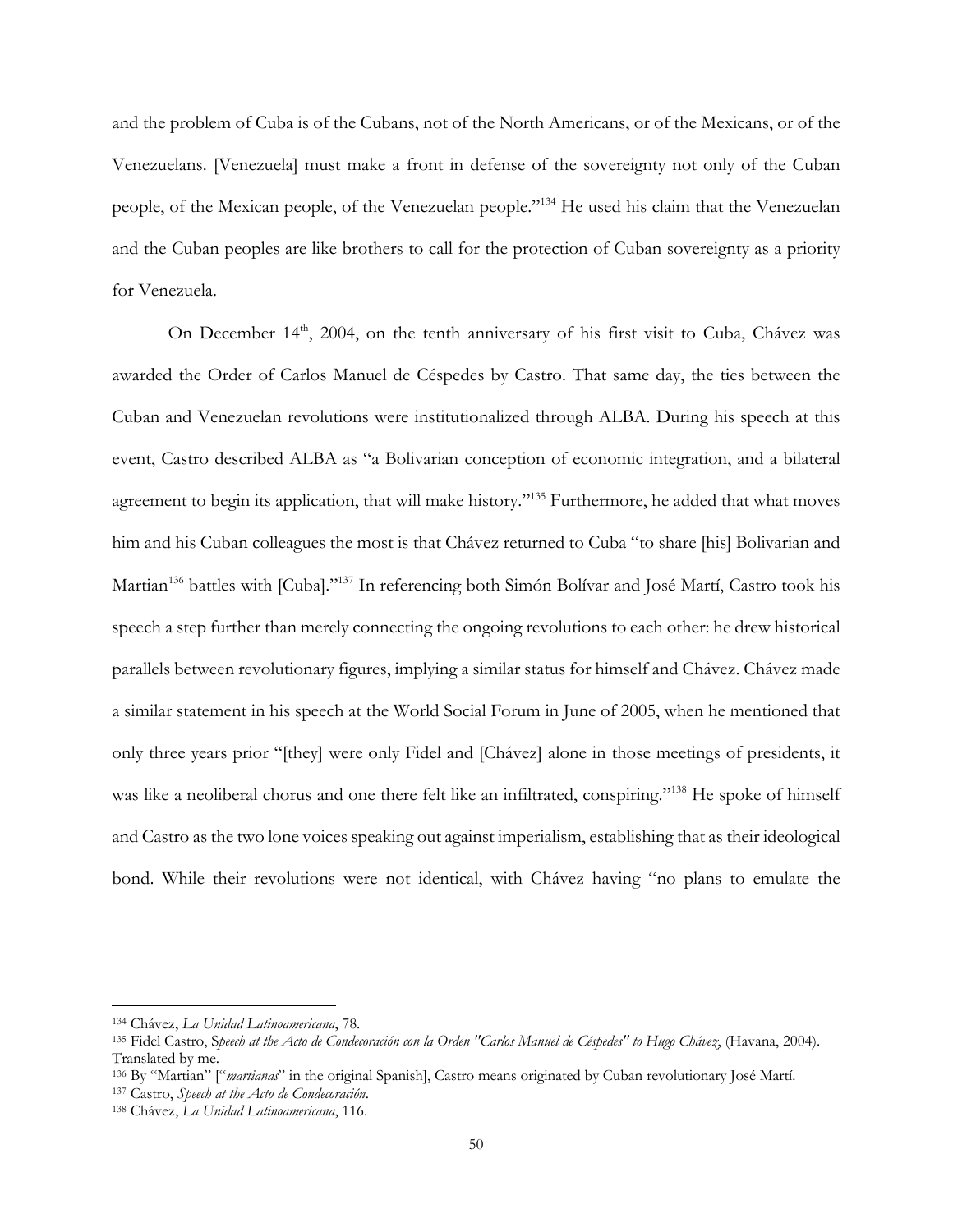particular Soviet form of the Cuban economy, or the particular form of Cuba's political arrangements,"139 what did unite them did so fiercely.

In August of 2005, Castro and Chávez gave subsequent speeches regarding the Bolivarian Revolution and the construction of 21<sup>st</sup> century socialism. Castro spoke first, describing his friendship with the Venezuelan president as one "that can exist between two endeared brothers, two truly sincere revolutionaries."140 He then proceeded to predict that "in a country with the enormous resources on which Venezuela counts, the Bolivarian Revolution may reach—in half the time—75% of what Cuba, blockaded country and with infinitely less resources than Venezuela, has been able to achieve since the triumph of the Revolution."141 While he did not say this explicitly, his comment clearly implied a significant commonality between the aims of each revolution. He concluded his speech by referencing his famous speech from 1953, saying that "if President Chávez agrees, a day like this would be the appropriate occasion to respond: Condemn us, we do not care! History will absolve us!"142

To that, Chávez responded directly, "to be just and exact with history and with the peoples and with Fidel, […] [he] would just add the following: You, Fidel, have already been absolved by history."<sup>143</sup> The camaraderie between the two revolutionary figures reached an evident degree with these linked comments. Chávez's affinity for Castro's specific ideology is also specified in this speech on two occasions. The first was when Chávez said that "every day imperialism is more dangerous, as Fidel says, it is the most powerful empire in history."144 Moments later, he mentioned how his government, "from Caracas, from Venezuela, have made the call because [they] believe it was the first step that needed to be taken, [they] believe it was the first step because almost nobody in the world

<sup>139</sup> Julian Brooks, *Hugo Chávez and his Bolivarian Revolution*, (2005).

<sup>140</sup> Chávez, *La Unidad Latinoamericana*., 178.

<sup>141</sup> Ibid., 180.

<sup>142</sup> Ibid., 181.

<sup>143</sup> Ibid., 185.

<sup>144</sup> Ibid., 192.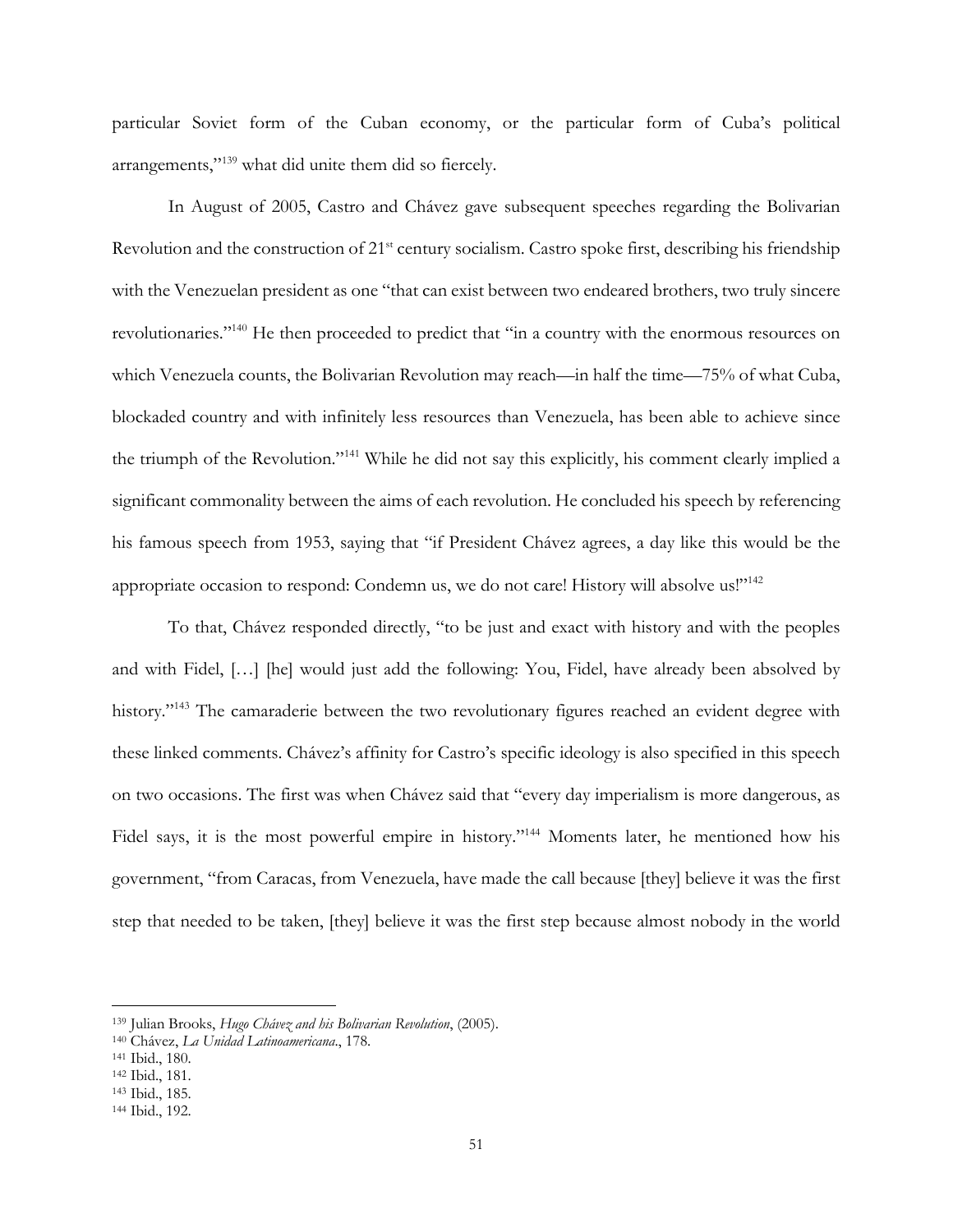had dared in these past years to speak of socialism, almost, nobody; exceptions? The revolutionary and socialist Cuba."145 In those two comments, Chávez expressed his reverence towards the Cuban revolution and its ideology.

This relationship did not go unnoticed by the United States. April  $28<sup>th</sup>$ ,  $2006$ , the Country Reports on Terrorism by the U.S. state department stated that "'Venezuela virtually ceased its cooperation in the global war on terror, tolerating terrorists in its territory and seeking closer relations with Cuba and Iran, both state sponsors of terrorism."<sup>146</sup> On August 18<sup>th</sup>, 2006, the U.S. Director of National Intelligence John Negroponte announced the establishment of the position of Mission Manager for Cuba and Venezuela. This caused heightened tensions between the United States and Venezuela, which had been close to signing an agreement to cooperate with the DEA once again. Additionally, in the policy report from November of 2006, it was noted that "U.S. officials have expressed concerns about President Chávez's plans for military arms purchases, his relations with such countries as Cuba and Iran, and his efforts to export his brand of populism to other Latin American countries."147 Though the report mentioned both Cuba and Iran as points of concern in Venezuelan foreign policy, Cuba was further specified when it added that "U.S. officials also have expressed concerns about President Chávez's close relationship with Cuba's Fidel Castro, but Chávez defends his relationship with Cuba."<sup>148</sup> Evidently, both the ideological similarities between the two revolutions as well as their foreign relations between each other were poignant enough to garner attention from the United States authorities.

Finally, if it has not yet demonstrated its strength in previous quotes, the personal friendship between Castro and Chávez was markedly clear during the phone conversation aired on a radio

<sup>145</sup> Ibid., 196.

<sup>146</sup> Mark P. Sullivan, *Venezuela: Political Conditions and U.S. Policy*, (Library of Congress, 2006), 2.

<sup>147</sup> Ibid.

<sup>148</sup> Ibid., 32.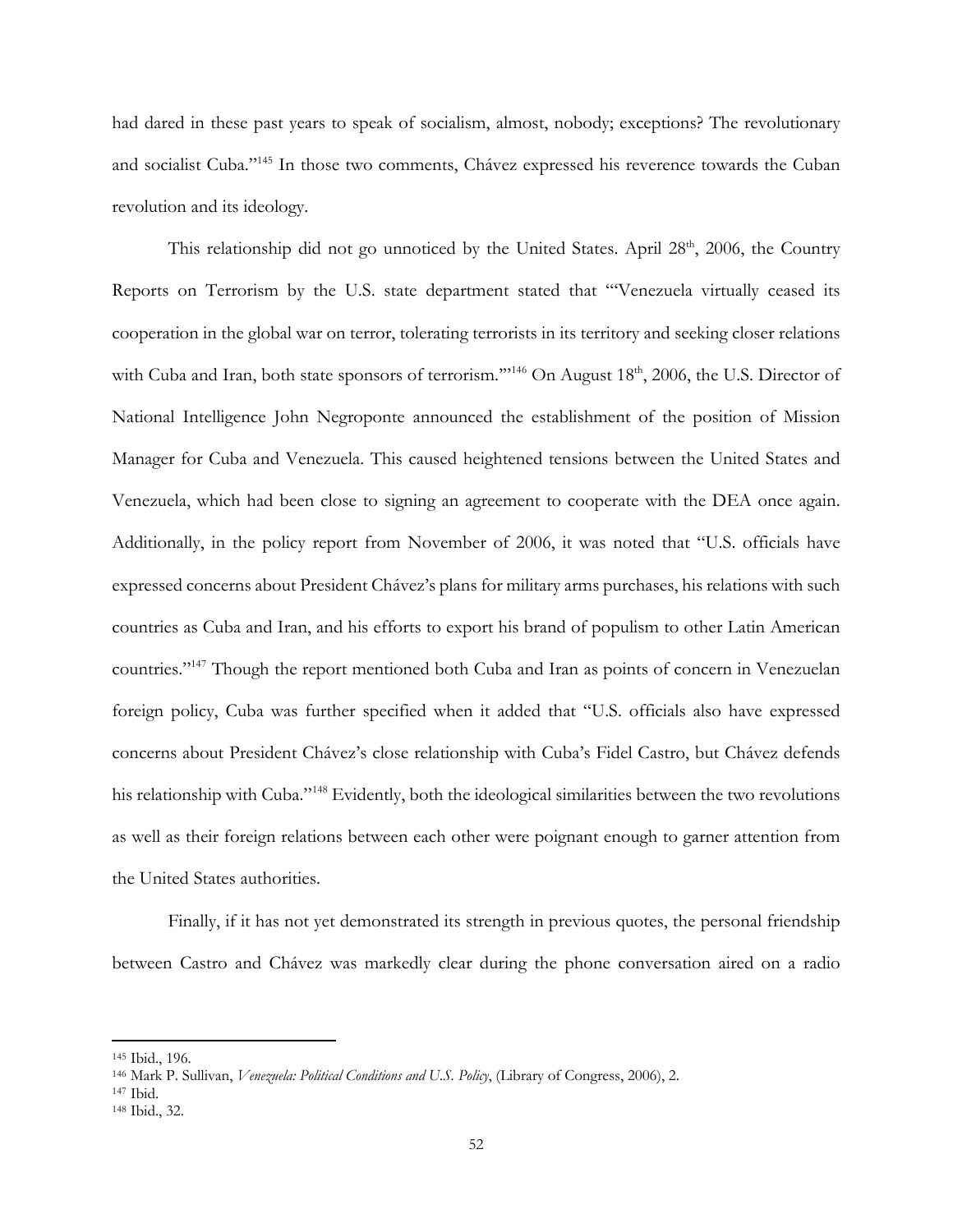emission of Chávez's show, *Aló, Presidente* on February 27<sup>th</sup>, 2007. In a rare instance of broadcasted communication, Castro called Chávez while the show was being transmitted that day. Chávez admitted early on in the conversation that "that energetic [Venezuelan] revolution without Cuba would have been impossible."149 Further along in the conversation, Chávez referred to Castro as an "example of resistance and now of offensive."150 By this, he meant that not only did Castro and the Cuban revolution endure the challenges that arose in the early stages of his government, but Castro was able to consolidate his socialist project and help advance those of other countries as well. Included in those other countries whose socialist projects have been helped by Fidel Castro and his revolutionary rhetoric, evidently, is Venezuela under Hugo Chávez. In their analysis of Venezuela's relationships with allies against the United States, Corrales and Romero even stated a then-popular theory that "it is doubtful that the Cuba-Venezuela alliance will falter as long as Chávez and the Castros are in power."151 While in previous sections the influence of U.S. policies and interventions in Latin America and Venezuela specifically was noted in the increased hostility against the United States to be found in Chávez's rhetoric, his initial and continued socialist revolutionary ideals have undoubtedly been inspired by his older Cuban counterpart.

#### VII. CONCLUSION

This study began with the premise that, in order to understand why the rhetoric of certain revolutionary figures has historically taken a specific tone, their relationship with international context is paramount. This idea is based on dependency theory, as the latter maintains that the economic dependency of one nation upon another affects not only its specific economics, but also its relationship with other countries in an international context, as well as to what degree the country on

<sup>149</sup> Hugo Chávez, *Phone Conversation between Fidel Castro and Hugo Chávez*, (*Aló, Presidente*, 2007). Translated by me.

<sup>150</sup> Ibid.

<sup>151</sup> Corrales and Romero, 28.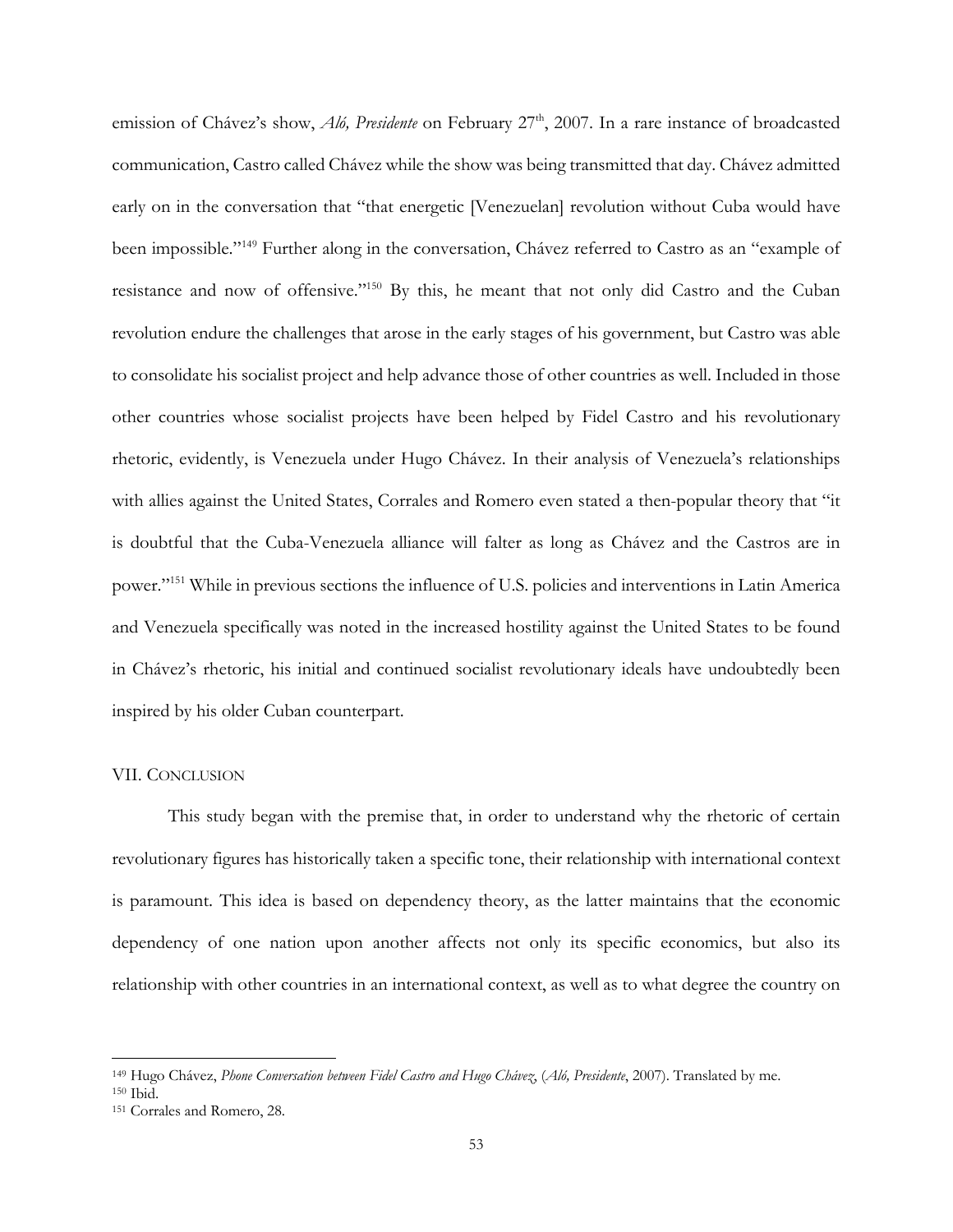which it is dependent may influence national politics. As a result, the beginning of this study focused on analyzing the relationships that the two peripheral countries in question—Cuba and Venezuela had with the United States. This, in turn, allowed for both a historical lens (in the sense that policies from the early twentieth century were studied) and a structural lens (how more recent U.S. policies had, and continue to have, an ongoing impact) in this analysis. As predicted, there were consequential ties between policies enacted by the United States towards Latin America as a whole and the two countries in general, and the way in which the leaders modified or radicalized their rhetoric, studied through their references to the United States.

However, there are two relationships that had not been clear from the outset: the influence that Fidel Castro's socialist and revolutionary rhetoric was having upon the policies of the United States, as well as its influence upon Hugo Chávez's own ways of speaking. While it is difficult to establish causality between the United States' policies and Castro's revolution in Cuba, what is evident is that the cyclical relationship between the two lent itself both to further radicalization by Castro, as well as harsher stances within American foreign policy against Castro and his brand of socialism. As aforementioned, this idea is strengthened through a structural neorealist perspective, allowing for the escalation of security concerns based on Castro's rhetoric to lead to stricter United States policies. On the other hand, Castro's revolutionary ideology had a clearly defined impact upon Chávez's own thought since well before the latter was elected president of Venezuela. Castro's radicalization, as a result and combined with aforementioned U.S. policies, also saw parallels in the radicalization and anti-American government tone of Chávez's speech. A crucial aspect of this chain of influence is demonstrated in the Circular Logic Pyramid in Figure 3, in which both U.S. policies towards Venezuela and Castro's socialism in Cuba have informed Chávez's speech and rhetoric. It then follows that U.S. policies towards Cuba and Castro would also have an indirect effect upon the way in which Chávez perceives the United States.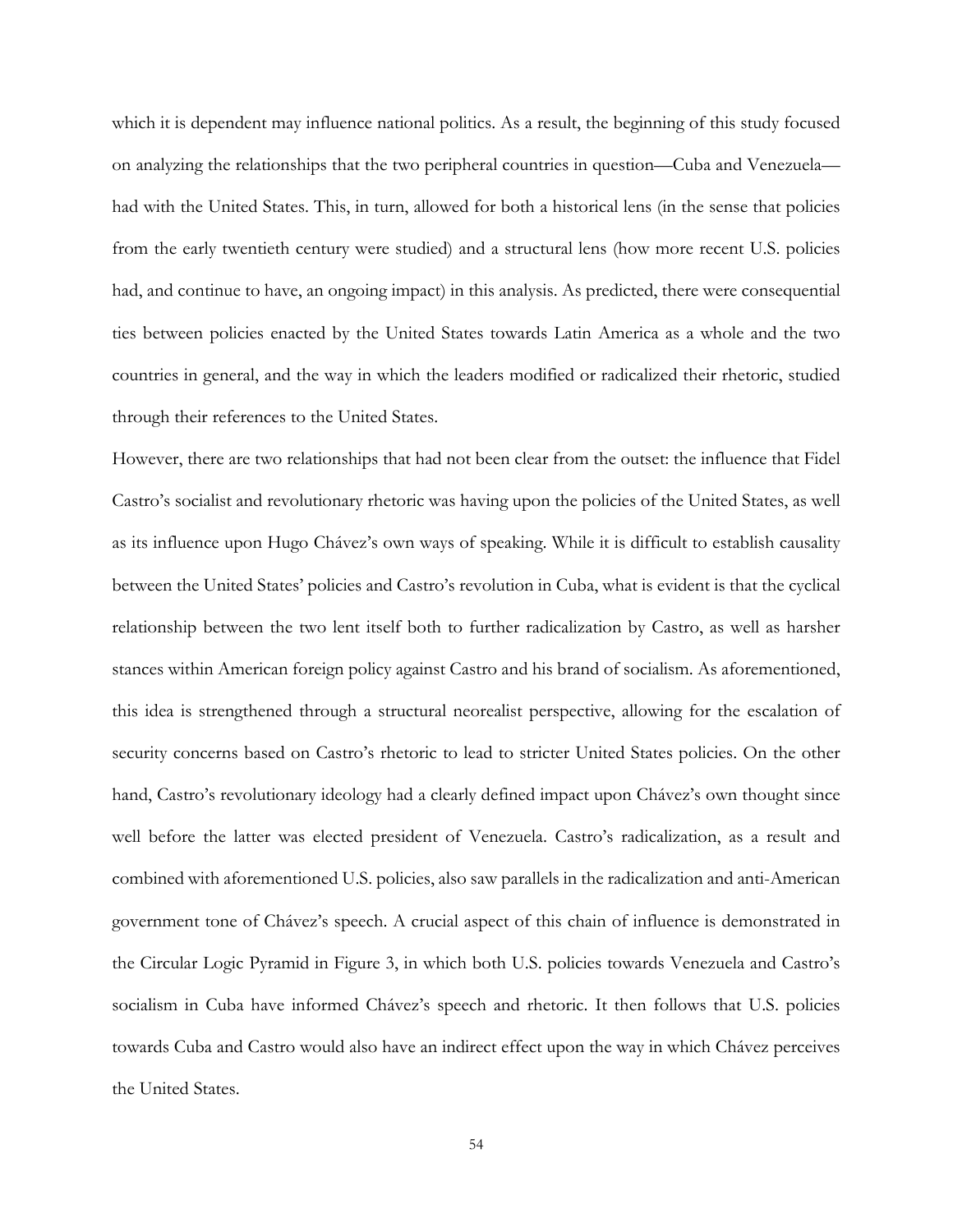

*Figure 3: Circular Logic Pyramid*

One important area of study that could benefit from further exploration is extending such an analysis centered in historical structuralism, dependency theory, and structural neorealism, to not merely include discourse but also employ a broader focus to include national policies and constitutional amendments made under Castro and Chávez. Furthermore, limiting this study to speeches and policies enacted prior to 2007 excludes analysis of Obama-era policies, which are especially important to consider given that these international relationships may or may not have changed once Castro and Chávez were no longer political heads of their respective countries. Consequently, a study that expanded from the very beginning of these two leaders' rises to power to their end would constitute a more holistic review of shifts in both rhetoric and policies. Finally, a study that takes into consideration grassroots organizing and other leftist and socialist organizations on a more local national level in both Cuba and Venezuela could shine a light on whether the rhetorical radicalization is specifically unique to Castro and Chávez, or whether this is indicative of a broader trend among leftist leadership faced with U.S. opposition.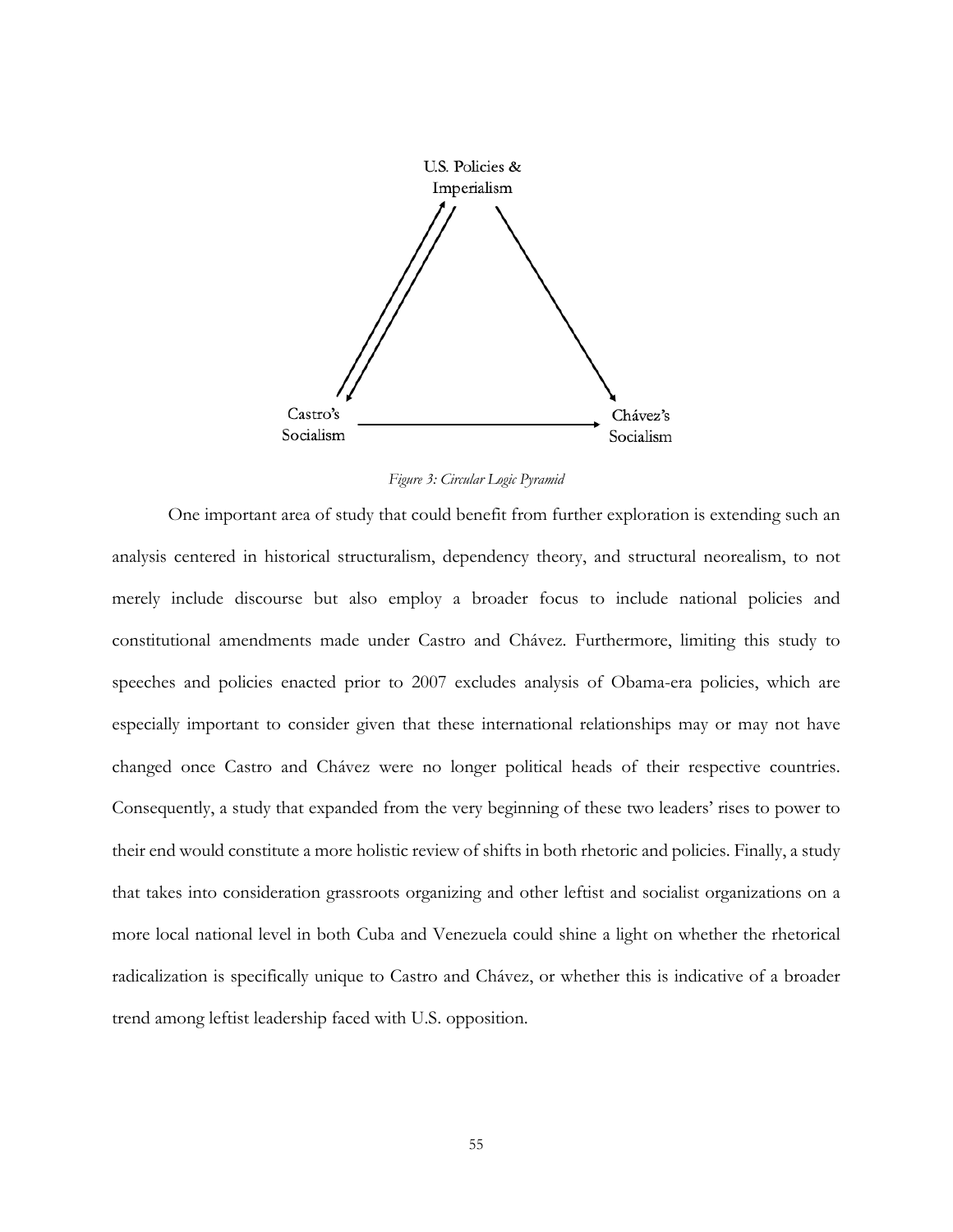The Battle Over Venezuela: A Modern Tale

There are important policy implications of this study, especially with the ongoing humanitarian crisis surging in Venezuela under the presidency of Nicolás Maduro, Chávez's handpicked successor. Faced with sanctions and punishment, the leadership of the country has not only denounced it as further proof of current U.S. imperialism, but it has also gripped more tightly onto its revolutionary tone. According to a report for U.S. Congress, during 2017 and 2018 "President Maduro and the ANC [Constituent National Assembly] moved to consolidate power and blamed U.S. sanctions for the country's economic problems."152 Although a great part of the economic downfall of Venezuela under the Maduro regime is attributed to mismanagement and falling prices of oil, Maduro has been able to use the United States' antagonization of his government as supposed evidence of economic sabotage not unlike that against Cuba in the early Castro years. Additionally, the United States' influence on global institutions such as the OAS, the IMF, and the World Bank has given Maduro further ammunition to claim of a Western conspiracy against his rule.

Not unlike the non-Communism-related concerns towards Cuba, the global community has also expressed disagreement with how Maduro's government handles democracy and human rights violations in Venezuela. In August of 2017, the Lima Accord was signed "rejecting the rupture of democracy and systemic human rights violations in Venezuela, refusing to recognize the ANC, and criticizing the government's refusal to accept humanitarian aid."153 November of 2017, the European Union created a framework for sanctions against the Venezuelan government and included material that could aid in internal repression. Later in January of 2018, this framework would help target sanctions against several governmental officials. After the May 2018 presidential elections in Venezuela, which many countries considered illegitimate, "the Trump Administration has sought to

<sup>152</sup> Congressional Research Service, *Venezuela: Background and U.S. Relations*, (Library of Congress, 2019), 7. <sup>153</sup> Ibid., 22.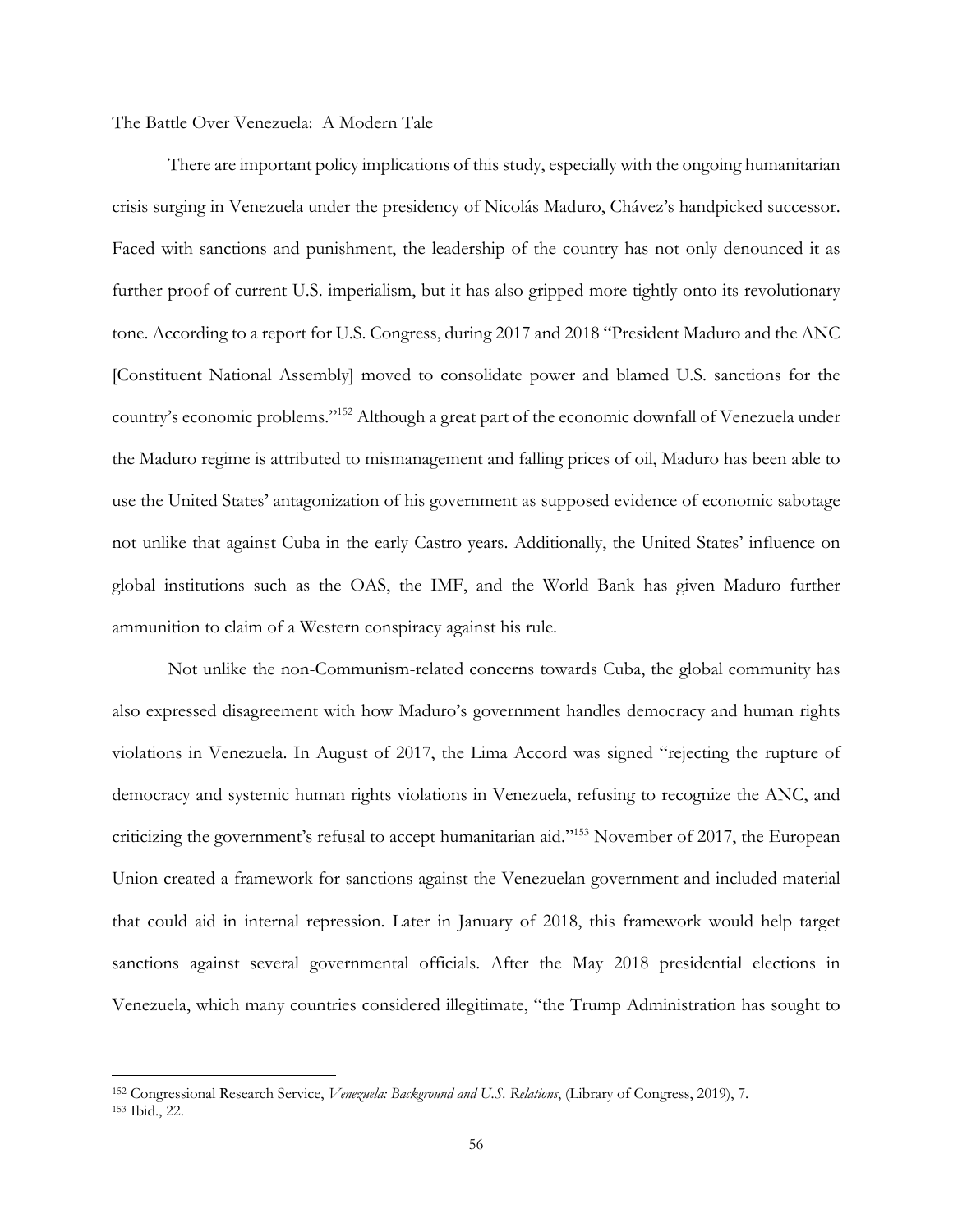increase pressure on the Maduro government in order to hasten a return to democracy."154 As a result, several measures were taken against Venezuela, including Executive Order 13808, restricting the ability of Venezuela's government and national oil company PDVSA to access American finance; Executive Order 13827, preventing United States purchase of Venezuelan digital currency; and Executive Order 13850, forbidding United States purchase of Venezuelan debt.<sup>155</sup>

With the current struggle for political power over Venezuela between Maduro and National Assembly president Juan Guaidó, the international stage has once again shone a spotlight upon the region. Under the national constitution of the country, the absence of a legitimate president by the inauguration date means the president of the National Assembly assumes the charge of interim president until new elections are held. Consequently, late January 2019, Guaidó was declared interim president of Venezuela. Some members of the international community, however, question the legitimacy of Guaidó's claim to power, leading to certain leaders supporting or opposing this new government. In Alejandro Velasco's op-ed, he describes Venezuela as "a spoil in a larger prize."156 He, along with many Venezuelan politics scholars, worry about the impact the United States' role in a government transition may have upon the prospect of a future governmental transition in the country. It is true that a regime change might result in a more beneficial relationship between the new Venezuelan government and the American government, as it is highly improbable that a new political leader would view the United States with as hostile a perspective as Maduro. This certainly sheds light on the adamant concern shown by U.S. government officials such as Mike Pompeo towards the Venezuelan situation. However, this conceptualization of United States interventionism lacks a strong distinction between direct intervention and the support of a legitimate regime change. In this specific

<sup>154</sup> Ibid., 26.

<sup>155</sup> Ibid., 26.

<sup>156</sup> Alejandro Velasco, "A Geopolitical Showdown in Venezuela Will Only Make Things Worse," (*The New York Times*, 2019).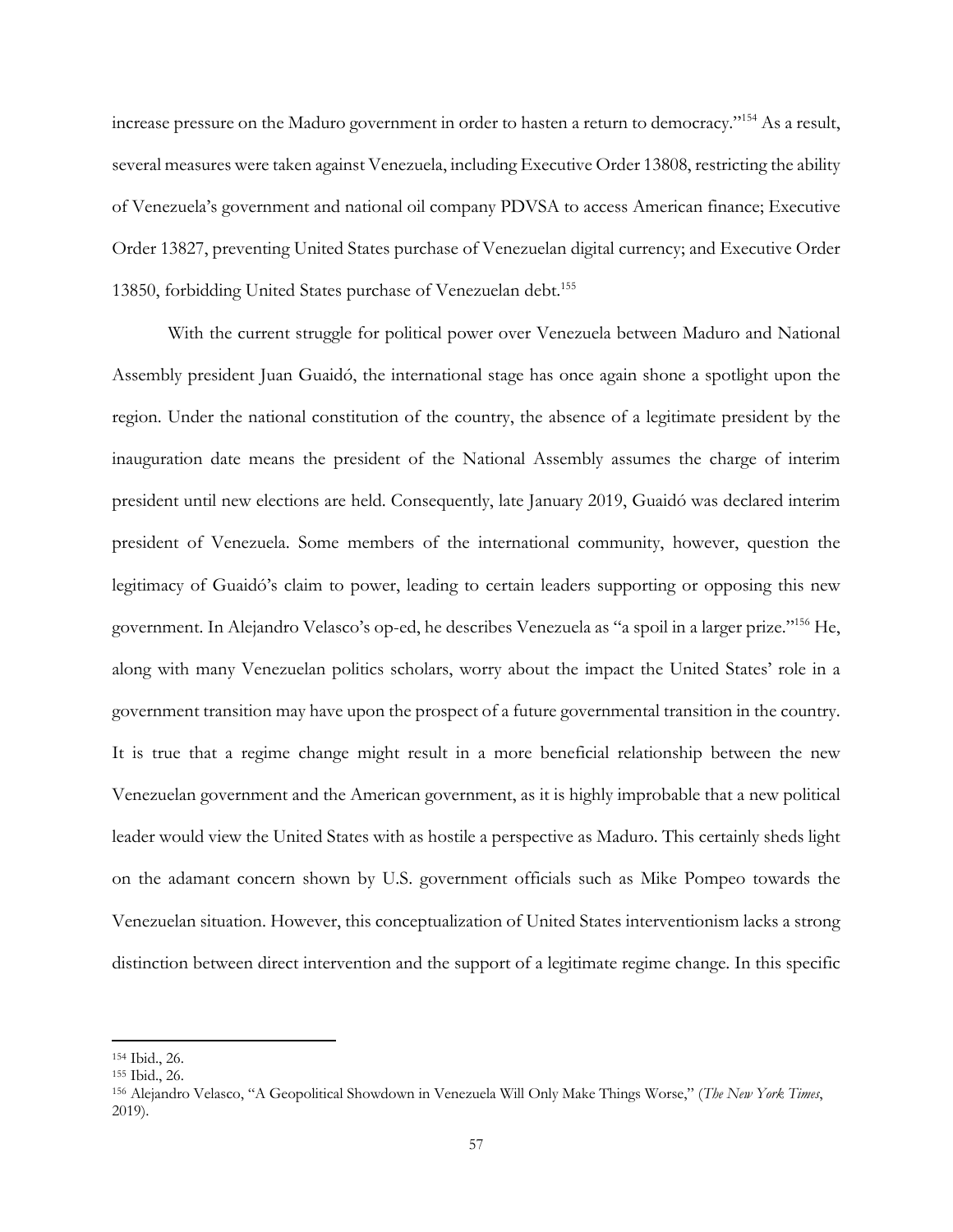instance, the classification of Guaidó's interim presidency as legitimate or otherwise depends predominantly on Venezuelan national politics, rather than a tunnel-like focus on the fact that other countries are becoming involved.

There have also been simultaneous global efforts to aid the ongoing refugee crisis resulting from the poor humanitarian conditions in Venezuela. With a mass exodus occurring, neighboring countries in the region have been faced with an unprecedented influx of Venezuelan refugees. Aside from joint international actions being taken to support this cause, "the Trump Administration has worked bilaterally and multilaterally to increase pressure on the Maduro government while also providing assistance to neighboring countries hosting more than 3 million Venezuelans who have fled the country."157 This crisis, in part, has also influenced the United States' decision to not implement significantly stronger restrictions upon Venezuela, for fear that conditions could worsen for Venezuelans themselves. Additionally, as noted by the Congressional report on Venezuela, "sanctioning additional Venezuelan officials might help to increase pressure on the Maduro government to cede power or at least stop violating human rights, whereas others argue that increased sanctions would only encourage Maduro and his allies to harden their positions."<sup>158</sup> Following the arguments of this thesis, further sanctions might not only have a direct negative impact on the Venezuelan population itself, but also indirectly by encouraging the antagonization by Venezuelan officials against international interventionism—humanitarian or otherwise.

In terms of actions taken by the government and the key leaders' ideologies, this study demonstrates that further radicalization is the most common response in these two revolutions, which by virtue of Maduro being Chávez's successor has continued well past the latter's death six years prior. While concessions might not accomplish the goal of resolving this crisis, any sanctions must be

<sup>157</sup> Congressional Research Service, *Venezuela*, 39.

<sup>158</sup> Ibid., 28.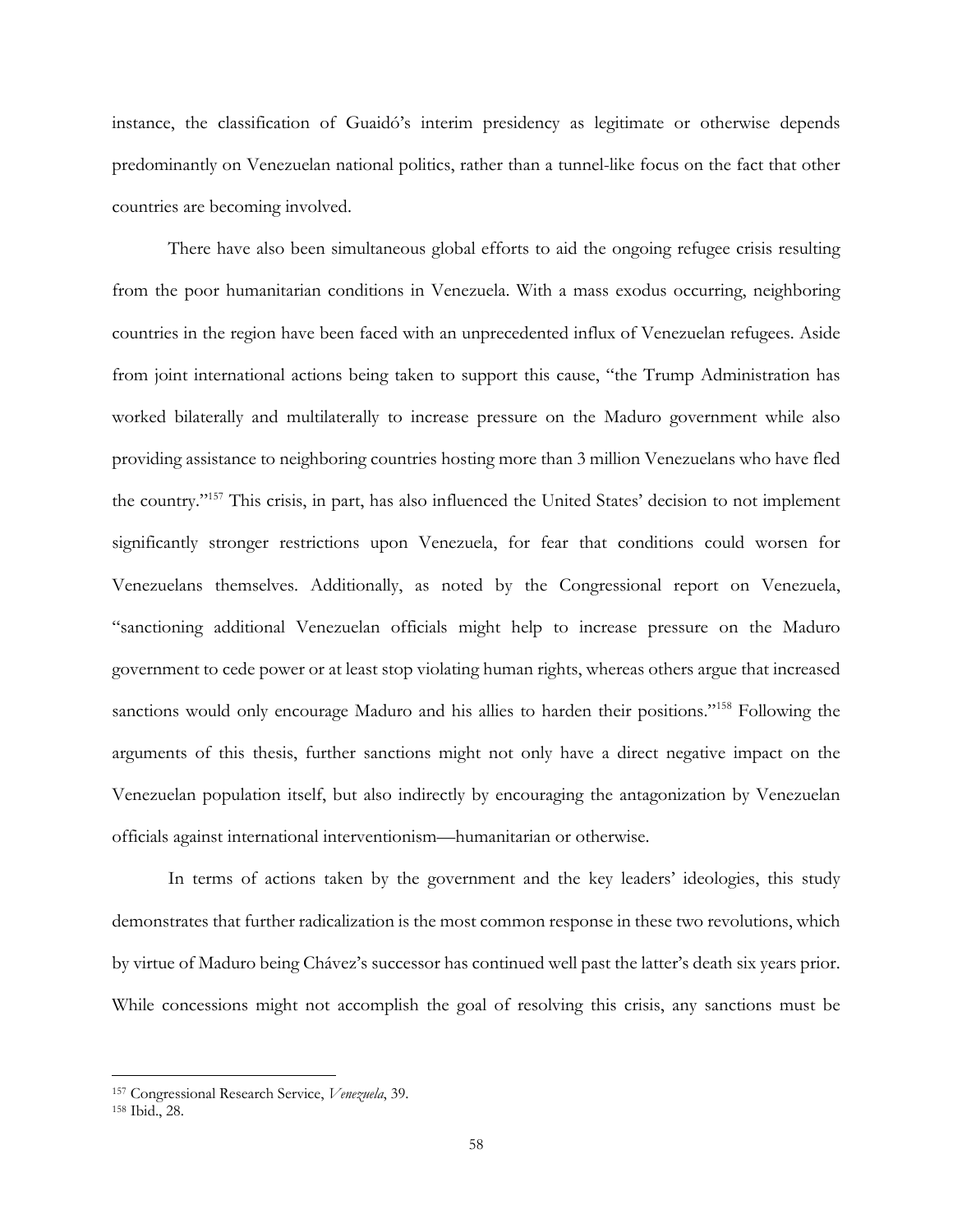carefully analyzed to ensure that the historical connotations do not lead to a perceived perpetuation of imperialism. Additionally, direct intervention would have a strong effect in the opposite direction as intended, as possible failure of such a mission would result in much harsher attitudes against cooperating with the intervening government. Essentially, while measures taken by the international community may specifically be targeting only the top heads of governments, there is still an important way in which this could negatively impact the rhetoric, policies, and, as a result, people of those countries. Extreme caution in ensuring that future political sanctions and actions taken against the Maduro regime is necessary to encourage a de-escalation of the conflict, without fueling further anti-Americanism or exacerbating the humanitarian crisis in Venezuela.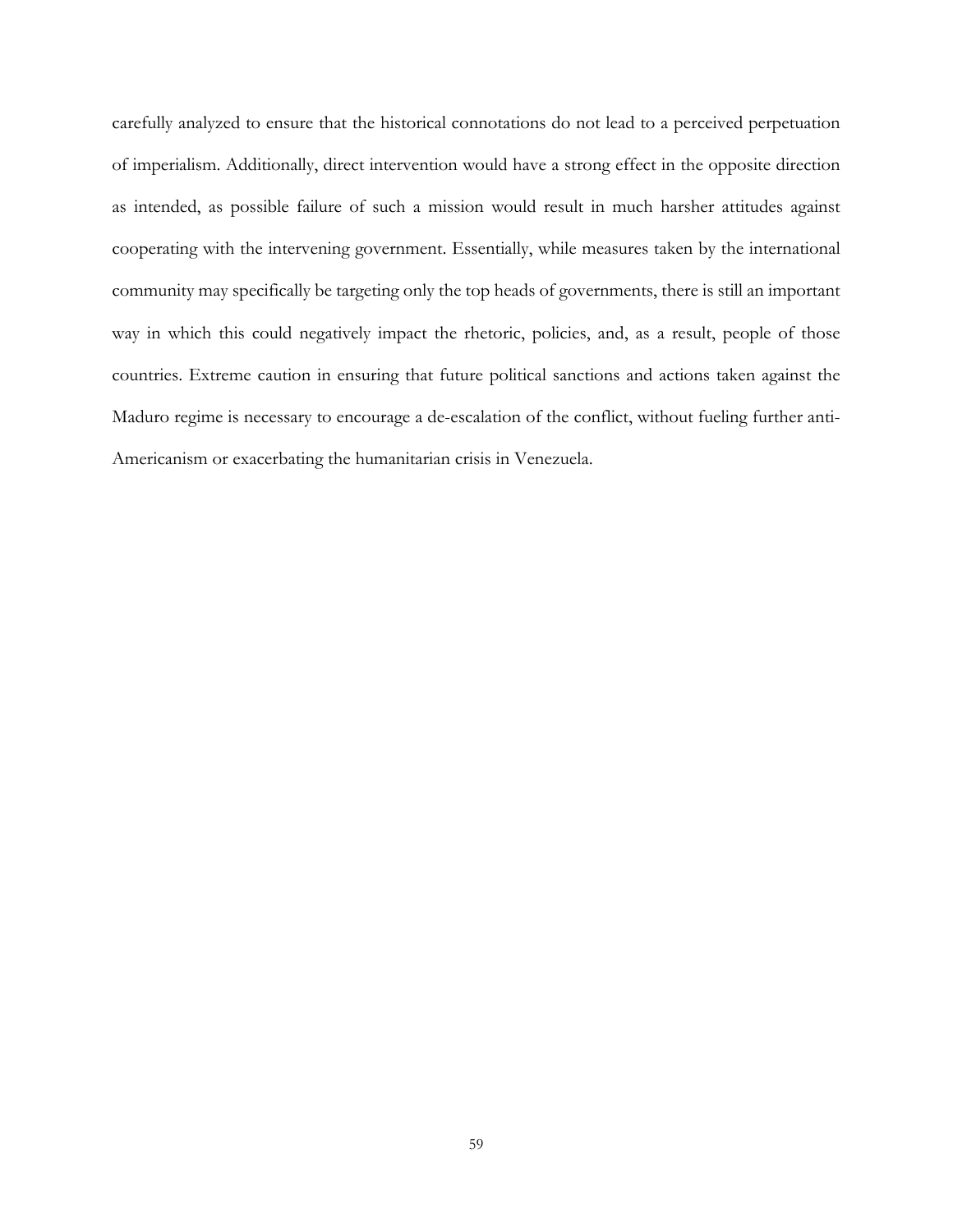## APPENDIX A: TIMELINE OF EVENTS

| 1901 |             | Platt Amendment                                                                                                                                                                                                                                                        |
|------|-------------|------------------------------------------------------------------------------------------------------------------------------------------------------------------------------------------------------------------------------------------------------------------------|
| 1934 |             | In Cuba, Fulgencio Batista ousts Grau San Martín with help from the United States.                                                                                                                                                                                     |
| 1939 |             | The United States sponsors a resolution recommending that it eradicate "threatening"<br>ideologies.                                                                                                                                                                    |
| 1948 |             | The United States grants diplomatic recognition to Venezuelan dictator Marcos Pérez<br>Jiménez.                                                                                                                                                                        |
| 1952 |             | Fulgencio Batista rises to power in Cuba after leading a military coup shortly before<br>presidential elections.                                                                                                                                                       |
| 1953 | July 26     | Fidel Castro leads an attack on the Moncada Barracks in Santiago de Cuba. The attack<br>is unsuccessful, and Castro is imprisoned for a year. He then travels to Mexico, where<br>he forms a revolutionary group with his brother Raúl and with Ernesto "Che" Guevara. |
| 1954 |             | The Declaration of Caracas is decided in the Caracas Conference of the Organization of<br>American States (OAS), in which anticommunism is included by the United States as<br>part of the agenda.                                                                     |
| 1956 |             | Fidel Castro and Ernesto "Che" Guevara launch a guerrilla war against Fulgencio<br>Batista but are unsuccessful.                                                                                                                                                       |
| 1958 | January 23  | The Venezuelan Pacto de Punto Fijo is signed to preserve a new democratic regime after<br>the fall of President Marcos Pérez Jiménez.                                                                                                                                  |
| 1959 | February 16 | Fidel Castro rises to power in Cuba as Prime Minister.                                                                                                                                                                                                                 |
|      | May 17      | Fidel Castro passes his Agrarian Reform Law, expropriating large holdings with<br>compensation.                                                                                                                                                                        |
|      | May 21      | Fidel Castro states in a televised speech that his revolution "is neither capitalist nor<br>communist".                                                                                                                                                                |
|      | October 21  | Two planes from the United States fly over Havana and leave two dead, dozens injured.                                                                                                                                                                                  |
|      | October 27  | Fidel Castro leads a rally in Havana and speaks to the crowds, blaming the United States<br>for the aerial attacks.                                                                                                                                                    |
|      |             | Toward the end of the month, President Eisenhower approves a CIA covert program<br>against Cuba.                                                                                                                                                                       |
|      | December    | The CIA proposes to recruit Cuban exiles in paramilitary attacks against Cuba.                                                                                                                                                                                         |
| 1960 | March 4     | An explosion occurs on French vessel La Coubre, which had been bringing Belgian arms<br>to Cuba.                                                                                                                                                                       |
|      | March 5     | Fidel Castro first uses the slogan "Patria o muerte" at the funeral of the La Coubre victims.<br>He shares his belief that the CIA was responsible for the attack.                                                                                                     |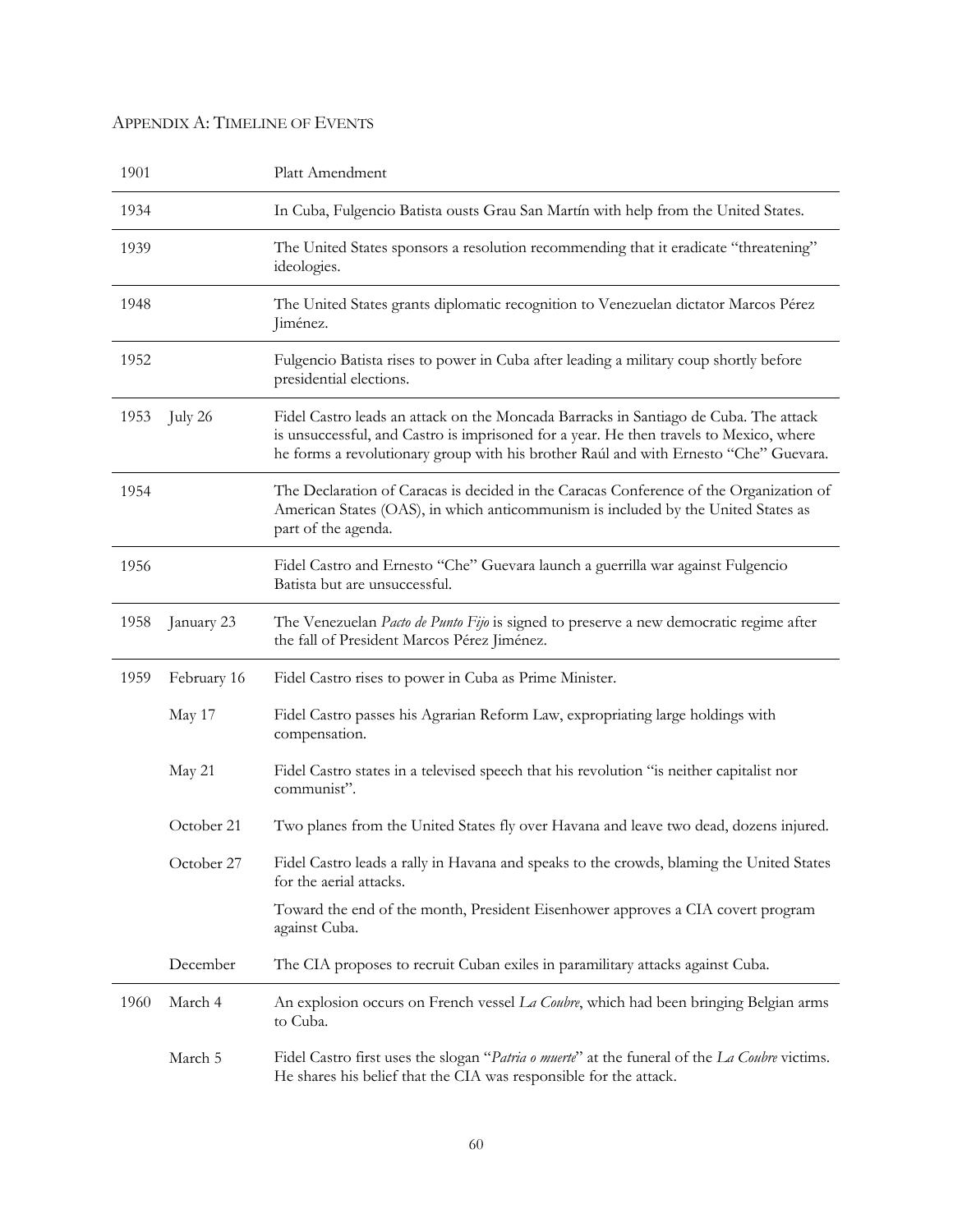|      | May 8        | Cuba restores diplomatic relations with the Soviet Union, previously broken under<br>Fulgencio Batista.                                                                  |
|------|--------------|--------------------------------------------------------------------------------------------------------------------------------------------------------------------------|
|      | July 6       | The United States suspends Cuba's sugar quota, which is then taken up by the Soviet<br>Union instead.                                                                    |
|      | August 6     | Cuba nationalizes United States businesses such as oil refineries, sugar mills, and<br>electricity and phone companies.                                                  |
|      | August 28    | The United States imposes a trade embargo on Cuba.                                                                                                                       |
|      | September 13 | The Act of Bogotá is signed, proposing measures to increase higher socioeconomic<br>standards of life in Latin America.                                                  |
|      | September 20 | Fidel Castro speaks at the United Nations General Assembly.                                                                                                              |
|      | December 16  | President Eisenhower reduces Cuba's sugar quota to zero.                                                                                                                 |
| 1961 | January      | The Eisenhower Administration severed diplomatic relations between Cuba and the<br>U.S.                                                                                  |
|      | April 15     | Planes with fake Cuban insignia launch bombing raids on three Cuban air fields.                                                                                          |
|      | April 16     | Fidel Castro speaks at the funeral ceremony for the victims of the previous day.                                                                                         |
|      | April 17     | 1,500 mercenaries, trained and armed by the CIA, begin an invasion in the Bay of Pigs.<br>The invasion would later fail.                                                 |
|      | May 1        | "First Declaration of Havana": Fidel Castro conducts a massive May Day rally in<br>Havana and speaks about the Bay of Pigs invasion.                                     |
|      | December     | Fidel Castro announces that the Revolution is not just Socialist, but rather is<br>Communist.                                                                            |
| 1962 | January 22   | The OAS decides to expel Cuba.                                                                                                                                           |
|      | February 3   | President Kennedy announces a complete blockade of Cuba.                                                                                                                 |
|      | February 4   | "Second Declaration of Havana": Fidel Castro speaks as part of a manifesto for the<br>liberation of the Americas.                                                        |
| 1965 | October 3    | Fidel Castro speaks at the closing ceremony of the founding meeting for the Cuban<br>Communist Party.                                                                    |
| 1967 | August 10    | Fidel Castro gives a speech on the Latin American revolutions.                                                                                                           |
|      | October 9    | Ernesto "Che" Guevara is assassinated by Bolivian Army Rangers, under Washington's<br>command.                                                                           |
| 1976 | October 6    | A Cubana airlines plane explodes off the coast of Barbados. Cuban exiles and CIA<br>agents Orlando Bosch and Luis Posada Carriles are arrested in Venezuela and charged. |

Ĺ,

L.

 $\overline{\phantom{0}}$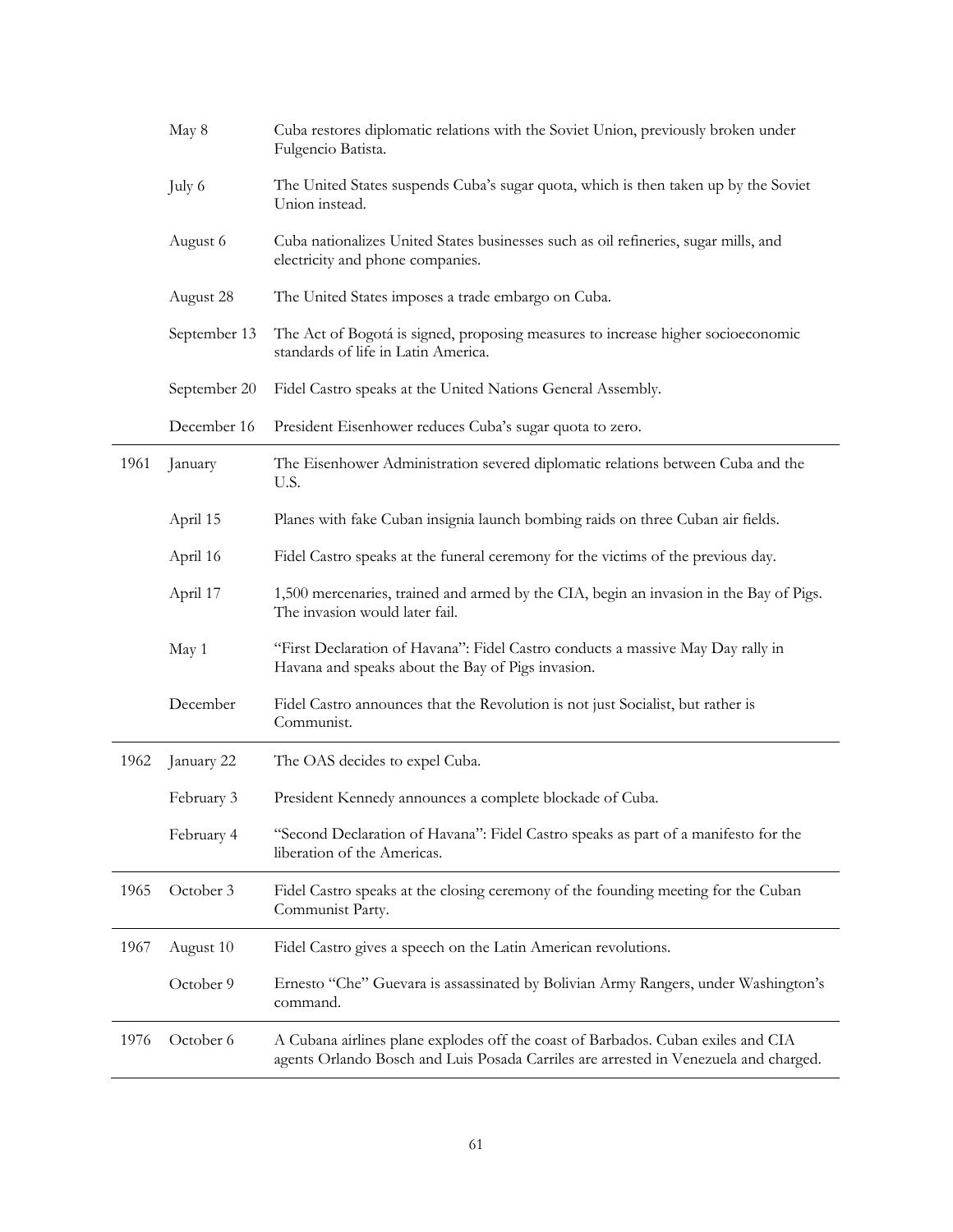| 1979 | October 12   | Fidel Castro addresses the United Nations General Assembly on behalf of the<br>Movement of Nonaligned Countries.                                                                         |
|------|--------------|------------------------------------------------------------------------------------------------------------------------------------------------------------------------------------------|
| 1982 |              | Cuba is listed for the first time among the United States' list of states sponsoring<br>terrorism.                                                                                       |
|      | December 17  | The Bolivian Revolutionary Movement 200 (MBR 200) is founded by people including<br>Hugo Chávez.                                                                                         |
| 1989 |              | The Washington Consensus, a series of trade liberalization policies, is recommended to<br>Latin American countries.                                                                      |
|      | February 27  | The protests known as el Caracazo take place against increased gas prices, resulting in<br>approximately 5,000 casualties and newly imposed curfews on cities through<br>militarization. |
| 1992 | February 4   | Colonel Hugo Chávez and his supporters make a coup attempt. Chávez is imprisoned<br>for two years before being pardoned.                                                                 |
|      | October 3    | The U.S. Congress approves the Cuban Democracy Act, extending the blockade against<br>Cuba to third countries. It aimed to promote a peaceful transition to democracy in<br>Cuba.        |
| 1994 | March 26     | Hugo Chávez and other imprisoned military rebels are pardoned by Rafael Caldera's<br>government.                                                                                         |
|      | December 14  | Hugo Chávez speaks at the University of Havana.                                                                                                                                          |
| 1998 | July 12      | Luis Posada Carriles admits to having been involved in 1997 bombings of Cuban<br>hotels.                                                                                                 |
|      | December 6   | Hugo Chávez is elected president. The next month, he makes his first visit to Cuba as<br>president.                                                                                      |
| 1999 | February     | Fidel Castro attends the inauguration of President Hugo Chávez in Venezuela.                                                                                                             |
|      | April        | Hugo Chávez launches Plan Bolívar 2000 to further civic and social development,<br>modeled after Castro's project from the early 1990's.                                                 |
|      | May 6        | Hugo Chávez speaks about his intentions for his presidential term.                                                                                                                       |
|      | September 21 | Hugo Chávez speaks at the United Nations General Assembly.                                                                                                                               |
| 2000 | October 30   | Cuba and Venezuela sign the convention on oil.                                                                                                                                           |
| 2001 |              | Hugo Chávez passes 49 laws regarding the redistribution of land and wealth, raising<br>concerns of concentrated economic and political power similar to Cuba.                            |
| 2002 | April 11     | Hugo Chávez is the victim of an attempted coup.                                                                                                                                          |
|      | December 2   | The Venezuelan Oil Lockout begins, the most serious in a series of strikes against the<br>Chávez government.                                                                             |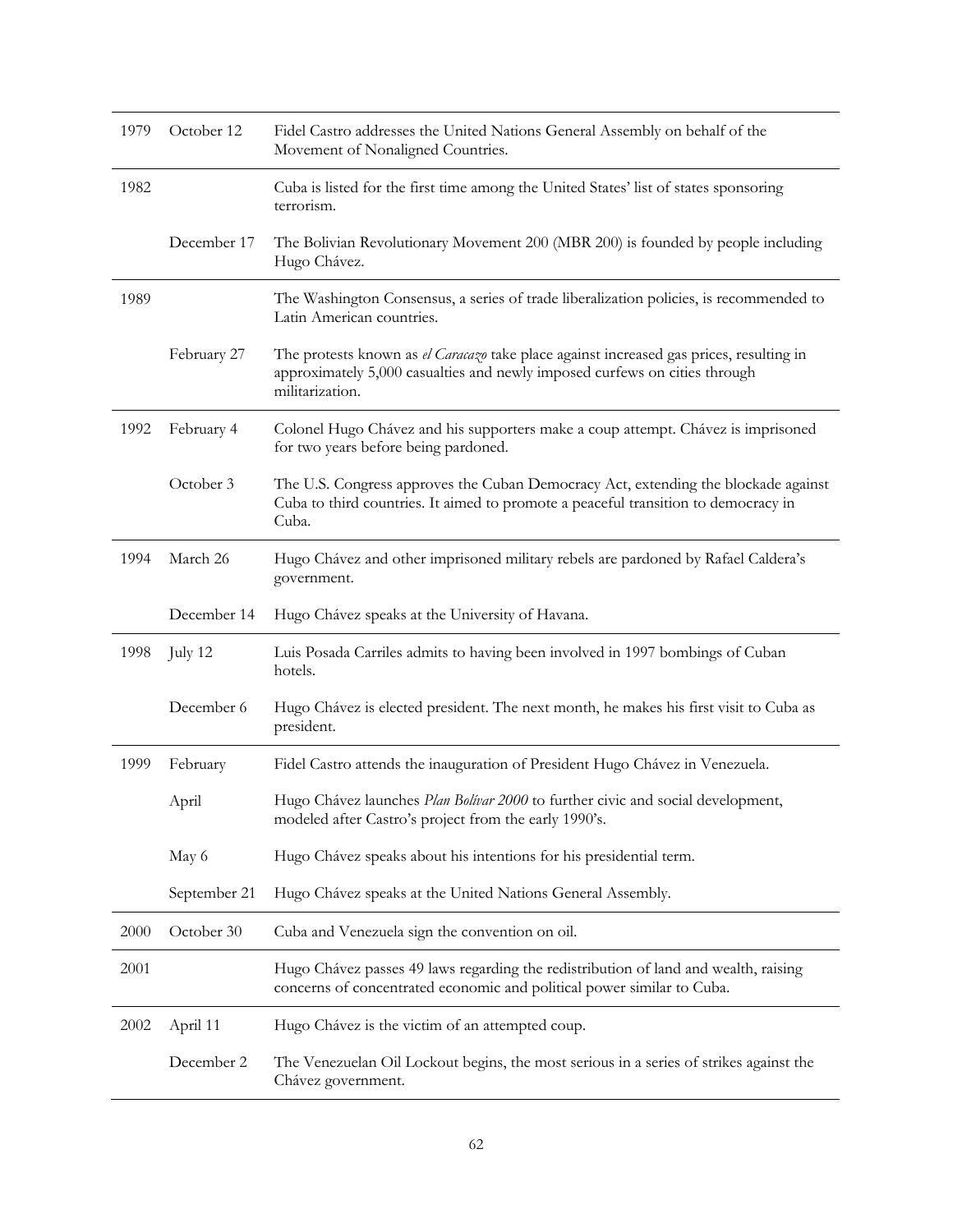| 2003 |              | As part of Hugo Chávez's program Barrio Adentro, Cuban medics begin entering the<br>country to provide medical assistance. In exchange, Venezuela would gift Cuba with<br>millions of dollars' wort of oil.                                         |
|------|--------------|-----------------------------------------------------------------------------------------------------------------------------------------------------------------------------------------------------------------------------------------------------|
|      | June 20      | Fidel Castro speaks to Chávez about the unrest in Venezuela, as well as the accusations<br>that Cuba is "Cubanizing" Venezuela.                                                                                                                     |
|      | October      | President Bush appoints the Commission for Assistance to a Free Cuba (CAFC) to<br>hasten the demise of the Cuban revolution.                                                                                                                        |
|      | November     | Trade ministers from 34 countries meet to discuss the Free Trade Area of the Americas<br>(FTAA) to reduce trade barriers among all countries in the Americas except for Cuba.                                                                       |
| 2004 | May 8        | The Bush administration plans to accelerate the transition to democracy in Cuba. Fidel<br>Castro responds on May 14th in a public letter.                                                                                                           |
|      | May 9        | 126 Colombians are captured during a raid in a Caracas farm, and are accused of<br>attempting to overthrow Hugo Chávez. Of the 126, 27 were found guilty the following<br>year, and the rest were released and deported.                            |
|      | May 16       | Hugo Chávez makes a nationally broadcasted announcement talking about the recent<br>events in Venezuela.                                                                                                                                            |
|      | May 27       | Hugo Chávez speaks at the conference "The Human Condition and the Southern<br>Nations" at the Universidad Nacional Autónoma de México (UNAM).                                                                                                       |
|      | June 21      | Fidel Castro reads his "Second Epistle" to President Bush in response to CAFC.                                                                                                                                                                      |
|      | July         | The United States tightens travel restrictions to Cuba.                                                                                                                                                                                             |
|      | December 14  | Hugo Chávez and Fidel Castro sign the Cuba-Venezuela Agreement, solidifying the<br>creation of ALBA (the Bolivarian Alternative for the Americas). Fidel Castro gives a<br>speech when granting Hugo Chávez the Order of Carlos Manuel de Céspedes. |
| 2005 | January      | Hugo Chávez signs a decree on land reform, later seen as an attack on private property.                                                                                                                                                             |
|      | January 30   | Hugo Chávez speaks at the World Social Forum.                                                                                                                                                                                                       |
|      | June 20      | Hugo Chávez speaks about the ALBA.                                                                                                                                                                                                                  |
|      | August       | Venezuela breaks ties with the United States Drug Enforcement Agency (DEA) when<br>the government accuses the agency of espionage.                                                                                                                  |
|      | August 13    | Fidel Castro and Hugo Chávez describe their vision for 21 <sup>st</sup> Century Socialism.                                                                                                                                                          |
|      | August 22    | Television Evangelist Pat Robertson comments that the United States should<br>"assassinate" Hugo Chávez, eliciting a reaction both from Venezuelan officials and U.S.<br>policymakers.                                                              |
|      | September 15 | Hugo Chávez speaks at the 60th United Nations General Assembly.                                                                                                                                                                                     |
|      | September 17 | Hugo Chávez speaks at the Forum on Poverty and Justice in Our Globalized World.                                                                                                                                                                     |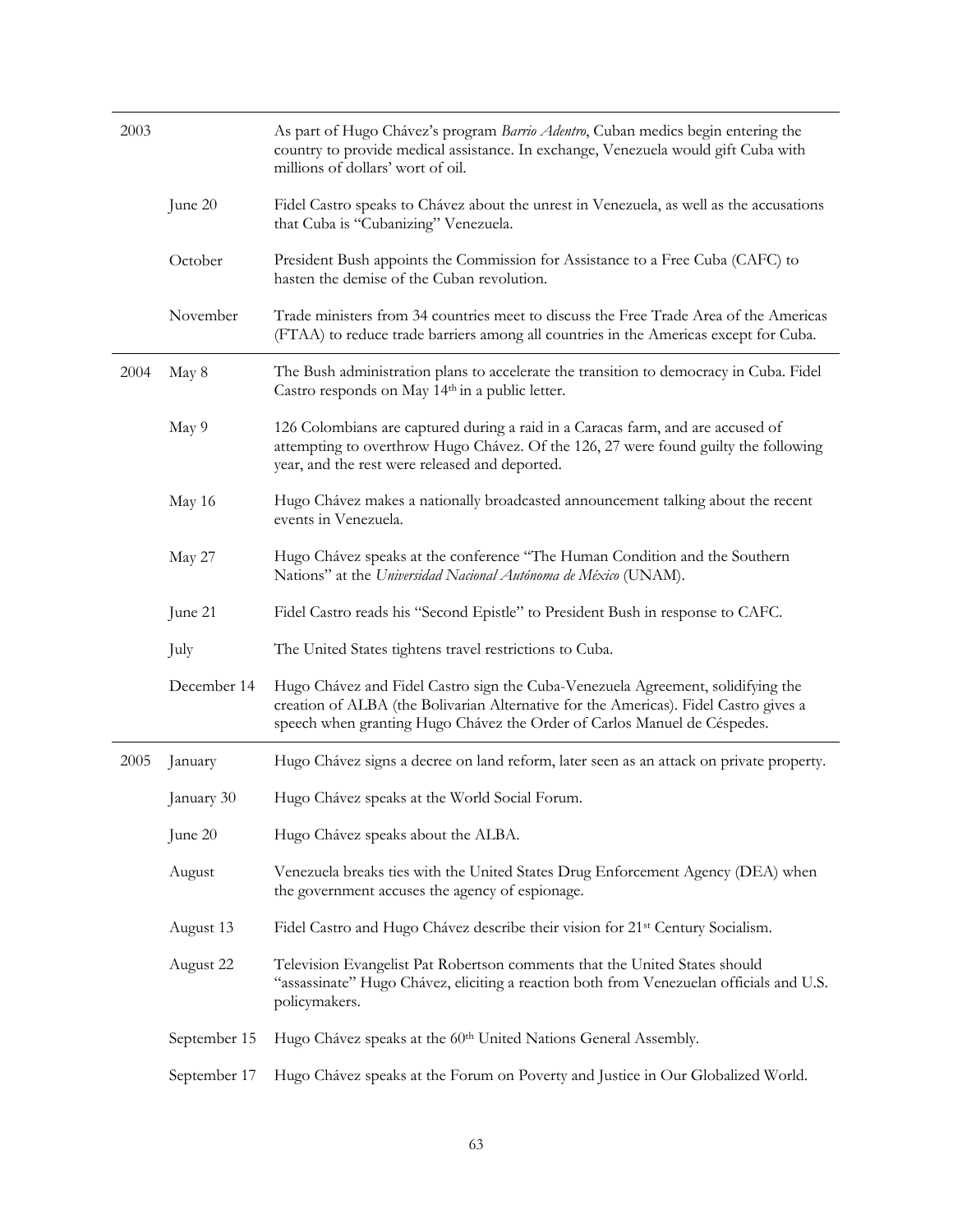|      | September 26 | A U.S. immigration judge determines that Luis Posada Carriles cannot be deported back<br>to Venezuela due to the possibility of him being tortured.                                                                                      |
|------|--------------|------------------------------------------------------------------------------------------------------------------------------------------------------------------------------------------------------------------------------------------|
| 2006 | February 2   | Hugo Chávez speaks at the celebration of the seventh anniversary of the Bolivarian<br>Revolution.                                                                                                                                        |
|      |              | The U.S. Secretary of Defense Donald Rumsfeld compares Hugo Chávez to Hitler,<br>saying they were both legally elected and then consolidated power.                                                                                      |
|      |              | Hugo Chávez refers to President Bush as Hitler and a "madman" planning on invading<br>the country. He announces plans to expel a U.S. naval attaché for spying.                                                                          |
|      |              | The U.S. expels a Venezuelan diplomat from Washington.                                                                                                                                                                                   |
|      | February 3   | Fidel Castro gives a speech praising the Bolivarian Revolution as he awards Hugo<br>Chávez the José Martí International Award.                                                                                                           |
|      | February 16  | The U.S. Secretary of State Condoleezza Rice names Venezuela as one of the United<br>States' biggest problems in Latin America and shows concern regarding Venezuela's<br>relationship with Cuba as "a particular danger to the region." |
|      | April 28     | The State Department releases a report in which it states that Venezuela is "seeking"<br>closer relations with Cuba and Iran, both state sponsors of terrorism."                                                                         |
|      | July 31      | Fidel Castro steps down, delegating the presidential responsibilities to his brother Raúl<br>Castro.                                                                                                                                     |
|      | August 18    | John Negroponte, U.S. Director of National Intelligence, announces the establishment<br>of the position of Mission Manager for Cuba and Venezuela.                                                                                       |
|      |              | Venezuelan officials later announce they are reconsidering signing an agreement to<br>cooperate with the DEA.                                                                                                                            |
|      | September 20 | Hugo Chávez delivers a speech to the United Nations General Assembly, condemning<br>the United States and President Bush.                                                                                                                |
| 2007 | February 27  | Hugo Chávez receives a phone call from Fidel Castro while on the air of his radio show<br>Aló, Presidente.                                                                                                                               |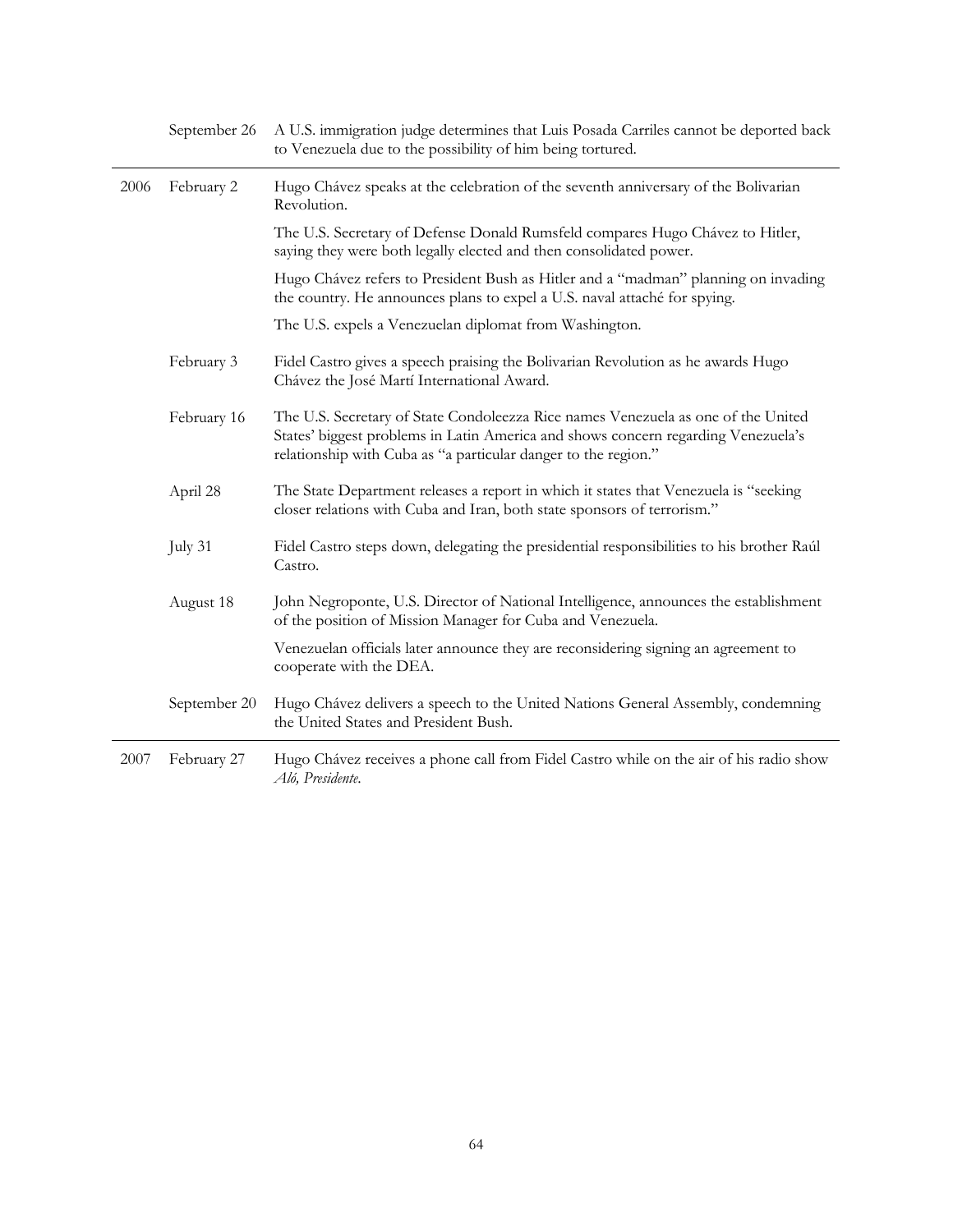#### **BIBLIOGRAPHY**

- Azicri, Max. 2009. "The Castro-Chávez Alliance." *Latin American Perspectives* (Sage Publications) 36: 99-110.
- Brooks, Julian. 2005. "Hugo Chávez and his Bolivarian Revolution." *Mother Jones.* October 4. http://www.motherjones.com.
- Buxton, Julia. 2011. "Foreword: Venezuela's Bolivarian Democracy." In *Venezuela's Bolivarian Democracy*, edited by David Smilde and Daniel Hellinger, ix-xxii. Duke University Press.
- Cardoso, Fernando Henrique, and Enzo Faletto. 1979. *Dependency and Development in Latin America.* University of California Press.
- Castro, Fidel. 2003. "Communication to Chávez." June 20.
- —. 2007. *Fidel Castro Reader.* Edited by David Deutschmann and Deborah Shnookal. Ocean Press.
- —. 2004. "Speech at the Acto de Condecoración con la Orden "Carlos Manuel de Céspedes" to Hugo Chávez." December 14.
- —. 2006. "Speech at the UNESCO "José Martí International Award" Ceremony for Hugo Chávez." February 3.
- —. 1959. "Speech in Havana." October 27.
- Chávez, Hugo. 1994. "Discurso en la Habana." December 14.
- —. 1992. "Discurso Televisado." February 4.
- —. 2006. *La Unidad Latinoamericana.* Ocean Sur.
- —. 2006. "Misión Permanente de la República Bolivariana de Venezuela ante las Naciones Unidas." New York: Ministerio de Relaciones Exteriores, September 20.
- —. 2007. "Phone Conversation between Fidel Castro and Hugo Chávez." *Aló Presidente.* February 27.
- Chávez, Hugo, interview by Marta Harnecker. 2005. *Understanding the Venezuelan Revolution*Translated by Chesa Boudin. Monthly Review Press.
- Ciccariello-Maher, George. 2013. *We Created Chávez: a People's History of the Venezuelan Revolution.* Duke University Press.
- Cohrs, James A. 2015. "Venecuba: An Analysis of Cuban Influence in Venezuela and its Support for the Bolivarian Revolution." *International Studies Capstone Research Papers.*

Coltman, Leycester. 2003. *The Real Fidel Castro.* Yale University Press.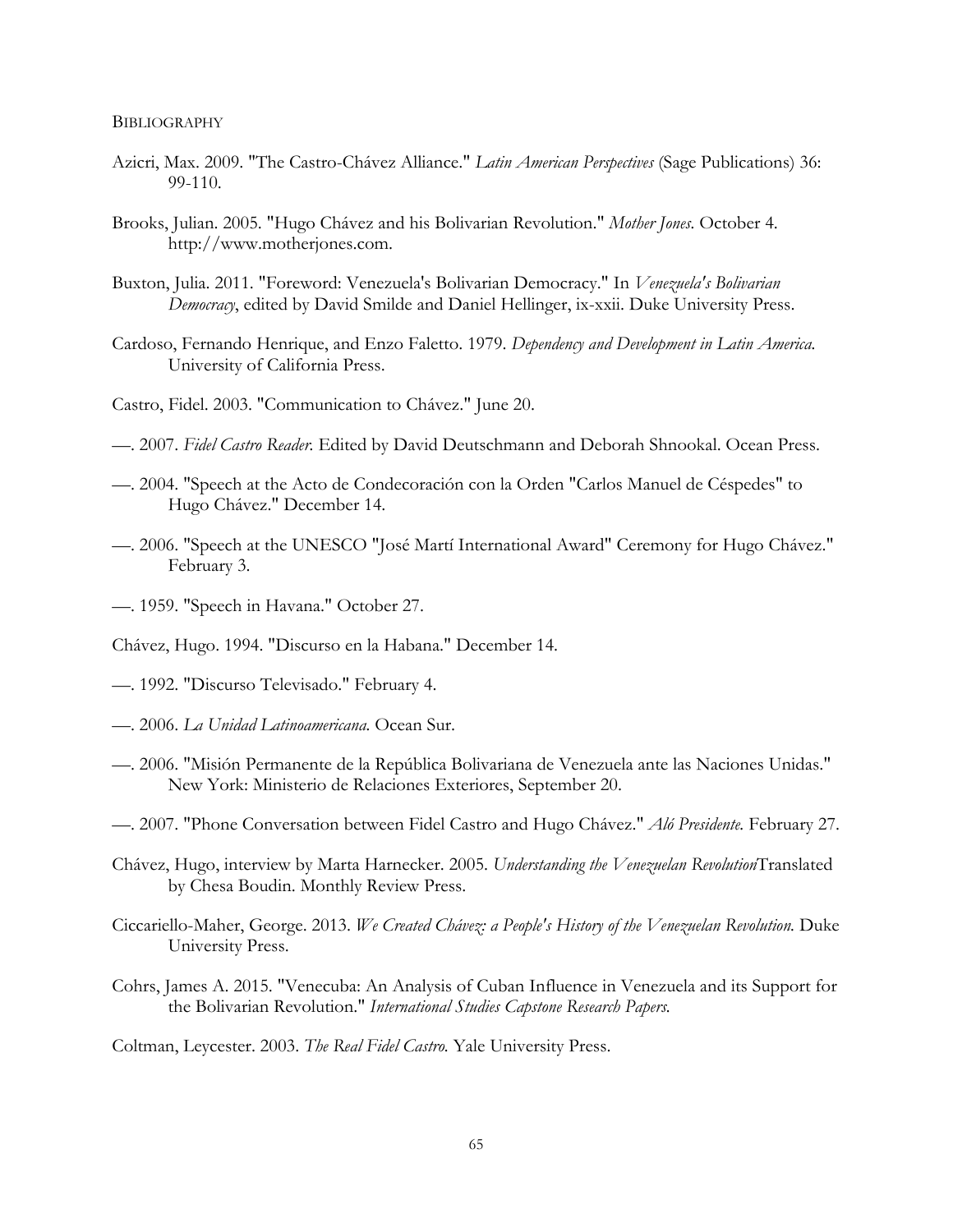- Congress, United States. 1901. *Platt Amendment: Treaty Between the United States and the Republic of Cuba Embodying the Provisions Defining Their Future Relations as Contained in the Act of Congress Approved March 2, 1901.* General Records of the United States Government, 1778-2006.
- Congressional Research Service. 2019. *Cuba: U.S. Policy in the 115th Congress.* CRS Report for Congress, Library of Congress.
- —. 2019. *Venezuela: Background and U.S. Relations.* CRS Report for Congress, Library of Congress.
- Corrales, Javier. 2006. "Cuba's New Daddy." *Hemisphere: A Magazine of the Americas.*
- Corrales, Javier, and Carlos A. Romero. 2013. *U.S.-Venezuela Relations Since the 1990's: Coping with Midlevel Security Threats.* Routledge.
- Eckstein, Susan E. 2003. *Back From the Future: Cuba Under Castro.* 2nd Edition. London: Routledge.
- French, John D. 2010. "Many Lefts, One Path? Chávez and Lula." In *Latin America's Left Turns: Politics, Policies, and Trajectories of Change*, edited by Maxwell A. Cameron and Eric Hershberg. Lynne Rienner Publishers.
- Guerra, Lillian. 2012. *Visions of Power in Cuba: Revolution, Redemption, and Resistance, 1959-1971.* Chapel Hill: The University of North Carolina Press.
- Guevara, Ernesto "Che". 2011. In *Latin America and the United States: A Documentary History*, edited by Robert H. Holden and Eric Zolov, 251-253. New York: Oxford University Press.
- Hellinger, Daniel. 2011. "Afterword: Chavismo and Venezuelan Democracy in a New Decade." In *Venezuela's Bolivarian Democracy*, edited by David Smilde and Daniel Hellinger, 340-342. Duke University Press.
- Kozloff, Nikolas. 2006. *Hugo Chávez: Oil, Politics, and the Challenge to the United States.* New York: Palgrave MacMillan.
- LeoGrande, William M. 2017. "Anger, Anti-Americanism, and the Break in U.S.-Cuban Relations." *Diplomatic History* 41 (1): 104-127.
- Ordoñez, Franco. 2019. "Inside Trump's 'Cubanization' of America's Venezuela Policy." *Miami Herald*, February 5.
- 1939. "Resolution VII." In *First Supplement*, 354-356. Panama: International Conferences of American States.
- Reyes, Antonio. 2011. *Voice in Political Discourse: Castro, Chavez, Bush and their Strategic Use of Language.* Continuum International Publishing Group.
- Roosevelt, Franklin Delano. 1933. *Looking Forward.* London: William Heinemann.
- Roosevelt, Theodore. 1904. *Theodore Roosevelt's Annual Message to Congress for 1904.* Records of the U.S. House of Representatives.